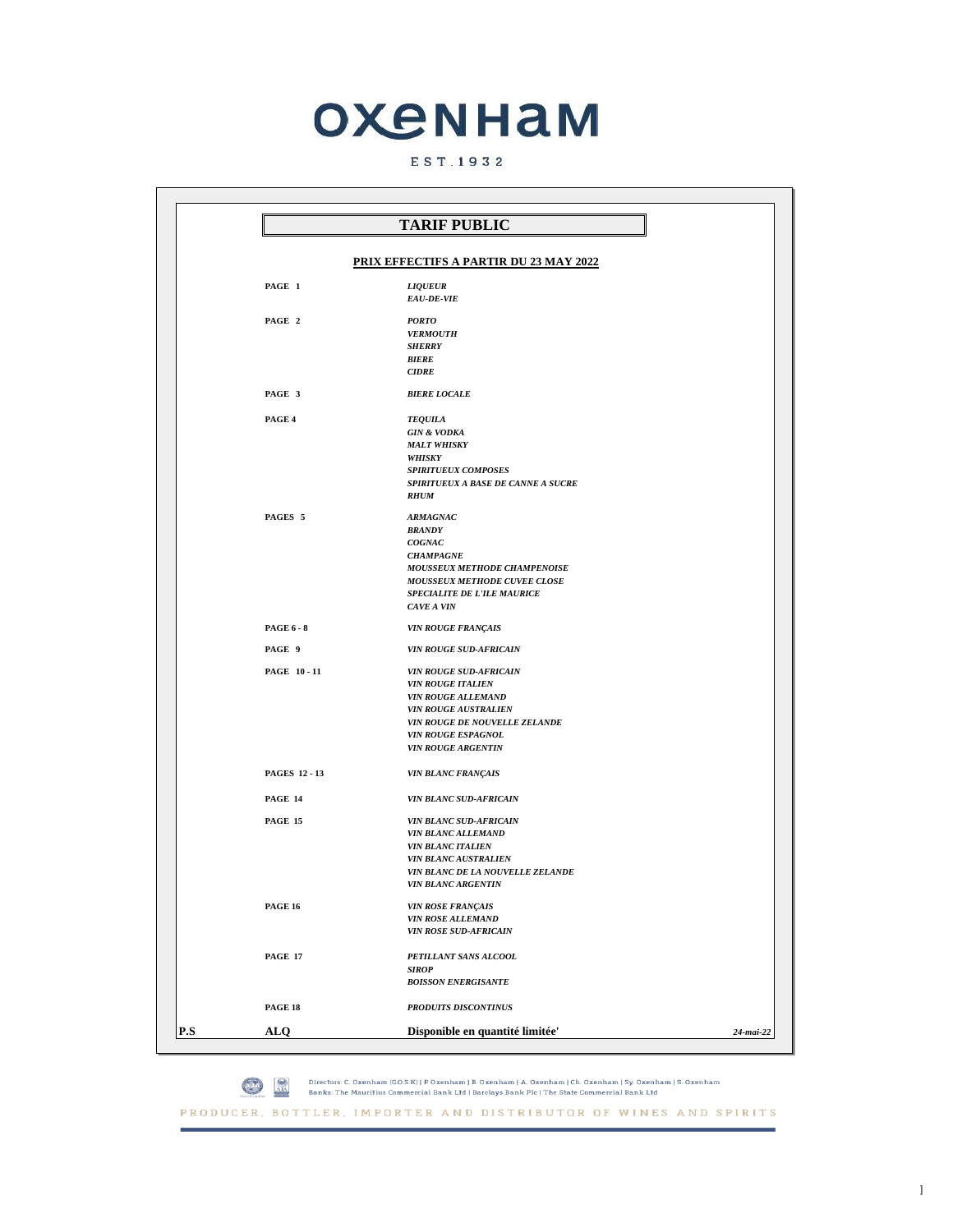| <b>MARQUE</b>          | <b>PRODUITS</b>                            | <b>PAYS</b>        | <b>VOLUME</b><br>PAR |               | <b>PRIX</b><br><b>PUBLIC</b> | <b>PRIX</b><br><b>PUBLIC</b> |              |
|------------------------|--------------------------------------------|--------------------|----------------------|---------------|------------------------------|------------------------------|--------------|
|                        | 23-May-22                                  |                    | <b>UNITE ML</b>      | $\frac{0}{0}$ | <b>RS</b>                    | VAT INC.                     | <b>MOQ</b>   |
|                        | <b>LIQUEURS</b>                            |                    |                      |               |                              |                              |              |
| <b>LUXARDO</b>         | <b>APERITIVO</b>                           | <b>ITALIE</b>      | 700                  | 15%           | 388.00                       | 446.20                       | -1           |
| <b>LUXARDO</b>         | <b>BITTER BIANCO</b>                       | $\sf ITALIE$       | 700                  | 30%           | 506.00                       | 581.90                       | -1           |
| <b>LUXARDO</b>         | <b>BITTER ROSSO</b>                        | <b>ITALIE</b>      | 700                  | 25%           | 476.00                       | 547.40                       | -1           |
| <b>LUXARDO</b>         | ANGIOLETTO HAZELNUT                        | <b>ITALIE</b>      | 700                  | 24%           | 518.00                       | 595.70                       | -1           |
| <b>LUXARDO</b>         | <b>TRIPLE SEC ORANGE DRY</b>               | <b>ITALIE</b>      | 700                  | 39%           | 688.00                       | 791.20                       | -1           |
| <b>LUXARDO</b>         | LIMONCELLO                                 | <b>ITALIE</b>      | 700                  | 27%           | 629.00                       | 723.35                       | -1           |
| <b>LUXARDO</b>         | MARASCHINO                                 | <b>ITALIE</b>      | 700                  | 32%           | 829.00                       | 953.35                       | -1           |
| <b>BRANCA</b>          | <b>BRANCA MENTA</b>                        | <b>ITALIE</b>      | 700                  | 28%           | 688.00                       | 791.20                       | -1           |
| <b>BRANCA</b>          | <b>FERNET BRANCA</b>                       | <b>ITALIE</b>      | 750                  | 35%           | 771.00                       | 886.65                       | -1           |
| <b>GALLIANO</b>        | <b>L'APERITIVO</b>                         | <b>ITALIE</b>      | 700                  | 24%           | 965.00                       | 1,109.75                     | -1           |
| <b>GALLIANO</b>        | LIQUORE GALLIANO                           | <b>ITALIE</b>      | 700                  | 30%           | 1,141.00                     | 1,312.15                     | -1           |
| <b>GIFFARD</b>         | LIQUEUR AMARETTO                           | <b>FRANCE</b>      | 700                  | 25%           | 582.00                       | 669.30                       | -1           |
| <b>GIFFARD</b>         | LIQUEUR MENTHE - PASTILLE                  | FRANCE             | 1000                 | 24%           | 847.00                       | 974.05                       | -1           |
| <b>BRIGADIER</b>       | <b>CREME DE MENTHE</b>                     | <b>ILE MAURICE</b> | 700                  | 20%           | 278.00                       | 319.70                       | 3            |
| <b>BRIGADIER</b>       | LIQUEUR LIMON                              | <b>ILE MAURICE</b> | 700                  | 28%           | 314.00                       | 361.10                       | 3            |
| <b>BRIGADIER</b>       | <b>ORANGE BITTER</b>                       | <b>ILE MAURICE</b> | 700                  | 25%           | 300.00                       | 345.00                       | 3            |
| <b>BRIGADIER</b>       | <b>ANISETTE</b>                            | <b>ILE MAURICE</b> | 700                  | 25%           | 288.00                       | 331.20                       | 3            |
| <b>BRIGADIER</b>       | <b>CURACAO BLEU</b>                        | <b>ILE MAURICE</b> | 700                  | 25%           | 335.00                       | 385.25                       | 3            |
| <b>BRIGADIER</b>       | <b>CREME DE CASSIS</b>                     | <b>ILE MAURICE</b> | 700                  | 20%           | 359.00                       | 412.85                       | 3            |
| <b>BRIGADIER</b>       | LIQUEUR DE COCO                            | <b>ILE MAURICE</b> | 700                  | 25%           | 368.00                       | 423.20                       | 3            |
| <b>BRIGADIER</b>       | CRÈME DE CAFÉ                              | <b>ILE MAURICE</b> | 700                  | 21%           | 352.00                       | 404.80                       | 3            |
| <b>BRIGADIER</b>       | <b>TRIPLE SEC</b>                          | <b>ILE MAURICE</b> | 700                  | 40%           | 447.00                       | 514.05                       | 3            |
| <b>BRIGADIER</b>       | SAMBUCA BRIGADIER BLUE/RED/WHITE/BLACK/RED | <b>ILE MAURICE</b> | 700                  | 39%           | 440.00                       | 506.00                       | 3            |
| <b>COINTREAU</b>       | <b>TRIPLE SEC</b>                          | <b>FRANCE</b>      | 50                   | 40%           | 94.00                        | 108.10                       | 12           |
| <b>COINTREAU</b>       | <b>TRIPLE SEC</b>                          | FRANCE             | 350                  | 40%           | 541.00                       | 622.15                       | -1           |
| <b>COINTREAU</b>       | <b>TRIPLE SEC</b>                          | <b>FRANCE</b>      | 700                  | 40%           | 1,059.00                     | 1,217.85                     | 3            |
| <b>PASSOA</b>          | LIQUER FRUIT DE LA PASSION                 | <b>FRANCE</b>      | 700                  | 40%           | 871.00                       | 1,001.65                     | $\mathbf{1}$ |
| <b>MASSENEZ</b>        | CREME DE PECHE/FRAMB/MURE/CASSIS           | <b>FRANCE</b>      | 700                  | 20%           | 612.00                       | 703.80                       | 3            |
| <b>G.BOUDIER</b>       | LIQUEUR CITRONELLI                         | <b>FRANCE</b>      | 700                  | 30%           | 376.00                       | 432.40                       | 3            |
| <b>G.BOUDIER</b>       | LIQUEUR DE COCO                            | <b>FRANCE</b>      | 700                  | 25%           | 376.00                       | 432.40                       | 3            |
| <b>G.BOUDIER</b>       | <b>CREME DE MENTHE</b>                     | <b>FRANCE</b>      | 700                  | 20%           | 392.00                       | 450.80                       | 3            |
| <b>G.BOUDIER</b>       | <b>CURACAO BLEU</b>                        | <b>FRANCE</b>      | 700                  | 25%           | 438.00                       | 503.70                       | 3            |
| <b>G.BOUDIER</b>       | TRIPLE SEC                                 | <b>FRANCE</b>      | 700                  | 40%           | 524.00                       | 602.60                       | 3            |
| <b>G.BOUDIER</b>       | CRÈME DE CAFÉ                              | <b>FRANCE</b>      | 700                  | 21%           | 724.00                       | 832.60                       | 3            |
| <b>G.BOUDIER</b>       | CRÈME DE CASSIS DE DIJON (SQUARE BOTTLE)   | <b>FRANCE</b>      | 700                  | 20%           | 994.00                       | 1,143.10                     | -1           |
| <b>BUTLERS</b>         | STRAWBERRY LIQUEUR                         | AFRIQUE DU SUD     | 750                  | 24.0%         | 418.00                       | 480.70                       | -1           |
| <b>AFRICAN SECRET</b>  | <b>MARULA CREAM</b>                        | AFRIQUE DU SUD     | 750                  | 16.5%         | 494.00                       | 568.10                       | 6            |
| <b>STRAWBERRY LIPS</b> | STRAWBERRY CREAM LIQUEUR                   | AFRIQUE DU SUD     | 750                  | 16.5%         | 506.00                       | 581.90                       | 6            |
|                        |                                            |                    |                      |               |                              |                              |              |
|                        | <b>EAU DE VIE</b>                          |                    |                      |               |                              |                              |              |
| <b>G.BOUDIER</b>       | <b>MIRABELLE</b>                           | <b>FRANCE</b>      | 700                  | 43%           | 2,494.00                     | 2,868.10                     | -1           |
| <b>MASSENEZ</b>        | <b>GRIOTTES "CHERRY GABY)</b>              | <b>FRANCE</b>      | 500                  | 15%           | 935.00                       | 1,075.25                     | -1           |
| <b>MASSENEZ</b>        | EAU DE VIE DE KIRSCH                       | <b>FRANCE</b>      | 700                  | 40%           | 2,024.00                     | 2,327.60                     | -1           |
| <b>MASSENEZ</b>        | EAU DE VIE DE POIRE WILLIAM                | <b>FRANCE</b>      | 700                  | 40%           | 2,024.00                     | 2,327.60                     | $\mathbf{1}$ |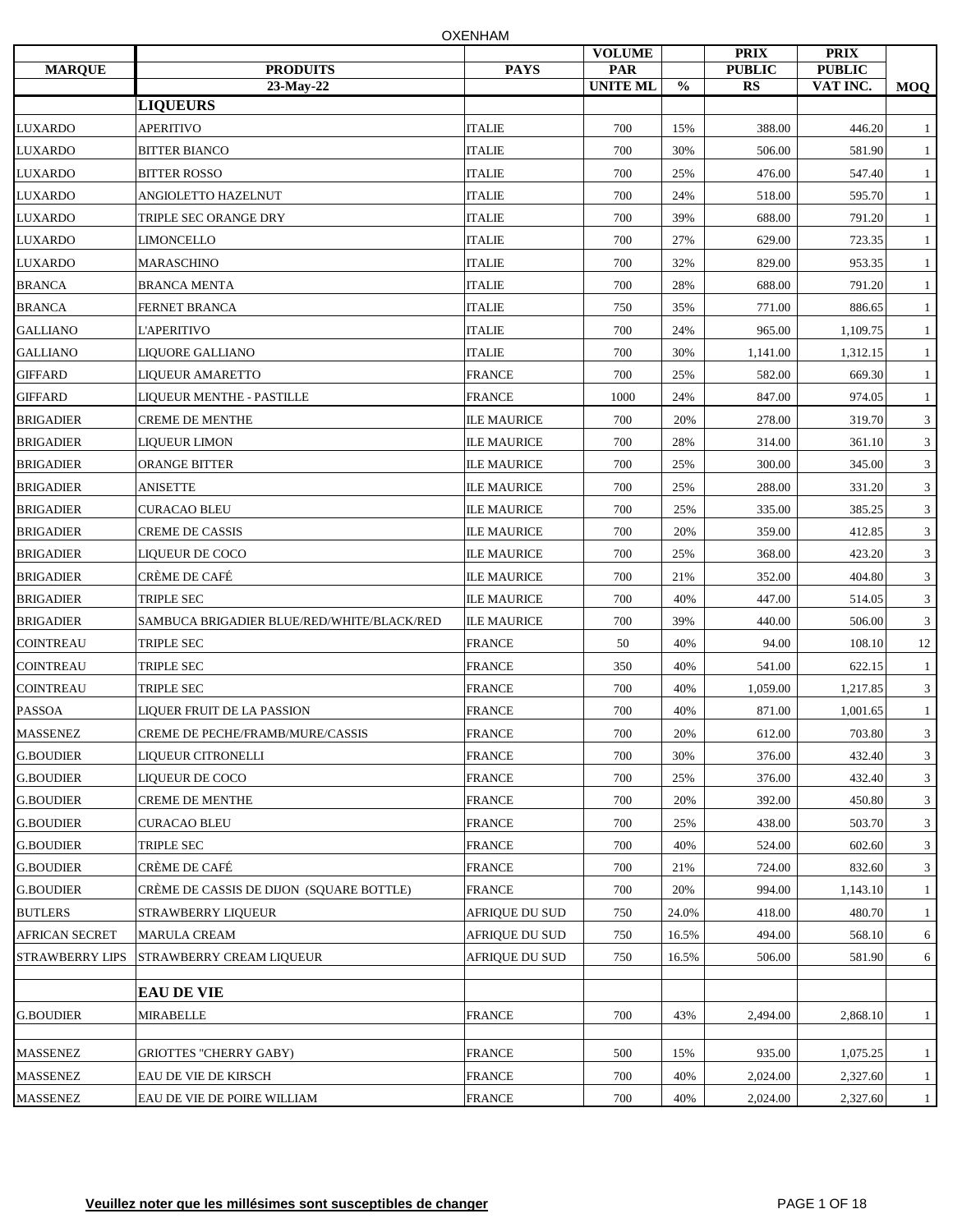|                                   |                                     |                       | <b>VOLUME</b>                 |               | <b>CONSIGNE /</b> | <b>PRIX</b>                | <b>PRIX</b>               |
|-----------------------------------|-------------------------------------|-----------------------|-------------------------------|---------------|-------------------|----------------------------|---------------------------|
| <b>MARQUE</b>                     | <b>PRODUITS</b><br>23-May-22        | <b>PAYS</b>           | <b>PAR</b><br><b>UNITE ML</b> | $\frac{0}{0}$ | <b>BTL</b>        | <b>PUBLIC</b><br><b>RS</b> | <b>PUBLIC</b><br>VAT INC. |
|                                   | <b>PORTO</b>                        |                       |                               |               |                   |                            |                           |
| <b>DOUGLAS GREEN</b>              | <b>CAPE RUBY PORT</b>               | <b>AFRIQUE DU SUD</b> | 750                           | 19%           |                   | 882.00                     | 1,014.30                  |
| <b>DALVA</b>                      | <b>TAWNY</b>                        | <b>PORTUGAL</b>       | 750                           | 19%           |                   | 694.00                     | 798.10                    |
| <b>DALVA</b>                      | DRY WHITE RESERVA                   | <b>PORTUGAL</b>       | 750                           | 19%           |                   | 918.00                     | 1,055.70                  |
| <b>DALVA</b>                      | 10 YRS OLD DRY WHITE                | <b>PORTUGAL</b>       | 750                           | 20%           |                   | 1,471.00                   | 1,691.65                  |
| <b>DALVA</b>                      | <b>COLHEITA TAWNY 2011</b>          | <b>PORTUGAL</b>       | 750                           | 20%           |                   | 1,659.00                   | 1,907.85                  |
| <b>DALVA</b>                      | <b>COLHEITA WHITE 2011</b>          | <b>PORTUGAL</b>       | 750                           | 20%           |                   | 1,882.00                   | 2,164.30                  |
| <b>DALVA</b>                      | COLHEITA 1995                       | <b>PORTUGAL</b>       | 750                           | 20%           |                   | 1,988.00                   | 2,286.20                  |
| <b>DALVA</b>                      | COLHEITA 1985                       | <b>PORTUGAL</b>       | 750                           | 20%           |                   | 5,006.00                   | 5,756.90                  |
|                                   | <b>VERMOUTH</b>                     |                       |                               |               |                   |                            |                           |
| <b>BRANCA</b>                     | <b>CARPANO CLASSICO</b>             | <b>ITALIE</b>         | 1000                          | 16%           |                   | 918.00                     | 1,055.70                  |
| <b>BRANCA</b>                     | CARPANO BIANCO                      | <b>ITALIE</b>         | 1000                          | 14.90%        |                   | 918.00                     | 1,055.70                  |
| <b>BRANCA</b>                     |                                     | <b>ITALIE</b>         | 1000                          | 18%           |                   | 994.00                     | 1,143.10                  |
| <b>BRANCA</b>                     | ANTICA FORMULA                      | <b>CARPANO DRY</b>    | 1000                          | 16.50%        |                   | 1,735.00                   | 1,995.25                  |
|                                   | <b>SHERRY</b>                       |                       |                               |               |                   |                            |                           |
| <b>GONZALEZ BYASS</b>             | ELEGANTE CREAMSHERRY                | <b>ESPAGNE</b>        | 750                           | 17%           |                   | 553.00                     | 635.95                    |
| <b>GONZALEZ BYASS</b>             | SOLERA 1847 CREAM DULCE             | <b>ESPAGNE</b>        | 750                           | 18%           |                   | 771.00                     | 886.65                    |
| <b>TIO PEPE</b>                   | PALOMINO FINO                       | <b>ESPAGNE</b>        | 750                           | 15.5 %        |                   | 882.00                     | 1,014.30                  |
|                                   | <b>BIERE</b>                        |                       |                               |               |                   |                            |                           |
| <b>WINDHOEK</b>                   | PREMIUM LAGER CAN                   | <b>NAMIBIE</b>        | 330                           | 4%            |                   | 51.00                      | 58.65                     |
| <b>WINDHOEK</b>                   | <b>DRAUGHT CAN</b>                  | <b>NAMIBIE</b>        | 440                           | 4%            |                   | 62.00                      | 71.30                     |
| <b>BLANCHE DE NAMUR NRB</b>       |                                     | <b>BELGIQUE</b>       | 330                           | 4.5%          |                   | 118.00                     | 135.70                    |
| <b>BLANCHE DE NAMUR ROSEE NRB</b> |                                     | <b>BELGIQUE</b>       | 330                           | 3.4%          |                   | 141.00                     | 162.15                    |
| <b>ABINBEV</b>                    | <b>CASTLE LITE NRB - Domestic</b>   | <b>AFRIQUE DU SUD</b> | 340                           | 4.0%          |                   | 42.00                      | 48.30                     |
| <b>ABINBEV</b>                    | CASTLE LAGER CAN                    | <b>AFRIQUE DU SUD</b> | 500                           | 5.0%          |                   | 59.00                      | 67.85                     |
| <b>ABINBEV</b>                    | FLYING FISH PRESSED LEMON NRB       | <b>AFRIQUE DU SUD</b> | 330                           | 4.5%          |                   | 51.00                      | 58.65                     |
| <b>ABINBEV</b>                    | BECK'S BLUE NON ALCOHOLIC NRB       | <b>ALLEMAGNE</b>      | 330                           | 0.0%          |                   | 41.00                      | 47.15                     |
| <b>ABINBEV</b>                    | BECK'S NON ALCOHOLIC APPLE NRB      | <b>ALLEMAGNE</b>      | 275                           | 0.0%          |                   | 41.00                      | 47.15                     |
| <b>ABINBEV</b>                    | BECK'S NON ALCOHOLIC STRAWBERRY NRB | ALLEMAGNE             | 275                           | $0.0\%$       |                   | 41.00                      | 47.15                     |
| <b>ABINBEV</b>                    | <b>HOEGAARDEN ROSEE NRB</b>         | <b>BELGIQUE</b>       | 250                           | 3.0%          |                   | 71.00                      | 81.65                     |
| <b>ABINBEV</b>                    | <b>HOEGAARDEN WHITE NRB</b>         | <b>BELGIQUE</b>       | 330                           | 4.9%          |                   | 71.00                      | 81.65                     |
| <b>ABINBEV</b>                    | <b>BUDWEISER OW NRB</b>             | <b>AMERIQUE</b>       | 330                           | 5.0%          |                   | 67.00                      | 77.05                     |
|                                   |                                     |                       |                               |               |                   |                            |                           |
| <b>ABINBEV</b>                    | <b>CORONA EXTRA NRB</b>             | <b>MEXIQUE</b>        | 355                           | 4.5%          |                   | 75.00                      | 86.25                     |
| <b>ABINBEV</b>                    | LEFFE BLONDE NRB                    | <b>BELGIQUE</b>       | 330                           | 6.6%          |                   | 76.00                      | 87.40                     |
|                                   | <b>CIDRE</b>                        |                       |                               |               |                   |                            |                           |
| DE GRENDEL                        | THREE SPADES CIDER                  | <b>AFRIQUE DU SUD</b> | 330                           | 5%            |                   | 200.00                     | 230.00                    |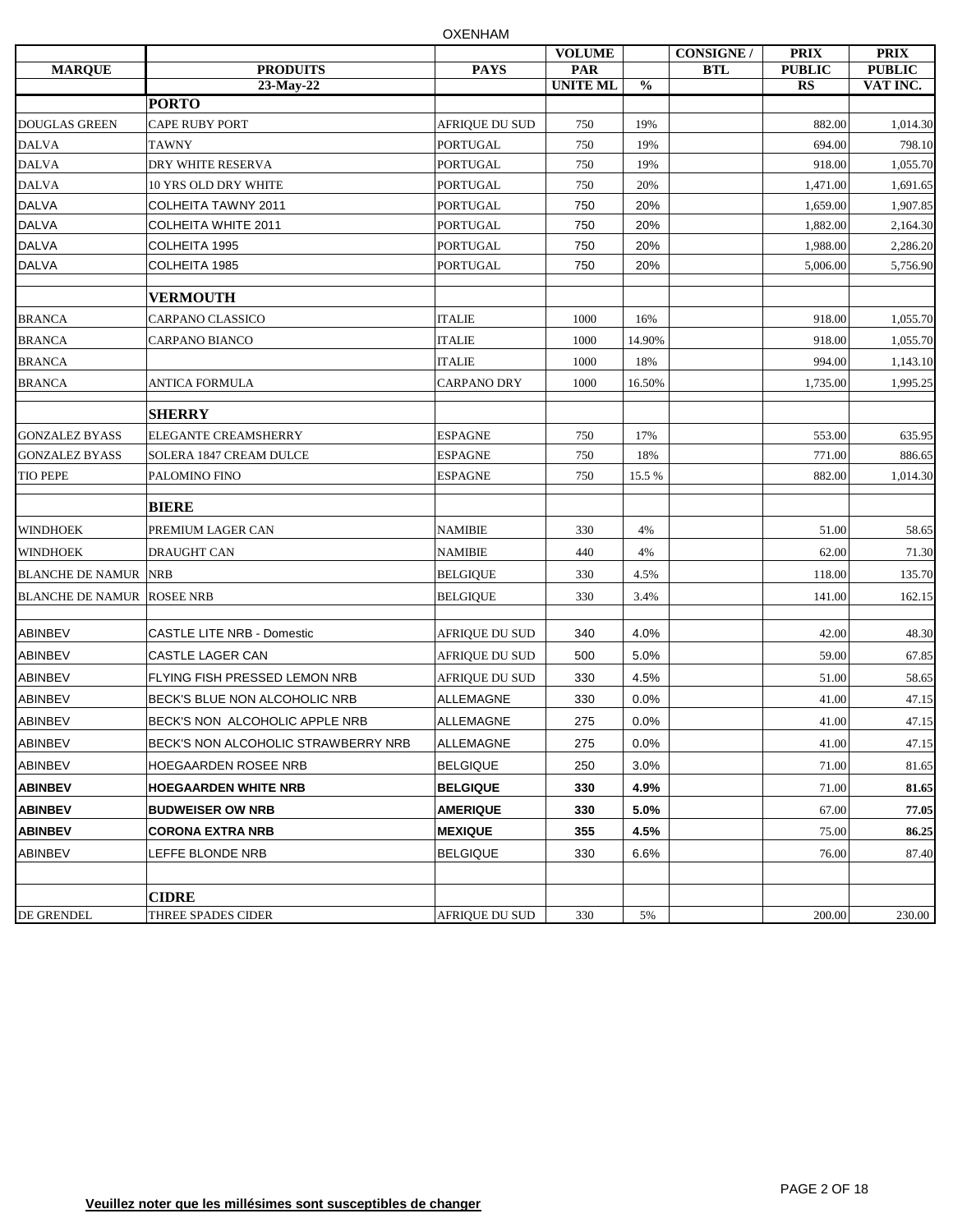| <b>MARQUE</b>   | <b>PRODUITS</b>                                      | <b>PAYS</b>        | <b>VOLUME</b><br>PAR |               | <b>CONSIGNE /</b><br><b>BTL</b> | <b>PRIX</b><br><b>PUBLIC</b> | <b>PRIX</b><br><b>PUBLIC</b> |
|-----------------|------------------------------------------------------|--------------------|----------------------|---------------|---------------------------------|------------------------------|------------------------------|
|                 | 23-May-22                                            |                    | <b>UNITE ML</b>      | $\frac{0}{0}$ |                                 | <b>RS</b>                    | VAT INC.                     |
|                 |                                                      |                    |                      |               |                                 |                              |                              |
|                 | <b>BIERE LOCALE</b>                                  |                    |                      |               |                                 |                              |                              |
| THE THIRSTY FOX | <b>BLANCHE DE CONSTANCE DMP</b>                      | <b>ILE MAURICE</b> | 330                  | 4.0%          | 10.00                           | 44.00                        | 50.60                        |
| THE THIRSTY FOX | PALE ALE DMP                                         | <b>ILE MAURICE</b> | 330                  | 5.0%          | 10.00                           | 46.00                        | 52.90                        |
| THE THIRSTY FOX | LAGER DMP                                            | <b>ILE MAURICE</b> | 330                  | 4.0%          | 10.00                           | 46.00                        | 52.90                        |
| THE THIRSTY FOX | LO-CAL DMP                                           | <b>ILE MAURICE</b> | 330                  | 2.5%          | 10.00                           | 46.00                        | 52.90                        |
| THE THIRSTY FOX | <b>WEISS DMP</b>                                     | <b>ILE MAURICE</b> | 330                  | 4.0%          | 10.00                           | 48.00                        | 55.20                        |
| THE THIRSTY FOX | AMBER ALE DMP                                        | <b>ILE MAURICE</b> | 330                  | 5.0%          | 10.00                           | 48.00                        | 55.20                        |
| THE THIRSTY FOX | <b>LAGER CAN</b>                                     | <b>ILE MAURICE</b> | 330                  | 4.0%          |                                 | 49.00                        | 56.35                        |
| THE THIRSTY FOX | <b>SAISON ALE DMP</b>                                | <b>ILE MAURICE</b> | 330                  | 5.5%          | 10.00                           | 50.00                        | 57.50                        |
| THE THIRSTY FOX | RASPBERRY WEISS DMP                                  | <b>ILE MAURICE</b> | 330                  | 4.0%          | 10.00                           | 54.00                        | 62.10                        |
| THE THIRSTY FOX | LIMELITE ALE DMP (Limited edition)                   | <b>ILE MAURICE</b> | 330                  | 2.5%          | 10.00                           | 55.00                        | 63.25                        |
| THE THIRSTY FOX | <b>STRONG LAGER CAN</b>                              | <b>ILE MAURICE</b> | 500                  | 6.0%          |                                 | 68.00                        | 78.20                        |
| THE THIRSTY FOX | FOXTOBERFEST LAGER DMP (Limited edition) ILE MAURICE |                    | 330                  | 5.5%          | 10.00                           | 50.00                        | 57.50                        |
|                 |                                                      |                    |                      |               |                                 |                              |                              |
| THE THIRSTY FOX | PALE ALE KEG                                         | <b>ILE MAURICE</b> | 9000                 | 5.0%          | 2000.00                         | 1,234.00                     | 1,419.10                     |
| THE THIRSTY FOX | LAGER KEG                                            | <b>ILE MAURICE</b> | 9000                 | 4.0%          | 2000.00                         | 1,234.00                     | 1,419.10                     |
| THE THIRSTY FOX | LO-CAL KEG                                           | <b>ILE MAURICE</b> | 9000                 | 2.5%          | 2000.00                         | 1,234.00                     | 1,419.10                     |
| THE THIRSTY FOX | <b>WEISS KEG</b>                                     | <b>ILE MAURICE</b> | 9000                 | 4.0%          | 2000.00                         | 1,295.00                     | 1,489.25                     |
| THE THIRSTY FOX | AMBER ALE KEG                                        | <b>ILE MAURICE</b> | 9000                 | 5.0%          | 2000.00                         | 1,295.00                     | 1,489.25                     |
| THE THIRSTY FOX | <b>SAISON ALE KEG</b>                                | <b>ILE MAURICE</b> | 9000                 | 5.5%          | 2000.00                         | 1,356.00                     | 1,559.40                     |
| THE THIRSTY FOX | <b>RASPBERRY WEISS KEG</b>                           | <b>ILE MAURICE</b> | 9000                 | 4.0%          | 2000.00                         | 1,448.00                     | 1,665.20                     |
| THE THIRSTY FOX | LIMELITE ALE KEG                                     | <b>ILE MAURICE</b> | 9000                 | 2.5%          | 2000.00                         | 1,479.00                     | 1,700.85                     |
| THE THIRSTY FOX | RASPBERRY WEISS KEG                                  | <b>ILE MAURICE</b> | 9000                 | 4.0%          | 2000.00                         | 1,448.00                     | 1,665.20                     |
| THE THIRSTY FOX | FOXTOBERFEST LAGER KEG                               | <b>ILE MAURICE</b> | 9000                 | 5.5%          | 2000.00                         | 1,356.00                     | 1,559.40                     |
|                 |                                                      |                    |                      |               |                                 |                              |                              |
| THE THIRSTY FOX | PALE ALE KEG                                         | <b>ILE MAURICE</b> | 19000                | 5.0%          | 2000.00                         | 2,606.00                     | 2,996.90                     |
| THE THIRSTY FOX | LAGER KEG                                            | <b>ILE MAURICE</b> | 19000                | 4.0%          | 2000.00                         | 2,606.00                     | 2,996.90                     |
| THE THIRSTY FOX | <b>LO-CAL KEG</b>                                    | <b>ILE MAURICE</b> | 19000                | 2.5%          | 2000.00                         | 2,606.00                     | 2,996.90                     |
| THE THIRSTY FOX | <b>WEISS KEG</b>                                     | <b>ILE MAURICE</b> | 19000                | 4.0%          | 2000.00                         | 2,735.00                     | 3,145.25                     |
| THE THIRSTY FOX | <b>AMBER ALE KEG</b>                                 | <b>ILE MAURICE</b> | 19000                | 5.0%          | 2000.00                         | 2,735.00                     | 3,145.25                     |
| THE THIRSTY FOX | <b>SAISON ALE KEG</b>                                | <b>ILE MAURICE</b> | 19000                | 5.5%          | 2000.00                         | 2,864.00                     | 3,293.60                     |
| THE THIRSTY FOX | <b>LIMELITE ALE KEG</b>                              | <b>ILE MAURICE</b> | 19000                | 2.5%          | 2000.00                         | 3,121.00                     | 3,589.15                     |
| THE THIRSTY FOX | RASPBERRY WEISS KEG                                  | <b>ILE MAURICE</b> | 19000                | 4.0%          | 2000.00                         | 3,056.00                     | 3,514.40                     |
| THE THIRSTY FOX | FOXTOBERFEST LAGER KEG                               | <b>ILE MAURICE</b> | 19000                | 5.5%          | 2000.00                         | 2,864.00                     | 3,293.60                     |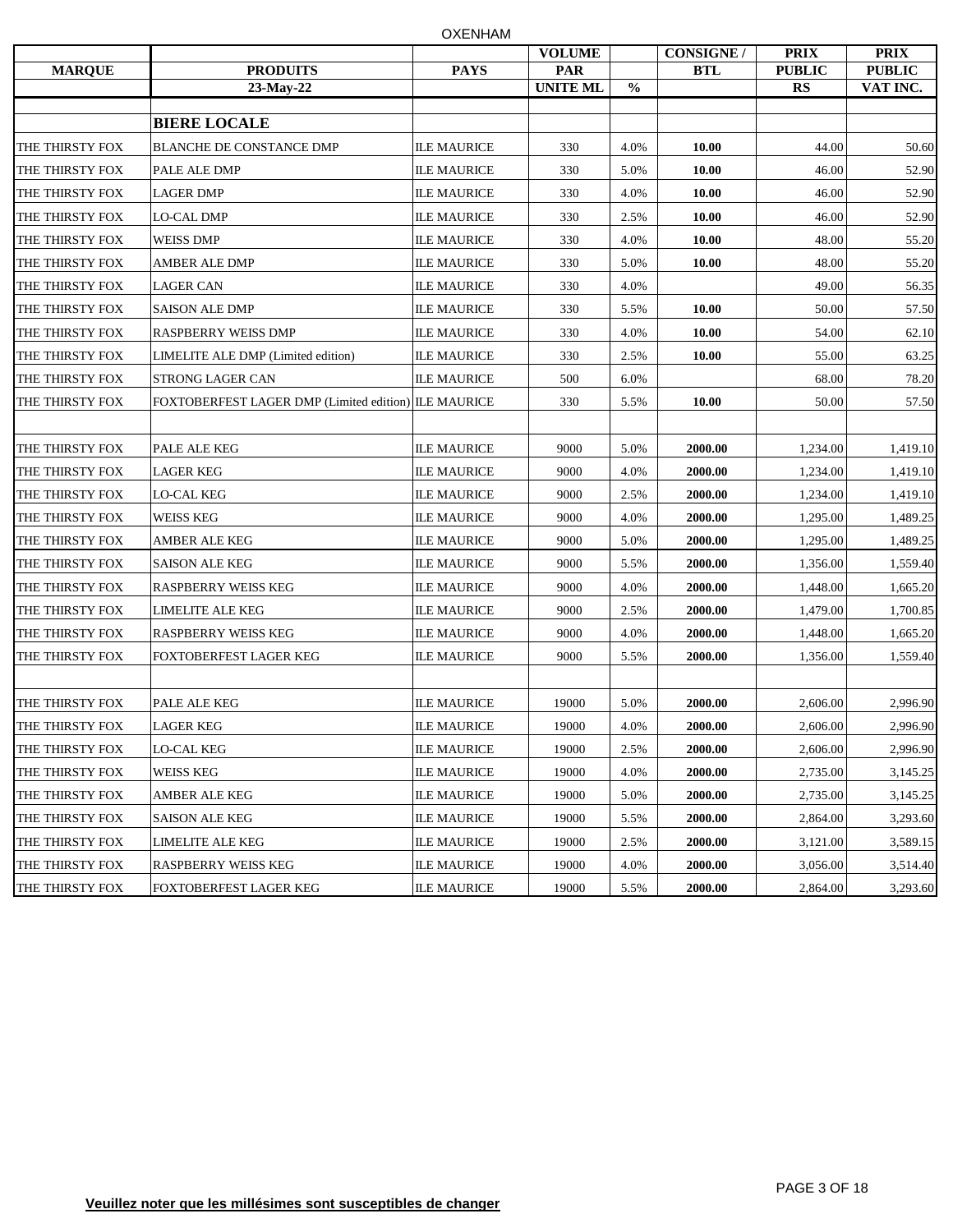|                                           |                                                               |                                        | <b>VOLUME</b>   |            | <b>CONSIGNE</b> / | <b>PRIX</b>          | <b>PRIX</b>          |
|-------------------------------------------|---------------------------------------------------------------|----------------------------------------|-----------------|------------|-------------------|----------------------|----------------------|
| <b>MARQUE</b>                             | <b>PRODUITS</b>                                               | <b>PAYS</b>                            | <b>PAR</b>      |            | BTL               | <b>PUBLIC</b>        | <b>PUBLIC</b>        |
|                                           | 23-May-22                                                     |                                        | <b>UNITE ML</b> |            |                   | <b>RS</b>            | VAT INC.             |
|                                           | <b>MARCS</b>                                                  |                                        |                 |            |                   |                      |                      |
| <b>G.BOUDIER</b>                          | MARC DE BOURGOGNE                                             | <b>FRANCE</b>                          | 700             | 40%        |                   | 1,959.00             | 2,252.85             |
|                                           | GIN                                                           |                                        |                 |            |                   |                      |                      |
| BRIGADIER<br><b>G.BOUDIER</b>             | <b>GIN</b><br>DRY GIN                                         | <b>ILE MAURCE</b><br><b>FRANCE</b>     | 700<br>700      | 40%<br>40% | 20.00             | 357.00<br>428.00     | 410.55<br>492.20     |
| <b>G.BOUDIER</b>                          | <b>GIN SAFFRON</b>                                            | <b>FRANCE</b>                          | 700             | 40%        |                   | 1,900.00             | 2,185.00             |
| <b>BARRISTER</b>                          | <b>BLUE GIN</b>                                               | <b>RUSSIE</b>                          | 700             | 40%        |                   | 765.00               | 879.75               |
| <b>BARRISTER</b>                          | DRY GIN                                                       | <b>RUSSIE</b>                          | 700             | 40%        |                   | 765.00               | 879.75               |
| <b>BARRISTER</b>                          | DRY GIN                                                       | <b>RUSSIE</b>                          | 1000            | 40%        |                   | 982.00               | 1,129.30             |
| <b>BARRISTER</b>                          | PINK GIN                                                      | <b>RUSSIE</b>                          | 700             | 40%        |                   | 765.00               | 879.75               |
| <b>BARRISTER</b>                          | ORANGE GIN                                                    | <b>RUSSIE</b>                          | 700             | 43%        |                   | 765.00               | 879.75               |
| <b>BARRISTER</b><br>LUXARDO               | SET OF FLAVORED GINS 3 X 0.05L BOXES<br><b>LONDON DRY GIN</b> | <b>RUSSIE</b><br><b>ITALIE</b>         | 50X3<br>700     | 43%<br>43% |                   | 429.00<br>935.00     | 493.35<br>1,075.25   |
| LUXARDO                                   | <b>SOUR CHERRY GIN</b>                                        | <b>ITALIE</b>                          | 700             | 38%        |                   | 1,047.00             | 1,204.05             |
| MOM                                       | MOM LOVE PINK GIN                                             | <b>ANGLETERRE</b>                      | 700             | 47%        |                   | 941.00               | 1,082.15             |
| THE LONDON NO. 1                          | DISTILLED BLUE GIN                                            | <b>ANGLETERRE</b>                      | 700             | 47%        |                   | 1,647.00             | 1,894.05             |
| THE LONDON NO. 1                          | <b>DISTILLED BLUE GIN</b>                                     | <b>ANGLETERRE</b>                      | 4500            | 47%        |                   | 12,294.00            | 14,138.10            |
| THE LONDON NO. 1                          | SHERRY CASK                                                   | ANGLETERRE                             | 700             | 47%        |                   | 2,353.00             | 2,705.95             |
| <b>GINOLOGIST</b>                         | <b>CITRUS GIN</b>                                             | AFRIQUE DU SUD                         | 700             | 43%        |                   | 1,200.00             | 1,380.00             |
| GINOLOGIST                                | <b>FLORAL GIN</b>                                             | AFRIQUE DU SUD                         | 700             | 43%        |                   | 1,200.00             | 1,380.00             |
| <b>GINOLOGIST</b><br>THE BOTANIST         | SPICE GIN<br><b>ISLAY DRY GIN</b>                             | AFRIQUE DU SUD<br><b>ECOSSE</b>        | 700<br>700      | 43%<br>46% |                   | 1,200.00<br>2,059.00 | 1,380.00<br>2,367.85 |
|                                           |                                                               |                                        |                 |            |                   |                      |                      |
|                                           | <b>TEQUILA</b>                                                |                                        |                 |            |                   |                      |                      |
| <b>DON RUIZ</b>                           |                                                               |                                        | 700             |            |                   |                      |                      |
| MEXICAT                                   | <b>AGAVE TEQUILA</b><br>BLANCO 100% AGAVE                     | <b>MEXIQUE</b><br><b>MEXIQUE</b>       | 750             | 38%<br>38% |                   | 815.00<br>1,788.00   | 937.25<br>2,056.20   |
| MEXICAT                                   | GOLD 100% AGAVE                                               | <b>MEXIQUE</b>                         | 750             | 38%        |                   | 1,859.00             | 2,137.85             |
|                                           | <b>VODKA</b>                                                  |                                        |                 |            |                   |                      |                      |
| <b>BRIGADIER</b>                          | <b>VODKA</b>                                                  | <b>ILE MAURCE</b>                      | 700             | 40%        | 20.00             | 357.00               | 410.55               |
| ABOVE 18                                  | <b>VODKA</b>                                                  | <b>ILE MAURCE</b>                      | 700             | 40%        |                   | 421.00               | 484.15               |
| ABOVE 18                                  | VODKA (VANILLE / POMME / CITRUS / RASPBERRY / MANDARINE)      | <b>ILE MAURCE</b>                      | 700             | 40%        |                   | 421.00               | 484.15               |
| BELUGA                                    | <b>NOBLE</b>                                                  | <b>RUSSIE</b>                          | 375             | 40%        |                   | 1,535.00             | 1,765.25             |
| <b>BELUGA</b>                             | <b>NOBLE</b>                                                  | <b>RUSSIE</b>                          | 700             | 40%        |                   | 2,724.00             | 3,132.60             |
| <b>BELUGA</b><br><b>IMPERIAL GOLD</b>     | <b>GOLD LINE</b><br><b>VODKA</b>                              | <b>RUSSIE</b>                          | 700             | 40%<br>40% |                   | 8,235.00             | 9,470.25             |
|                                           | <b>MALT WHISKY</b>                                            | <b>RUSSIE</b>                          | 700             |            |                   | 1,500.00             | 1,725.00             |
| HIGHLAND PARK                             | <b>12 YRS</b>                                                 | <b>ECOSSE</b>                          | 700             | 40%        |                   | 2,894.00             | 3,328.10             |
| HIGHLAND PARK                             | 18 YRS                                                        | <b>ECOSSE</b>                          | 700             | 43%        |                   | 7,000.00             | 8,050.00             |
| <b>HIGHLAND PARK</b>                      | <b>25 YRS</b>                                                 | <b>ECOSSE</b>                          | 700             | 46%        |                   | 29,276.00            | 33,667.40            |
| THE MACALLAN                              | TRIPLE CASK 12 YRS                                            | <b>ECOSSE</b>                          | 700             | 40%        |                   | 3,735.00             | 4,295.2:             |
| THE MACALLAN                              | <b>DOUBLE CASK 12 YRS</b>                                     | <b>ECOSSE</b>                          | 700             | 40%        |                   | 3,735.00             | 4,295.25             |
| THE MACALLAN                              | <b>DOUBLE CASK 15 YRS</b>                                     | <b>ECOSSE</b>                          | 700             | 43%        |                   | 5,471.00             | 6,291.65             |
| THE MACALLAN                              | <b>DOUBLE CASK 18 YRS</b>                                     | <b>ECOSSE</b>                          | 700             | 43%        |                   | 12,541.00            | 14,422.15            |
| THE MACALLAN                              | <b>REFLEXION</b>                                              | <b>ECOSSE</b>                          | 700             | 43%        |                   | 51,765.00            | 59,529.75            |
| DALMORE                                   | SINGLE HIGHLAND MALT 12 YRS                                   | <b>ECOSSE</b>                          | 700             | 40%        |                   | 3,353.00             | 3,855.95             |
| <b>DALMORE</b><br>ISLE OF JURA ***        | SINGLE HIGHLAND MALT 12 YRS<br><b>10 YRS</b>                  | <b>ECOSSE</b><br><b>ECOSSE</b>         | 1000<br>700     | 40%<br>43% |                   | 4,118.00<br>2,353.00 | 4,735.70<br>2,705.95 |
| ISLE OF JURA ***                          | <b>10 YRS</b>                                                 | <b>ECOSSE</b>                          | 1000            | 43%        |                   | 3,118.00             | 3,585.70             |
| <b>WHYTE &amp; MACKAY</b>                 | MACKINLAY'S (SHACKLETON) MALT WHISKY                          | <b>ECOSSE</b>                          | 700             | 47%        |                   | 7,588.00             | 8,726.20             |
|                                           | WHISKY                                                        |                                        |                 |            |                   |                      |                      |
| <b>GLEN CAIRN</b>                         | <b>SCOTCH WHISKY</b>                                          | <b>ECOSSE</b>                          | 700             | 40%        |                   | 653.00               | 750.95               |
| <b>GLEN CAIRN</b>                         | <b>SCOTCH WHISKY</b>                                          | <b>ECOSSE</b>                          | 1000            | 40%        |                   | 926.00               | 1,064.90             |
| LAUDERS                                   | <b>SCOTCH WHISKY</b>                                          | <b>ECOSSE</b>                          | 700             | 40%        |                   | 741.00               | 852.15               |
| LAUDERS                                   | <b>SCOTCH WHISKY</b>                                          | <b>ECOSSE</b>                          | 1000            | 40%        |                   | 1,041.00             | 1,197.15             |
| <b>GRAND MACNISH</b>                      | <b>SCOTCH WHISKY</b>                                          | <b>ECOSSE</b>                          | 700             | 40%        |                   | 761.00               | 875.15               |
| <b>GRAND MACNISH</b><br><b>ISLAY MIST</b> | <b>SCOTCH WHISKY</b><br><b>SCOTCH WHISKY</b>                  | <b>ECOSSE</b><br><b>ECOSSE</b>         | 1000<br>700     | 40%<br>40% |                   | 1,088.00<br>1,235.00 | 1,251.20<br>1,420.25 |
| <b>WHYTE &amp; MACKAY</b>                 | SPECIAL RESERVE TRIPLE MATURED SCOTCH WHISKY                  | <b>ECOSSE</b>                          | 700             | 40%        |                   | 1,118.00             | 1,285.70             |
| <b>FAMOUS GROUSE</b>                      | <b>SCOTCH WHISKY</b>                                          | <b>ECOSSE</b>                          | 50              | 40%        |                   | 124.00               | 142.60               |
| <b>FAMOUS GROUSE</b>                      | <b>SCOTCH WHISKY</b>                                          | <b>ECOSSE</b>                          | 700             | 40%        |                   | 1,247.00             | 1,434.05             |
| <b>FAMOUS GROUSE</b>                      | <b>SCOTCH WHISKY</b>                                          | <b>ECOSSE</b>                          | 1000            | 40%        |                   | 1,712.00             | 1,968.80             |
| <b>FAMOUS GROUSE</b>                      | <b>SCOTCH WHISKY</b>                                          | <b>ECOSSE</b>                          | 1750            | 40%        |                   | 3,359.00             | 3,862.85             |
| <b>FAMOUS GROUSE</b>                      | <b>SCOTCH WHISKY</b>                                          | <b>ECOSSE</b>                          | 4500            | 40%        |                   | 8,588.00             | 9,876.20             |
| <b>FAMOUS GROUSE</b>                      | SMOKY BLACK - SCOTCH WHISKY                                   | <b>ECOSSE</b>                          | 700             | 40%        |                   | 1,529.00             | 1,758.35             |
| <b>FAMOUS GROUSE</b>                      | NAKED                                                         | <b>ECOSSE</b>                          | 700             | 40%        |                   | 2,088.00             | 2.401.20             |
| <b>BACARRA</b>                            | <b>SPIRITUEUX COMPOSES</b><br><b>BLACK</b>                    | <b>ILE MAURCE</b>                      | 700             | 40%        | 20.00             | 358.00               | 411.70               |
| HIGHLAND FALLS                            |                                                               | <b>ILE MAURCE</b>                      | 700             | 40%        | 20.00             | 388.00               | 446.20               |
| <b>MY PRIDE</b>                           |                                                               | <b>ILE MAURCE</b>                      | 700             | 40%        | 20.00             | 382.00               | 439.30               |
| <b>BACCARA</b>                            | <b>BLACK</b>                                                  | <b>ILE MAURCE</b>                      | 1000            | 40%        | 20.00             | 477.00               | 548.55               |
| FEN JIU                                   | QINGHUA 30                                                    | <b>CHINE</b>                           | 500             | 48%        |                   | 6,956.00             | 7,999.40             |
| FEN JIU                                   | <b>BANAMA 20</b>                                              | <b>CHINE</b>                           | 475             | 53%        |                   | 3,325.00             | 3,823.75             |
| FEN JIU                                   | LAOBAI 10                                                     | <b>CHINE</b>                           | 500             | 53%        |                   | 2,302.00             | 2,647.30             |
|                                           | SPIRITUEUX A BASE DE CANNE A SUCRE                            |                                        |                 |            |                   |                      |                      |
| <b>BACCARA</b>                            | <b>RED</b>                                                    | <b>ILE MAURCE</b>                      | 700             | 33%        | 20.00             | 290.00               | 333.50               |
| <b>BACCARA</b>                            | <b>BLEU</b>                                                   | <b>ILE MAURCE</b>                      | 700             | 33%        | 20.00             | 290.00               | 333.50               |
| <b>BACCARA</b>                            | <b>RED</b>                                                    | <b>ILE MAURCE</b>                      | 1000            | 33%        | 20.00             | 397.00               | 456.55               |
| <b>BACCARA</b>                            | <b>BLEU</b>                                                   | <b>ILE MAURCE</b>                      | 1000            | 33%        | 20.00             | 397.00               | 456.55               |
|                                           | <b>RHUM</b>                                                   |                                        |                 |            |                   |                      |                      |
| FREGATE                                   | WHITE RUM                                                     | <b>ILE MAURCE</b>                      | 700             | 40%<br>40% | 20.00             | 336.00               | 386.40               |
| FREGATE<br>RUM BOUGAINVILLE               | <b>DARK RUM</b><br>WHITE                                      | <b>ILE MAURCE</b><br><b>ILE MAURCE</b> | 700<br>500      | 40%        | 20.00             | 336.00<br>339.00     | 386.40<br>389.85     |
| <b>RUM BOUGAINVILLE</b>                   | VIEUX DOMAINE                                                 | <b>ILE MAURCE</b>                      | 500             | 40%        |                   | 362.00               | 416.30               |
| <b>RUM BOUGAINVILLE</b>                   | VANILLE                                                       | <b>ILE MAURCE</b>                      | 500             | 40%        |                   | 351.00               | 403.65               |
| <b>RUM BOUGAINVILLE</b>                   | <b>LEMONGRASS</b>                                             | <b>ILE MAURCE</b>                      | 500             | 40%        |                   | 351.00               | 403.65               |
| <b>RUM BOUGAINVILLE</b>                   | WHITE                                                         | <b>ILE MAURCE</b>                      | 700             | 40%        |                   | 456.00               | 524.40               |
| RUM BOUGAINVILLE                          | <b>VIEUX DOMAINE</b>                                          | <b>ILE MAURCE</b>                      | 700             | 40%        |                   | 456.00               | 524.40               |
| <b>RUM BOUGAINVILLE</b>                   | VANILLE                                                       | <b>ILE MAURCE</b>                      | 700             | 40%        |                   | 456.00               | 524.40               |
| <b>RUM BOUGAINVILLE</b>                   | <b>LEMONGRASS</b>                                             | <b>ILE MAURCE</b>                      | 700             | 40%        |                   | 456.00               | 524.40               |
| RUM BOUGAINVILLE                          | GOLD                                                          | <b>ILE MAURCE</b>                      | 700             | 40%        |                   | 539.00               | 619.85               |
| RUM BOUGAINVILLE<br>RUM BOUGAINVILLE      | V.S.O.P<br>X.O                                                | <b>ILE MAURCE</b><br><b>ILE MAURCE</b> | 700<br>700      | 40%<br>40% |                   | 1,092.00<br>4,153.00 | 1,255.80<br>4,775.95 |
| <b>MOUNT GAY RUM</b>                      | <b>BLACK (BARREL)</b>                                         | <b>BARBADE</b>                         | 700             | 43%        |                   | 1,412.00             | 1,623.80             |
| OAKS & ÂMES                               | <b>WHITE</b>                                                  | <b>ILE MAURCE</b>                      | 700             | 43%        |                   | 713.00               | 819.95               |
| OAKS & ÂMES                               | GOLD                                                          | <b>ILE MAURCE</b>                      | 700             | 43%        |                   | 759.00               | 872.85               |
| OAKS & ÂMES                               | V.S.O.P                                                       | <b>ILE MAURCE</b>                      | 700             | 43%        |                   | 1,549.00             | 1,781.35             |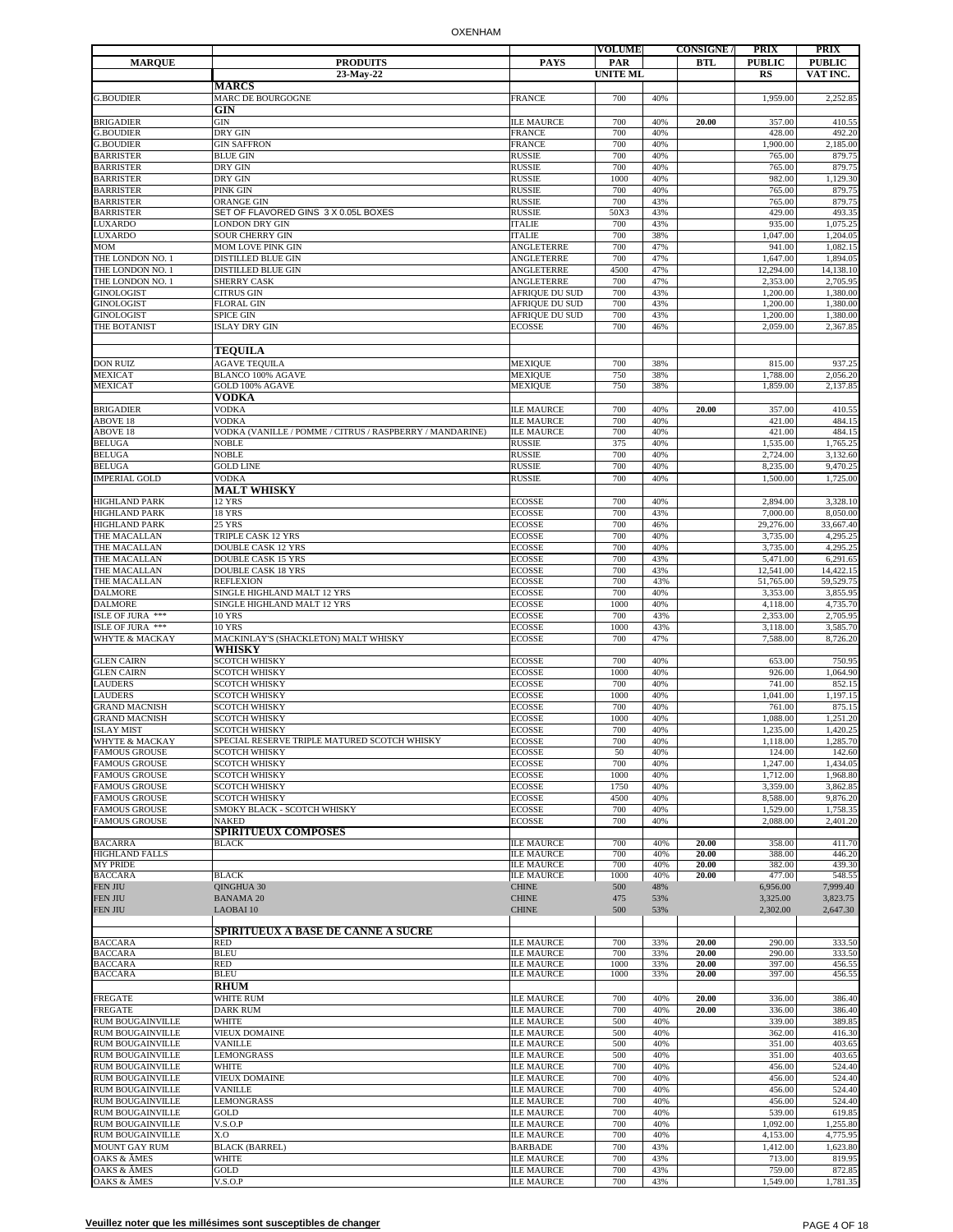|                                                   |                                                                  |                                  | <b>VOLUME</b>   |     | <b>CONSIGNE/</b> | <b>PRIX</b>          | <b>PRIX</b>           |
|---------------------------------------------------|------------------------------------------------------------------|----------------------------------|-----------------|-----|------------------|----------------------|-----------------------|
| <b>MARQUE</b>                                     | <b>PRODUITS</b>                                                  | <b>PAYS</b>                      | PAR             |     | <b>BTL</b>       | <b>PUBLIC</b>        | <b>PUBLIC</b>         |
|                                                   | 23-May-22                                                        |                                  | <b>UNITE ML</b> |     |                  | <b>RS</b>            | VAT INC.              |
|                                                   | <b>ARMAGNAC</b>                                                  |                                  |                 |     |                  |                      |                       |
| CLES DES DUCS                                     | <b>VSOP</b>                                                      | <b>FRANCE</b>                    | 700             | 40% |                  | 1,924.00             | 2,212.60              |
| CLES DES DUCS                                     | XO                                                               | <b>FRANCE</b>                    | 700             | 40% |                  | 3,647.00             | 4,194.05              |
|                                                   | <b>BRANDY</b>                                                    |                                  |                 |     |                  |                      |                       |
| SIR WILLIAM                                       | <b>BRANDY</b>                                                    | <b>ILE MAURICE</b>               | 700             | 40% |                  | 568.00               | 653.20                |
| <b>ST REMY</b>                                    | XO                                                               | <b>FRANCE</b>                    | 700             | 40% |                  | 1,482.00             | 1,704.30              |
|                                                   | <b>COGNAC</b>                                                    |                                  |                 |     |                  |                      |                       |
| <b>REMY MARTIN</b>                                | FINE CHAMPAGNE V.S.O.P.                                          | <b>FRANCE</b>                    | 350             | 40% |                  | 1,706.00             | 1,961.90              |
| <b>REMY MARTIN</b>                                | FINE CHAMPAGNE V.S.O.P.                                          | <b>FRANCE</b>                    | 700             | 40% |                  | 3,294.00             | 3,788.10              |
| REMY MARTIN                                       | FINE CHAMPAGNE XO SPECIAL                                        | <b>FRANCE</b>                    | 700             | 40% |                  | 10,735.00            | 12,345.25             |
| <b>REMY MARTIN</b>                                | <b>COGNAC LOUIS XIII</b>                                         | <b>FRANCE</b>                    | 700             | 40% |                  | 156,471.00           | 179,941.65            |
|                                                   |                                                                  |                                  |                 |     |                  |                      |                       |
|                                                   | <b>CHAMPAGNE</b>                                                 |                                  |                 |     |                  |                      |                       |
| <b>CATTIER</b><br>CATTIER                         | <b>BRUT 1ER CRU</b><br><b>BRUT SENSATON</b>                      | <b>FRANCE</b><br><b>FRANCE</b>   | 375<br>500      |     |                  | 1,706.00<br>1,941.00 | 1,961.90<br>2,232.15  |
| CATTIER                                           | <b>BRUT ICONE</b>                                                | <b>FRANCE</b>                    | 750             |     |                  | 2,647.00             | 3,044.05              |
| PIPER HEIDSIECK                                   | PIPER BRUT EXTRA                                                 | <b>FRANCE</b>                    | 750             |     |                  | 3,294.00             | 3,788.10              |
| AURENT PERRIER                                    | <b>LA CUVEE</b>                                                  | <b>FRANCE</b>                    | 375             |     |                  | 1,676.00             | 1,927.40              |
| <b>AURENT PERRIER</b>                             | <b>LA CUVEE</b>                                                  | <b>FRANCE</b>                    | 750             |     |                  | 3,118.00             | 3,585.70              |
| LAURENT PERRIER                                   | <b>LA CUVEE</b>                                                  | <b>FRANCE</b>                    | 1500            |     |                  | 6,588.00             | 7,576.20              |
| <b>LAURENT PERRIER</b><br>LAURENT PERRIER         | BRUT (CASHER) 2010<br>ULTRA BRUT SANS DOSAGE                     | <b>FRANCE</b><br><b>FRANCE</b>   | 750<br>750      |     |                  | 4,118.00<br>4,588.00 | 4,735.70<br>5,276.20  |
| AURENT PERRIER                                    | <b>CUVEE ROSE BRUT</b>                                           | <b>FRANCE</b>                    | 750             |     |                  | 4,882.00             | 5,614.30              |
| LAURENT PERRIER                                   | <b>CUVEE ROSE BRUT</b>                                           | <b>FRANCE</b>                    | 1500            |     |                  | 11,294.00            | 12,988.10             |
| LAURENT PERRIER                                   | <b>CUVEE GRAND SIECLE</b>                                        | <b>FRANCE</b>                    | 750             |     |                  | 8,118.00             | 9,335.70              |
| AURENT PERRIER                                    | <b>CUVEE GRAND SIECLE</b>                                        | <b>FRANCE</b>                    | 1500            |     |                  | 19,765.00            | 22,729.75             |
| LAURENT PERRIER                                   | <b>ALEXANDRA ROSE 1998</b>                                       | <b>FRANCE</b>                    | 750             |     |                  | 16,353.00            | 18,805.95<br>4.464.30 |
| BARON DE ROTHSCHILD<br><b>BARON DE ROTHSCHILD</b> | <b>BRUT</b><br><b>ROSE</b>                                       | <b>FRANCE</b><br><b>FRANCE</b>   | 750<br>750      |     |                  | 3,882.00<br>4,706.00 | 5,411.90              |
| <b>BARON DE ROTHSCHILD</b>                        | <b>BLANC DE BLANCS</b>                                           | <b>FRANCE</b>                    | 750             |     |                  | 4,706.00             | 5,411.90              |
|                                                   |                                                                  |                                  |                 |     |                  |                      |                       |
|                                                   | <b>MOUSSEUX METHODE CHAMPENOISE</b>                              |                                  |                 |     |                  |                      |                       |
| <b>GRAHAM BECK</b>                                | <b>BRUT N/V</b>                                                  | <b>AFRIOUE DU SUD</b>            | 375             |     |                  | 465.00               | 534.75                |
| <b>GRAHAM BECK</b><br><b>GRAHAM BECK</b>          | <b>BRUT N/V</b><br>BRUT N/V (MAGNUM)                             | AFRIQUE DU SUD<br>AFRIQUE DU SUD | 750<br>1500     |     |                  | 788.00<br>1,918.00   | 906.20<br>2,205.70    |
| GRAHAM BECK                                       | BRUT DUO & STOPPER GIFT PACK (BRUT + ROSE + STOPPER)             | AFRIQUE DU SUD                   | 750 X 2         |     |                  | 2,353.00             | 2,705.95              |
| <b>GRAHAM BECK</b>                                | <b>BRUT ROSE N/V</b>                                             | AFRIQUE DU SUD                   | 750             |     |                  | 788.00               | 906.20                |
| <b>GRAHAM BECK</b>                                | <b>BLISS NECTAR</b>                                              | AFRIQUE DU SUD                   | 750             |     |                  | 788.00               | 906.20                |
| GRAHAM BECK                                       | <b>NECTAR ROSE</b>                                               | AFRIQUE DU SUD                   | 750             |     |                  | 788.00               | 906.20                |
| <b>GRAHAM BECK</b>                                | BRUT ROSE 2013                                                   | AFRIQUE DU SUD                   | 750             |     |                  | 1,153.00             | 1,325.95              |
| <b>GRAHAM BECK</b>                                | BLANC DE BLANC 2016 (ALQ)                                        | AFRIQUE DU SUD                   | 750             |     |                  | 1,153.00             | 1,325.95              |
| <b>GRAHAM BECK</b><br><b>GRAHAM BECK</b>          | BRUT ZERO 2012 (ALQ)<br>CUVEE CLIVE 2014 (ALQ)                   | AFRIQUE DU SUD<br>AFRIQUE DU SUD | 750<br>750      |     |                  | 1,188.00<br>2,353.00 | 1,366.20<br>2,705.95  |
| DE GRENDEL                                        | BRUT MCC 2014                                                    | AFRIQUE DU SUD                   | 750             |     |                  | 1,029.00             | 1,183.35              |
|                                                   |                                                                  |                                  |                 |     |                  |                      |                       |
|                                                   |                                                                  |                                  |                 |     |                  |                      |                       |
|                                                   |                                                                  |                                  |                 |     |                  |                      |                       |
| FREIXENET<br>FREIXENET                            | <b>CORDON NEGRO</b><br><b>ICE ROSE</b>                           | <b>ESPAGNE</b><br><b>ESPAGNE</b> | 750<br>750      |     |                  | 671.00<br>747.00     | 771.65<br>859.05      |
| FREIXENET                                         | <b>ICE SEMI SECO</b>                                             | <b>ESPAGNE</b>                   | 750             |     |                  | 747.00               | 859.05                |
| FREIXENET                                         | CORDON NEGRO MAGNUM                                              | <b>ESPAGNE</b>                   | 1500            |     |                  | 1,429.00             | 1,643.35              |
| <b>TEENBERG</b>                                   | SAUVIGNON BLANC                                                  | AFRIQUE DU SUD                   | 750             |     |                  | 729.00               | 838.35                |
| LORDS                                             | MCC BRUT                                                         | AFRIQUE DU SUD                   | 750             |     |                  | 1,082.00             | 1.244.30              |
| LORDS<br><b>GUSTAVE LORENTZ</b>                   | <b>MCC BRUT ROSE</b><br><b>CREMENT D'ALSACE BRUT</b>             | <b>AFRIQUE DU SUD</b>            | 750<br>750      |     |                  | 924.00<br>1,012.00   | 1,062.60              |
|                                                   |                                                                  | <b>FRANCE</b>                    |                 |     |                  |                      | 1,163.80              |
|                                                   | <b>MOUSSEUX METHODE CUVE CLOSE</b>                               |                                  |                 |     |                  |                      |                       |
| ROCCA DEI FORTI                                   | <b>BRUT ORGANIC</b>                                              | <b>ITALIE</b>                    | 750             |     |                  | 559.00               | 642.85                |
| ROCCA DEI FORTI                                   | PROSECCO                                                         | <b>ITALIE</b>                    | 750             |     |                  | 694.00               | 798.10                |
| ROCCA DEI FORTI                                   | ASTI                                                             | <b>ITALIE</b>                    | 750             |     |                  | 718.00               | 825.70                |
| <b>CHARLES DE FERE</b><br>FANTINEL                | CUVEE JEAN LOUIS - BLANC DE BLANCS<br>ZUCCOLO PROSECCO EXTRA DRY | <b>FRANCE</b><br><b>ITALIE</b>   | 750<br>750      |     |                  | 571.00<br>747.00     | 656.65<br>859.05      |
| <b>FANTINEL</b>                                   | ZUCCOLO BRUT ROSE                                                | <b>ITALIE</b>                    | 750             |     |                  | 771.00               | 886.65                |
| <b>FANTINEL</b>                                   | PROSECCO EXTRA DRY                                               | <b>ITALIE</b>                    | 750             |     |                  | 806.00               | 926.90                |
| <b>FANTINEL</b>                                   | ONE & ONLY BRUT ROSE                                             | <b>ITALIE</b>                    | 750             |     |                  | 924.00               | 1,062.60              |
| FANTINEL                                          | PROSECCO ONE & ONLY BRUT 2018                                    | <b>ITALIE</b>                    | 750             |     |                  | 924.00               | 1,062.60              |
| FANTINEL                                          | PROSECCO ONE & ONLY BRUT MAGNUM                                  | <b>ITALIE</b>                    | 1500            |     |                  | 2,318.00             | 2,665.70              |
| CAPINELLA                                         | <b>BRUT</b>                                                      | AFRIQUE DU SUD                   | 750             |     | 20.00            | 271.00               | 311.65                |
| CAPINELLA                                         | <b>BRUT ROSE</b>                                                 | AFRIQUE DU SUD                   | 750             |     | 20.00            | 271.00               | 311.65                |
| CAPE MOUNTAIN                                     | <b>BRUT</b>                                                      | AFRIQUE DU SUD                   | 750             |     | 20.00            | 271.00               | 311.65                |
|                                                   |                                                                  |                                  |                 |     |                  |                      |                       |
| <b>ISLAND KISS</b>                                | PEACH, LITCHI, APPLE                                             |                                  | 750             |     | 20.00            | 144.00               | 165.60                |
| DIVINE                                            | SPARKLING WHITE LYCHEE                                           | <b>ILE MAURICE</b>               | 750             | 12% | 20.00            | 388.00               | 446.20                |
|                                                   | <b>ILE MAURICE</b>                                               |                                  |                 |     |                  |                      |                       |
|                                                   | <b>VIN DE FRUIT LOCAL</b>                                        |                                  |                 |     |                  |                      |                       |
| <b>FRIZZANTE</b>                                  | <b>GRAPEFRUIT ROSE</b>                                           | <b>ILE MAURICE</b>               | 750             |     | 20.00            | 183.00               | 210.45                |
| FRIZZANTE                                         | <b>LIME-FRUIT BUBBLY</b>                                         | <b>ILE MAURICE</b>               | 750             |     | 20.00            | 183.00               | 210.45                |
| DIVINE                                            | TROPICAL LYCHEE WINE                                             | <b>ILE MAURICE</b>               | 500             |     |                  | 209.00               | 240.35                |
| DIVINE                                            | OFF DRY WHITE LITCHI WINE                                        | <b>ILE MAURICE</b>               | 750             | 12% | 20.00            | 324.00               | 372.60                |
| DIVINE                                            | SEMI SWEET ROSE LYCHEE WINE                                      | <b>ILE MAURICE</b>               | 750             | 12% | 20.00            | 341.00               | 392.15                |
|                                                   |                                                                  |                                  |                 |     |                  |                      |                       |
|                                                   | <b>CAVES A VIN</b>                                               |                                  |                 |     |                  |                      |                       |
| HUAOU                                             | CAVE A VIN H46S                                                  |                                  |                 |     |                  | 25,294.00            | 29,088.10             |
| TEFCOLD DKS95-3/10L                               | <b>BAG IN BOX WINE COOLER</b>                                    |                                  |                 |     |                  | 41,294.00            | 47,488.10             |
| TEFCOLD CPV1380M                                  | CAVE A VIN CPV1380M                                              |                                  |                 |     |                  | 43,059.00            | 49,517.85             |
| TEFCOLD TFW365-2                                  | CAVE A VIN TFW365-2                                              |                                  |                 |     |                  | 67,529.00            | 77,658.35             |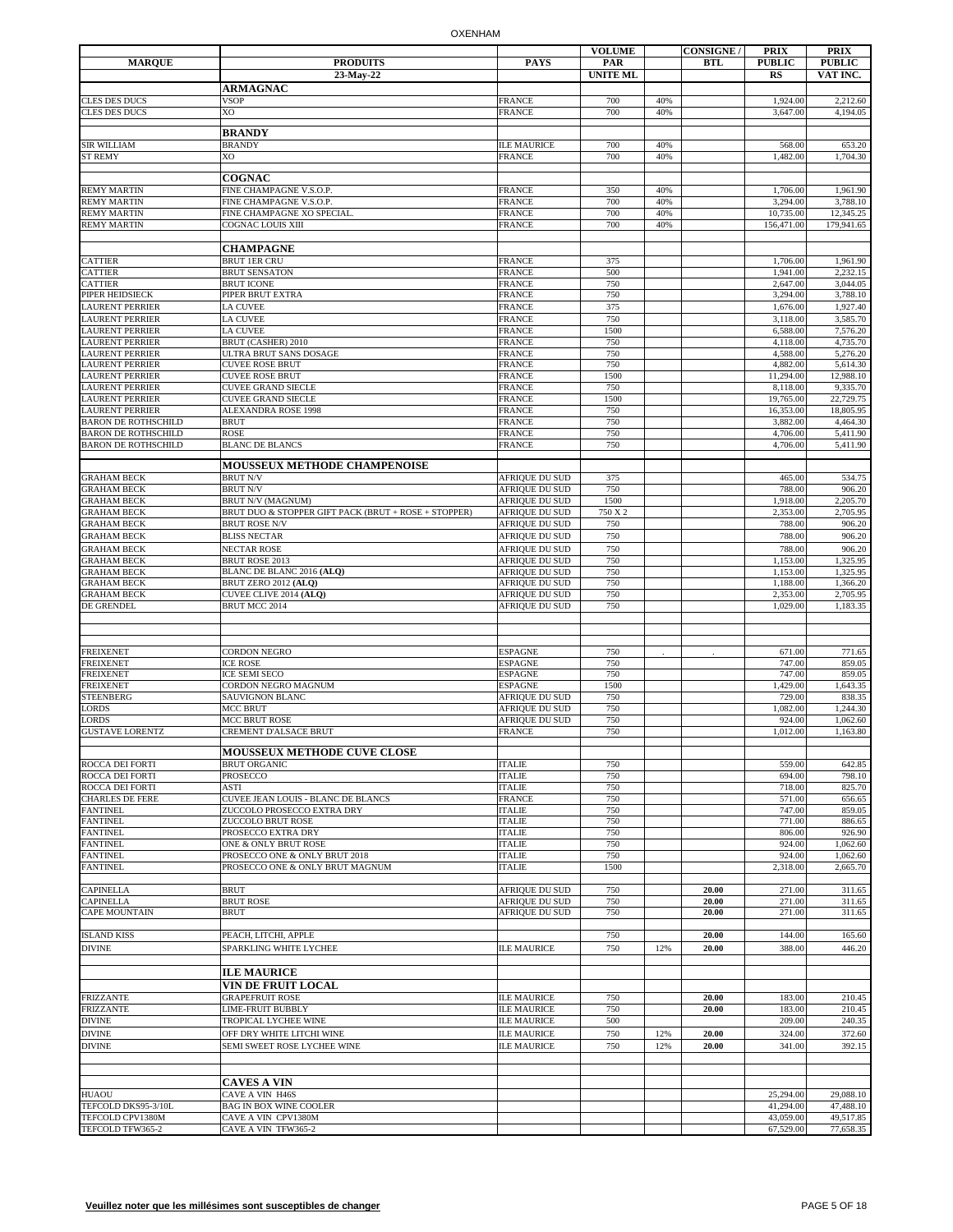|                                                    |                                                                                          |              | <b>VOLUME</b>   |                        | <b>PRIX</b>          | PRIX                 |
|----------------------------------------------------|------------------------------------------------------------------------------------------|--------------|-----------------|------------------------|----------------------|----------------------|
| <b>MARQUE</b>                                      | <b>PRODUITS</b>                                                                          | <b>ANNEE</b> | PAR             | <b>CONSIGNE PUBLIC</b> |                      | <b>PUBLIC</b>        |
|                                                    | 23-May-22                                                                                |              | <b>UNITE ML</b> | <b>BTL</b>             | RS                   | VAT INC.             |
|                                                    | <b>VINS ROUGES</b>                                                                       |              |                 |                        |                      |                      |
|                                                    | <b>VIN DE FRANCE</b>                                                                     |              |                 |                        |                      |                      |
| <b>FLORENT DESCOMBE</b>                            | CABERNET SAUVIGNON                                                                       |              | 750             |                        | 471.00               | 541.65               |
| <b>FLORENT DESCOMBE</b>                            | PINOT NOIR                                                                               |              | 750             |                        | 494.00               | 568.10               |
| <b>BOUCHARD AINE &amp; FILS</b>                    | HERITAGE DU CONSEILLER PINOT NOIR                                                        | 2019/2020    | 750             |                        | 576.00               | 662.40               |
| <b>P.FERRAUD &amp; FILS</b>                        | PINOT NOIR                                                                               | 2019/2020    | 750             |                        | 594.00               | 683.10               |
|                                                    | <b>LANGUEDOC</b>                                                                         |              |                 |                        |                      |                      |
| DOMAINE LE GRES DES OLIVIERS                       | LANGUEDOC                                                                                | 2019         | 750             |                        | 512.00               | 588.80               |
|                                                    | <b>MINERVOIS</b>                                                                         |              |                 |                        |                      |                      |
| DOMAINE DE PUECH-VIEL                              | <b>CUVEE D'EXCEPTION</b>                                                                 | 2019         | 750             |                        | 629.00               | 723.35               |
| <b>DOMAINE DE L'OSTAL</b>                          | <b>ESTIBALS</b>                                                                          | 2018/2020    | 750             |                        | 759.00               | 872.85               |
|                                                    |                                                                                          |              |                 |                        |                      |                      |
|                                                    | <b>SAINT-CHINIAN</b>                                                                     |              |                 |                        |                      |                      |
| <b>LAURENT MIQUEL</b>                              | ST CHINIAN - CONNEMARA                                                                   | 2016/2017    | 750             |                        | 729.00               | 838.35               |
| <b>VIGNOBLES VELLAS</b>                            | <b>CITADELLE DES CAUSSES</b>                                                             | 2018/2019    | 750             |                        | 771.00               | 886.65               |
|                                                    | PAYS D'OC                                                                                |              |                 |                        |                      |                      |
| <b>DOMAINE ST. LOUIS</b>                           | <b>MERLOT</b>                                                                            |              | 750             | 20.00                  | 300.00               | 345.00               |
| DOMAINE ST. LOUIS                                  | CABERNET SAUVIGNON                                                                       |              | 750             | 20.00                  | 312.00               | 358.80               |
| <b>DOMAINE ST. LOUIS</b>                           | PINOT NOIR                                                                               |              | 750             | 20.00                  | 318.00               | 365.70               |
| PERE ANSELME                                       | RESERVE DE L'AUBE                                                                        | 2020         | 750             |                        | 471.00               | 541.65               |
| MONTAGNE NOIRE                                     | <b>SYRAH</b>                                                                             | 2018         | 750             |                        | 559.00               | 642.85               |
| <b>LAURENT MIQUEL</b>                              | <b>SYRAH GRENACHE</b>                                                                    | 2019         | 750             |                        | 559.00               | 642.85               |
| <b>LAURENT MIQUEL</b>                              | <b>CABERNET SYRAH</b>                                                                    | 2017/2019    | 750             |                        | 559.00               | 642.85               |
| <b>LAURENT MIQUEL</b>                              | SOLAS PINOT NOIR RESERVE                                                                 | 2019         | 750             |                        | 641.00               | 737.15               |
|                                                    |                                                                                          |              |                 |                        |                      |                      |
|                                                    | <b>COTES DE GASCOGNE</b>                                                                 |              |                 |                        |                      |                      |
| DOMAINE DUBOSC-MONPLAISIR                          | <b>COTES DE GASCOGNE</b>                                                                 | 2018         | 750             |                        | 653.00               | 750.95               |
|                                                    | <b>BORDEAUX</b>                                                                          |              |                 |                        |                      |                      |
|                                                    | <b>BORDEAUX</b>                                                                          |              |                 |                        |                      |                      |
| CH. HAUT COURREAU                                  | <b>BORDEAUX</b>                                                                          |              | 750             | 20.00                  | 324.00               | 372.60               |
| CH VIEUX LAROQUE                                   | <b>BORDEAUX</b>                                                                          | 2019         | 750             |                        | 512.00               | 588.80               |
| CH LECOURT CAILLET                                 | <b>CUVEE TRADITION</b>                                                                   | 2018/2019    | 750             |                        | 524.00               | 602.60               |
| <b>CH DE HARTES</b>                                | <b>BORDEAUX</b>                                                                          | 2019         | 750             |                        | 518.00               | 595.70               |
| CH TOUTIGEAC                                       | <b>BORDEAUX</b>                                                                          | 2019         | 750             |                        | 512.00               | 588.80               |
| CH DU COLOMBIER                                    | <b>BORDEAUX</b>                                                                          | 2018         | 750             |                        | 529.00               | 608.35               |
| CH. THOMAS-LAURENT                                 | <b>BORDEAUX</b>                                                                          | 2016         | 750             |                        | 588.00               | 676.20               |
| CH. LAMOTHE-VINCENT                                | <b>BORDEAUX</b>                                                                          | 2018         | 750             |                        | 594.00               | 683.10               |
| MICHEL LYNCH                                       | BORDEAUX MERLOT CABERNET SAUVIGNON                                                       | 2018         | 750             |                        | 676.00               | 777.40               |
| MICHEL LYNCH                                       | NATURE BORDEAUX MERLOT                                                                   | 2020         | 750             |                        | 735.00               | 845.25               |
|                                                    | <b>BORDEAUX SUPERIEUR</b>                                                                |              |                 |                        |                      |                      |
| CH LECOURT CAILLET                                 | <b>CUVEE PRESTIGE</b>                                                                    | 2019         | 750             |                        | 588.00               | 676.20               |
| CH. DE CAMARSAC                                    | <b>CUVEE PRINCE</b>                                                                      | 2019         | 750             |                        | 629.00               | 723.35               |
| CH. DE CAMARSAC                                    | <b>VIEILLES VIGNES</b>                                                                   | 2018         | 750             |                        | 718.00               | 825.70               |
| CH. LAMOTHE-VINCENT                                | HERITAGE BORDEAUX SUPERIEUR                                                              | 2018         | 750             |                        | 812.00               | 933.80               |
|                                                    |                                                                                          |              |                 |                        |                      |                      |
|                                                    | <b>MEDOC</b><br><b>MEDOC</b>                                                             | 2015         |                 |                        |                      | 805.00               |
| CH. GAUTHIER                                       |                                                                                          |              | 750             |                        | 700.00               |                      |
| CH.LES GRAVES DE LOIRAC                            | MEDOC CRU ARTISAN                                                                        | 2014         | 750             |                        | 724.00               | 832.60               |
| CH. GRAND BOUCHON                                  | <b>MEDOC</b><br>MEDOC CRU BOURGEOIS                                                      | 2015         | 750<br>750      |                        | 759.00<br>812.00     | 872.85<br>933.80     |
| CH MOULIN DE BEL AIR<br><b>ESPRIT DE PREUILLAC</b> | MEDOC 2eme vin du CH. PREUILLAC Cru Bourgeois                                            | 2016<br>2012 | 750             |                        | 759.00               | 872.85               |
|                                                    |                                                                                          |              |                 |                        |                      |                      |
| CHATEAU PREUILLAC<br>CHATEAU LAYAUGA-DUBOSCQ       | MEDOC CRU BOURGEOIS<br>MEDOC CUVEE RENAISSANCE                                           | 2015         | 750<br>750      |                        | 1,135.00             | 1,305.25<br>2,191.90 |
| LA GOULEE BY COS D'ESTOURNEL                       | MEDOC 2eme Vin du CH. COS D'ESTOURNEL 2eme CRU CLASSÉ                                    | 2016<br>2015 | 750             |                        | 1,906.00<br>2,447.00 | 2,814.05             |
|                                                    |                                                                                          |              |                 |                        |                      |                      |
|                                                    | St-Estèphe                                                                               |              |                 |                        |                      |                      |
| CH. GERMAN MARBUZET                                | ST-ESTEPHE                                                                               | 2015         | 750             |                        | 1,465.00             | 1,684.75             |
| CH. HAUT-MARBUZET                                  | <b>ST-ESTEPHE</b>                                                                        | 2016         | 750             |                        | 2,776.00             | 3,192.40             |
|                                                    | Pauillac                                                                                 |              |                 |                        |                      |                      |
| <b>CHATEAU TOUR PIBRAN</b>                         | <b>PAUILLAC</b>                                                                          | 2015         | 750             |                        | 1,682.00             | 1,934.30             |
| LA FLEUR DE HAUT-BAGES LIBERAL                     | 2eme vin du CH. HAUT-BAGES LIBERAL 5eme CRU CLASSÉ                                       | 2014         | 750             |                        | 2,118.00             | 2,435.70             |
| <b>CHATEAU PIBRAN</b>                              | <b>PAUILLAC</b>                                                                          | 2018         | 750             |                        | 3,294.00             | 3,788.10             |
| CH. PICHON - LONGUEVILLE COMTESSE DE LALANDE       | PAUILLAC 2eme CRU CLASSÉ                                                                 | 2011         | 750             |                        | 8,165.00             | 9,389.75             |
| CH. PICHON - LONGUEVILLE COMTESSE DE LALANDE       | PAUILLAC 2eme CRU CLASSÉ                                                                 | 2008         | 750             |                        | 11,706.00            | 13,461.90            |
| CHATEAU LYNCH BAGES                                | PAUILLAC 5eme CRU CLASSÉ                                                                 | 2011         | 750             |                        | 9,412.00             | 10,823.80            |
|                                                    |                                                                                          |              |                 |                        |                      |                      |
|                                                    | Listrac-Médoc                                                                            |              |                 |                        |                      |                      |
| CH. CLARKE<br>CH. CLARKE                           | LISTRAC - MEDOC DOM. BARON.E.DE.ROTHSCHILD<br>LISTRAC - MEDOC DOM. BARON.E.DE.ROTHSCHILD | 2011<br>2015 | 750<br>750      |                        | 1,794.00<br>1,941.00 | 2,063.10<br>2,232.15 |
|                                                    |                                                                                          |              |                 |                        |                      |                      |
|                                                    | Moulis-en-Médoc                                                                          |              |                 |                        |                      |                      |
| CH. MALMAISON                                      | MOULIS-EN-MEDOC CRU BOURGEOIS DOM. BARONNE N. DE ROTHSCHILD                              | 2014         | 750             |                        | 1,729.00             | 1,988.35             |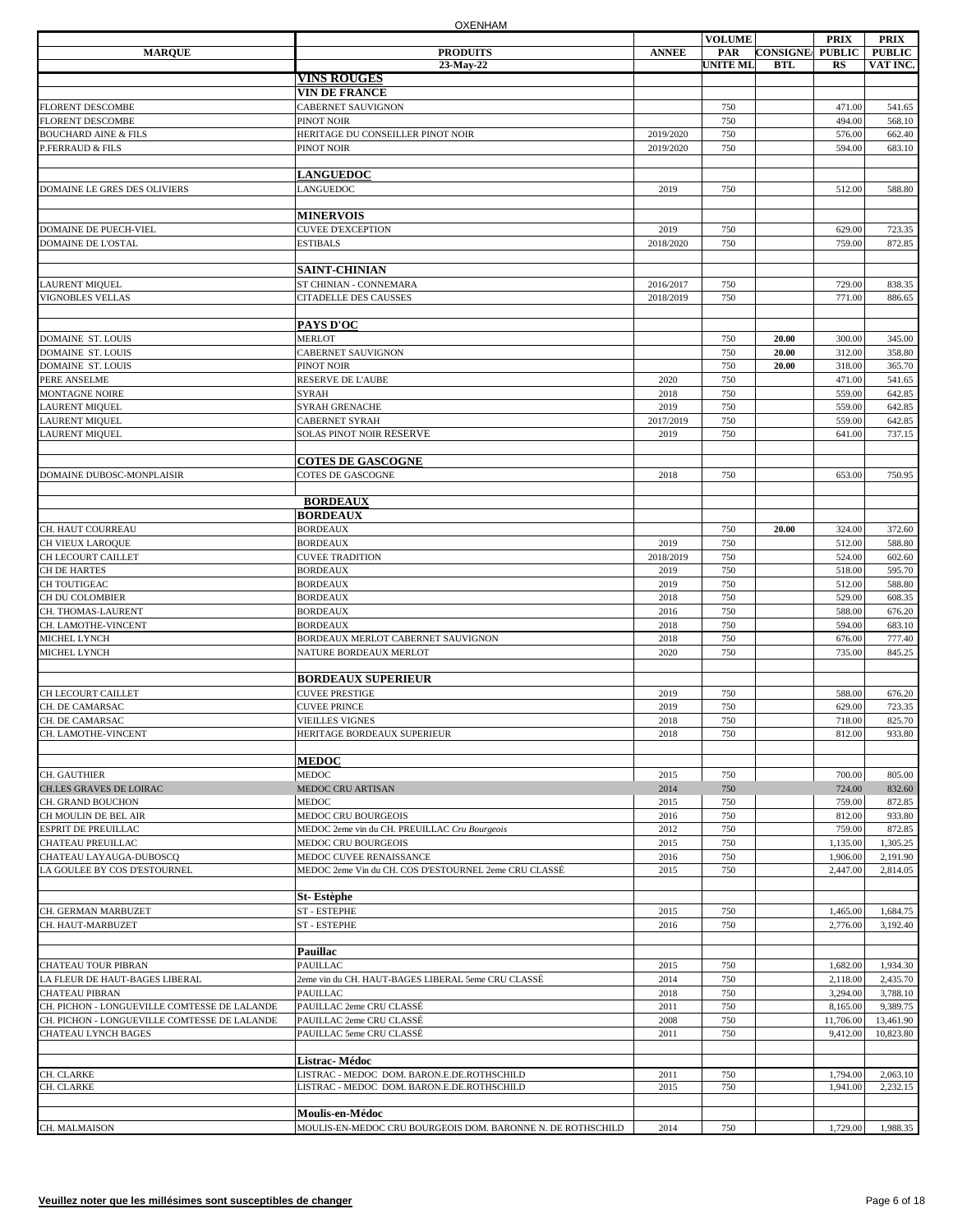|                               |                                                        |                | <b>VOLUME</b>   |                 | <b>PRIX</b>   | <b>PRIX</b>   |
|-------------------------------|--------------------------------------------------------|----------------|-----------------|-----------------|---------------|---------------|
| <b>MARQUES / DOMAINES</b>     | <b>PRODUITS</b>                                        | <b>ANNEE</b>   | <b>PAR</b>      | <b>CONSIGNE</b> | <b>PUBLIC</b> | <b>PUBLIC</b> |
|                               | 23-May-22                                              |                | <b>UNITE ML</b> | <b>BTL</b>      | $_{RS}$       | VAT INC.      |
|                               | <b>VINS ROUGES</b>                                     |                |                 |                 |               |               |
|                               | <b>MARGAUX</b>                                         |                |                 |                 |               |               |
| <b>BRIO DE CANTENAC BROWN</b> | MARGAUX 2eme vin du CH. CANTENAC BROWN 3eme Cru Classe | 2016           | 750             |                 | 2,353.00      | 2,705.95      |
| LE RELAIS DE DURFORT-VIVENS   | MARGAUX 2eme vin du CH. DURFORT-VIVENS 2eme Cru Classe | 2015           | 750             |                 | 2,506.00      | 2,881.90      |
| CH. GISCOURS                  | MARGAUX 3eme CRU CLASSÉ                                | 2011           | 750             |                 | 4,576.00      | 5,262.40      |
| CH. GISCOURS                  | MARGAUX 3eme CRU CLASSÉ                                | 2017           | 750             |                 | 4,588.00      | 5,276.20      |
| CH. GISCOURS                  | MARGAUX 3eme CRU CLASSÉ                                | 2016           | 750             |                 | 5,294.00      | 6,088.10      |
| CH. DURFORT-VIVENS            | MARGAUX 2eme CRU CLASSÉ                                |                | 750             |                 | 5,176.00      | 5.952.40      |
|                               | <b>HAUT MEDOC</b>                                      |                |                 |                 |               |               |
| CH. CAP L'OUSTEAU             | <b>HAUT MEDOC</b>                                      | 2014/2016/2018 | 750             |                 | 765.00        | 879.75        |
| <b>BARON DE MALLERET</b>      | HAUT MEDOC 2eme vin du CH. DE MALLERET                 | 2018/2019      | 750             |                 | 806.00        | 926.90        |
| CH DE MALLERET                | HAUT MEDOC Cru Bourgeois                               | 2015/2019      | 750             |                 | 1,412.00      | 1,623.80      |
| <b>LES GRANGES</b>            | HAUT MEDOC DOM. E.DE ROTHSCHILD                        | 2016           | 750             |                 | 1,106.00      | 1,271.90      |
| <b>LES GRANGES</b>            | HAUT MEDOC DOM. E.DE ROTHSCHILD                        | 2016           | 1500            |                 | 2,235.00      | 2,570.25      |
| CH. CITRAN                    | <b>HAUT MEDOC</b>                                      | 2015           | 750             |                 | 1,576.00      | 1,812.40      |
| LA RESERVE DE SOCIANDO MALLET | <b>HAUT MEDOC</b>                                      | 2015           | 750             |                 | 1,424.00      | 1,637.60      |
| LA RESERVE DE SOCIANDO MALLET | <b>HAUT MEDOC</b>                                      | 2010           | 750             |                 | 1,794.00      | 2,063.10      |
| HERITAGE DE CHASSE-SPLEEN     | HAUT MEDOC 2eme vin du CH. CHASSE-SPLEEN               | 2019           | 750             |                 | 2,165.00      | 2,489.75      |
| HERITAGE DE CHASSE-SPLEEN     | HAUT MEDOC 2eme vin du CH. CHASSE-SPLEEN               | 2015           | 750             |                 | 2,165.00      | 2.489.75      |
| HERITAGE DE CHASSE-SPLEEN     | HAUT MEDOC 2eme vin du CH. CHASSE-SPLEEN               | 2017           | 750             |                 | 1,447.00      | 1,664.05      |
|                               | <b>GRAVES</b>                                          |                |                 |                 |               |               |
| CH. CHANTE L'OISEAU           | <b>GRAVES</b>                                          | 2017           | 750             |                 | 659.00        | 757.85        |
| CH. DORLEAC                   | <b>GRAVES</b>                                          | 2018           | 750             |                 | 706.00        | 811.90        |
| LA TONNELLE DE VILLA BEL-AIR  | <b>GRAVES</b>                                          | 2019           | 750             |                 | 771.00        | 886.65        |
| CH. PONTET LA GRAVIERE        |                                                        |                |                 |                 |               |               |
|                               | <b>GRAVES</b>                                          | 2018           | 750             |                 | 782.00        | 899.30        |
| CH.VILLA BEL-AIR              | <b>GRAVES</b>                                          | 2016           | 750             |                 | 1,241.00      | 1.427.15      |
|                               | PESSAC LEOGNAN                                         |                |                 |                 |               |               |
| CH. LAMOTHE BOUSCAUT          | PESSAC LEOGNAN 2eme vin du CH. BOUSCAUT Cru classé     | 2016/2018      | 750             |                 | 1,512.00      | 1,738.80      |
| CH. SMITH HAUT LAFITTE        | PESSAC LEOGNAN CRU CLASSÉ                              | 2014           | 750             |                 | 6,694.00      | 7,698.10      |
|                               | <b>LIBOURNAIS</b>                                      |                |                 |                 |               |               |
|                               |                                                        |                |                 |                 |               |               |
| CH. BARAIL CHEVROL            | <b>FRONSAC</b>                                         | 2017           | 750             |                 | 647.00        | 744.05        |
|                               | <b>POMEROL</b>                                         |                |                 |                 |               |               |
| CH. LES BARAILLOTS            | <b>POMEROL</b>                                         | 2020           | 750             |                 | 847.00        | 974.05        |
| <b>CH TAILLEFER</b>           | <b>POMEROL</b>                                         | 2018           | 750             |                 | 2,671.00      | 3,071.65      |
| <b>CH. LA CLEMENCE</b>        | <b>POMEROL</b>                                         | 2014           | 750             |                 | 4,235.00      | 4,870.25      |
|                               |                                                        |                |                 |                 |               |               |
|                               | <b>MONTAGNE- ST EMILION</b>                            |                |                 |                 |               |               |
| CH. LE VIEUX CEDRE            | MONTAGNE- ST EMILION                                   | 2016           | 750             |                 | 800.00        | 920.00        |
| CH. DE MALENGIN               | MONTAGNE- ST EMILION - DOM. BARON E.DE.ROTHSCHILD      | 2016           | 750             |                 | 1,106.00      | 1,271.90      |
|                               | PUISSENGUIN-ST EMILION                                 |                |                 |                 |               |               |
| VIEUX CH NEGRIT               | PUISSENGUIN-ST EMILION                                 | 2016           | 750             |                 | 724.00        | 832.60        |
| CH. DES LAURETS               | PUISSENGUIN-ST EMILION DOM. BARON E.DE.ROTHSCHILD      | 2016           | 750             |                 | 1,265.00      | 1.454.75      |
|                               | <b>ST EMILION</b>                                      |                |                 |                 |               |               |
|                               |                                                        |                |                 |                 |               |               |
| CH. DU VAL D'OR               | ST EMILION GRAND CRU                                   | 2018           | 750             |                 | 1,206.00      | 1,386.90      |
| CH. FRANC LE MAINE            | <b>ST EMILION</b>                                      | 2014/2015      | 750             |                 | 1,459.00      | 1,677.85      |
| CH. MONTLISSE                 | ST EMILION GRAND CRU                                   | 2011           | 750             |                 | 1,618.00      | 1,860.70      |
| CH. MONTLISSE                 | ST EMILION GRAND CRU                                   | 2015           | 750             |                 | 1,671.00      | 1,921.65      |
| CH. PETIT-FIGEAC              | ST EMILION 2eme vin du CH. FIGEAC                      | 2015/2016      | 750             |                 | 3,765.00      | 4,329.75      |
| CH. DU PARADIS                | ST EMILION GRAND CRU CLASSÉ                            | 2015           | 750             |                 | 3,976.00      | 4,572.40      |
| CH. DESTIEUX                  | ST EMILION GRAND CRU CLASSÉ                            | 2010           | 750             |                 | 4,941.00      | 5,682.15      |
| CH. FIGEAC                    | ST EMILION 1er GRAND CRU CLASSÉ                        | 2015           | 750             |                 | 17,588.00     | 20,226.20     |
|                               | <b>CASTILLION COTE DE BORDEAUX</b>                     |                |                 |                 |               |               |
| CH DE LA PIERRE LEVEE         | Révélations Hubert de Bouard.                          | 2016           | 750             |                 | 571.00        | 656.65        |
|                               |                                                        |                |                 |                 |               |               |
| CH. DE LA HAUTE LIBARDE       | <b>COTE DE BOURG</b><br><b>COTE DE BOURG</b>           | 2018/2019      | 750             |                 | 618.00        | 710.70        |
|                               |                                                        |                |                 |                 |               |               |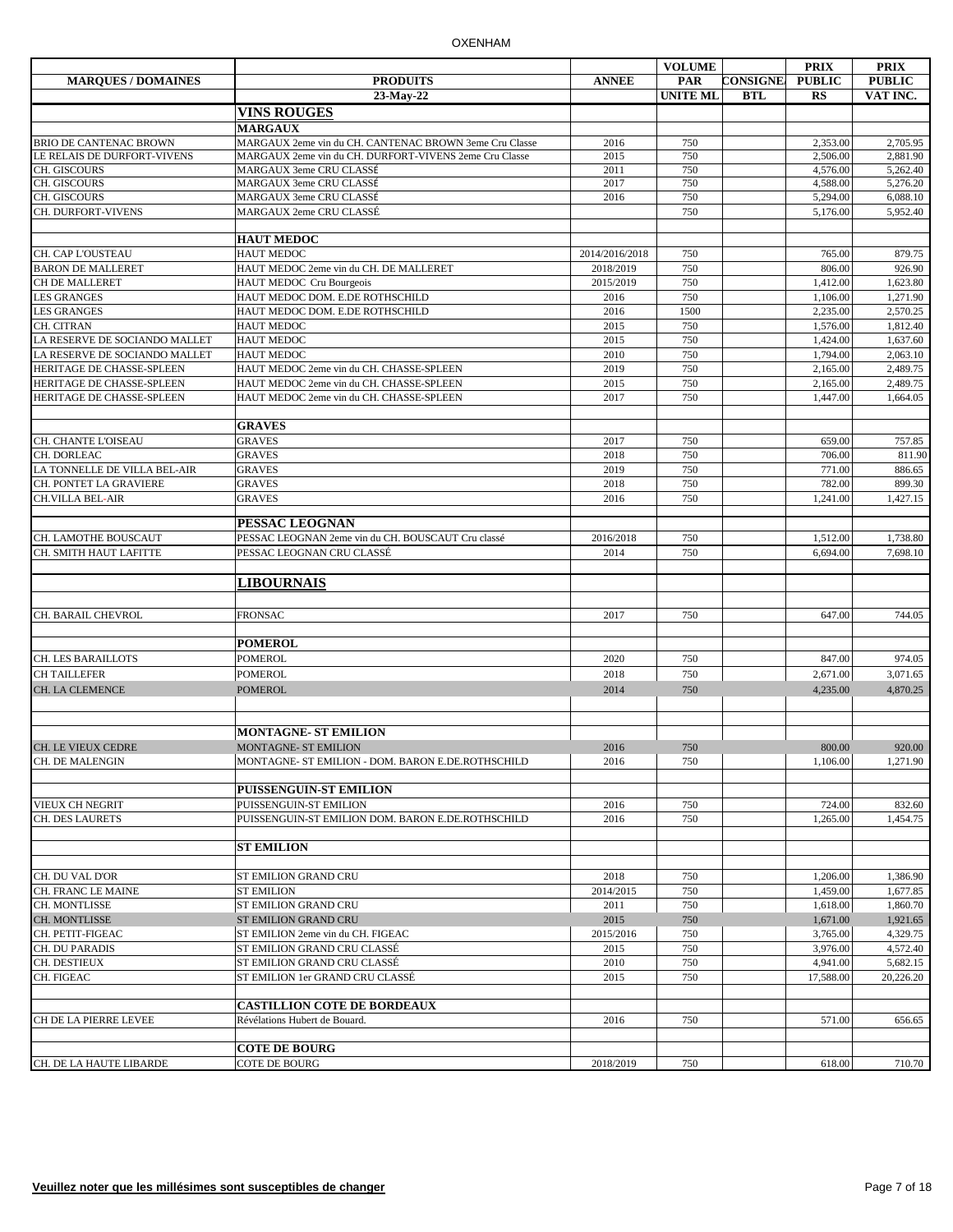|                             |                                                          |                | <b>VOLUME</b>   |            | <b>PRIX</b>   | <b>PRIX</b>   |
|-----------------------------|----------------------------------------------------------|----------------|-----------------|------------|---------------|---------------|
| <b>MARQUE/DOMAINE</b>       | <b>PRODUITS</b>                                          | <b>ANNEE</b>   | <b>PAR</b>      | CONSIGNE   | <b>PUBLIC</b> | <b>PUBLIC</b> |
|                             | 23-May-22                                                |                | <b>UNITE ML</b> | <b>BTL</b> | RS            | VAT INC.      |
|                             | <b>VINS ROUGES</b>                                       |                |                 |            |               |               |
|                             | <b>LOIRE</b>                                             |                |                 |            |               |               |
|                             | <b>SANCERRE</b>                                          |                |                 |            |               |               |
| <b>LUCIEN CROCHET</b>       | SANCERRE LA CROIX DU ROY                                 | 2017           | 750             |            | 1,465.00      | 1,684.75      |
| <b>LUCIEN CROCHET</b>       | SANCERRE CUVEE PRESTIGE                                  | 2015           | 750             |            | 2,994.00      | 3,443.10      |
|                             |                                                          |                |                 |            |               |               |
|                             | <b>CHINON</b>                                            |                |                 |            |               |               |
| COULY-DUTHEIL               | <b>CHINON - LES GRAVIERRES</b>                           | 2019           | 750             |            | 835.00        | 960.25        |
|                             |                                                          |                |                 |            |               |               |
|                             | <b>SAUMUR CHAMPIGNY</b>                                  |                |                 |            |               |               |
| COULY-DUTHEIL               | SAUMUR CHAMPIGNY - LES CHASSOIRS                         | 2019           | 750             |            | 912.00        | 1,048.80      |
|                             | <b>BOURGOGNE</b>                                         |                |                 |            |               |               |
|                             |                                                          |                |                 |            |               |               |
|                             | <b>BOURGOGNE</b>                                         |                |                 |            |               |               |
| <b>ANTONIN RODET</b>        | BOURGOGNE PASSE-TOUT-GRAINS                              | 2020           | 750             |            | 794.00        | 913.10        |
| <b>ANTONIN RODET</b>        | <b>COTEAUX BOURGUIGNONS</b>                              | 2020           | 750             |            | 853.00        | 980.95        |
| <b>JEAN CLAUDE BOISSET</b>  | BOURGOGNE PINOT NOIR - LES URSULINES                     | 2019           | 750             |            | 1,118.00      | 1,285.70      |
| <b>LE RENARD</b>            | PINOT NOIR                                               | 2016/2018      | 750             |            | 1,088.00      | 1,251.20      |
|                             |                                                          |                |                 |            |               |               |
|                             | <b>COTE DE NUITS</b>                                     |                |                 |            |               |               |
| <b>DOMAINE DES PERDRIX</b>  | NUITS-SAINT-GEORGES                                      | 2014/2017      | 750             |            | 3,118.00      | 3,585.70      |
|                             |                                                          |                |                 |            |               |               |
| <b>DOMAINE DES PERDRIX</b>  | <b>VOSNE ROMANEE ROUGE</b>                               | 2016           | 750             |            | 3.706.00      | 4,261.90      |
| <b>DOMAINE DES PERDRIX</b>  | NUITS ST. GEORGES PREMIER CRU LES TERRES BLANCHES (RGE)  | 2013           | 750             |            | 4,618.00      | 5,310.70      |
| <b>DOMAINE DES PERDRIX</b>  | NUITS ST. GEORGES PREMIER CRU AUX PERDRIX Quasi monopole | 2014           | 750             |            | 4,806.00      | 5,526.90      |
| <b>DOMAINE DES PERDRIX</b>  | NUITS ST. GEORGES PREMIER CRU LA PERRIERE                | 2016           | 750             |            | 5,529.00      | 6,358.35      |
| <b>DOMAINE DES PERDRIX</b>  | ECHEZEAUX GRAND CRU                                      | 2017           | 750             |            | 11,176.00     | 12,852.40     |
|                             |                                                          |                |                 |            |               |               |
|                             | <b>COTE DE BEAUNE</b>                                    |                |                 |            |               |               |
| <b>JEAN CLAUDE BOISSET</b>  | HAUTES-COTES DE BEAUNE                                   | 2018/2019      | 750             |            | 1,065.00      | 1,224.75      |
| ANTONIN RODET               | HAUTES-COTES DE BEAUNE CH DE MERCEY                      | 2018/2020      | 750             |            | 1,253.00      | 1,440.95      |
| DOM. H.DELAGRANGE           | POMMARD LES VAUMURIENTS HAUTS                            | 2018           | 750             |            | 2,353.00      | 2,705.95      |
| DOM. H.DELAGRANGE           | ALOXE CORTON LES CAILLETTES                              | 2017/2018      | 750             |            | 2,353.00      | 2,705.95      |
| DOM. H.DELAGRANGE           | VOLNAY PREMIER CRU CLOS DE CHENES                        | 2017           | 750             |            | 3,324.00      | 3,822.60      |
|                             |                                                          |                |                 |            |               |               |
|                             | <b>COTE CHALONAISE</b>                                   |                |                 |            |               |               |
| CH DE CHAMIREY              | <b>MERCUREY ROUGE</b>                                    | 2019           | 750             |            | 1,624.00      | 1,867.60      |
| <b>CH DE CHAMIREY</b>       | MERCUREY PREMIER CRU CLOS DES RUELLES MONOPOLE           | 2016           | 750             |            | 2,341.00      | 2,692.15      |
|                             |                                                          |                |                 |            |               |               |
|                             | <b>BEAUJOLAIS</b>                                        |                |                 |            |               |               |
| <b>B. AINE &amp; FILS</b>   | <b>BEAUJOLAIS VILLAGES</b>                               | 2020           | 750             |            | 659.00        | 757.85        |
| P.FERRAUD & FILS            | BEAUJOLAIS CUVEE DES MONTAGNARDS                         | 2018           | 750             |            | 682.00        | 784.30        |
| CH DE LA CHAIZE             | <b>BROUILLY</b>                                          | 2018/2019      | 750             |            | 871.00        | 1,001.65      |
| CH DE LA CHAIZE             | <b>BROUILLY (MAGNUM)</b>                                 | 2019           | 1500            |            | 2,176.00      | 2,502.40      |
| CH DE LA CHAIZE             | <b>BROUILLY LIEU-DIT BRULHIER</b>                        | 2019           | 750             |            | 1,094.00      | 1,258.10      |
| P.FERRAUD & FILS            | MORGON - LES CHARMES                                     | 2019           | 750             |            | 912.00        | 1,048.80      |
| P.FERRAUD & FILS            | SAINT-AMOUR CUVEE ENSORCELEUSE                           | 2018           | 750             |            | 971.00        | 1,116.65      |
|                             |                                                          |                |                 |            |               |               |
|                             | <b>LA VALLEE DU RHONE</b>                                |                |                 |            |               |               |
| <b>BROTTE</b>               | <b>COTES DU RHONE</b>                                    |                | 750             | 20.00      | 365.00        | 419.75        |
| <b>GRAND VALLON RESERVE</b> | COTES DU RHONE CUVEE PRESTIGE                            |                | 750             | 20.00      | 365.00        | 419.75        |
| PERE ANSELME                | LES CHARMILLES                                           | 2019           | 750             |            | 529.00        | 608.35        |
| <b>BONPAS</b>               | LA RESERVE DE BONPAS                                     | 2019/2020      | 750             |            | 588.00        | 676.20        |
| PERE ANSELME                | LA FIOLE COTES DU RHONE ROUGE                            | 2018           | 750             |            | 624.00        | 717.60        |
| PERE ANSELME                | LA FIOLE COTES DU RHONE ROUGE (MAGNUM)                   | 2018           | 1500            |            | 1,459.00      | 1,677.85      |
| <b>BROTTE</b>               | COTES DU RHONE SIGNATURE THIBAULT                        | 2020           | 750             |            | 624.00        | 717.60        |
| P.FERRAUD & FILS            | COTES DU RHONE - DOMAINE DES BERNARDINS                  | 2018/2019      | 750             |            | 688.00        | 791.20        |
| <b>BONPAS</b>               | COTES DU RHONE VILLAGE BIO. HOS. DE BONPAS               | 2019           | 750             |            | 747.00        | 859.05        |
| <b>BROTTE</b>               | CH. DE BORD - LAUDUN                                     | 2017/2018/2019 | 750             |            | 753.00        | 865.95        |
| <b>DOMAINE GROSSET</b>      | CAIRANNE - Cru des Cotes du Rhone                        | 2017/2018      | 750             |            | 818.00        | 940.70        |
| PERE ANSELME                | LA FIOLE RESERVE (cotes du rhone villages)               | 2018           | 1500            |            | 912.00        | 1,048.80      |
| <b>BROTTE</b>               | CROZES HERMITAGE LA ROLLANDE                             | 2018           | 750             |            | 1,065.00      | 1,224.75      |
|                             |                                                          |                |                 |            |               |               |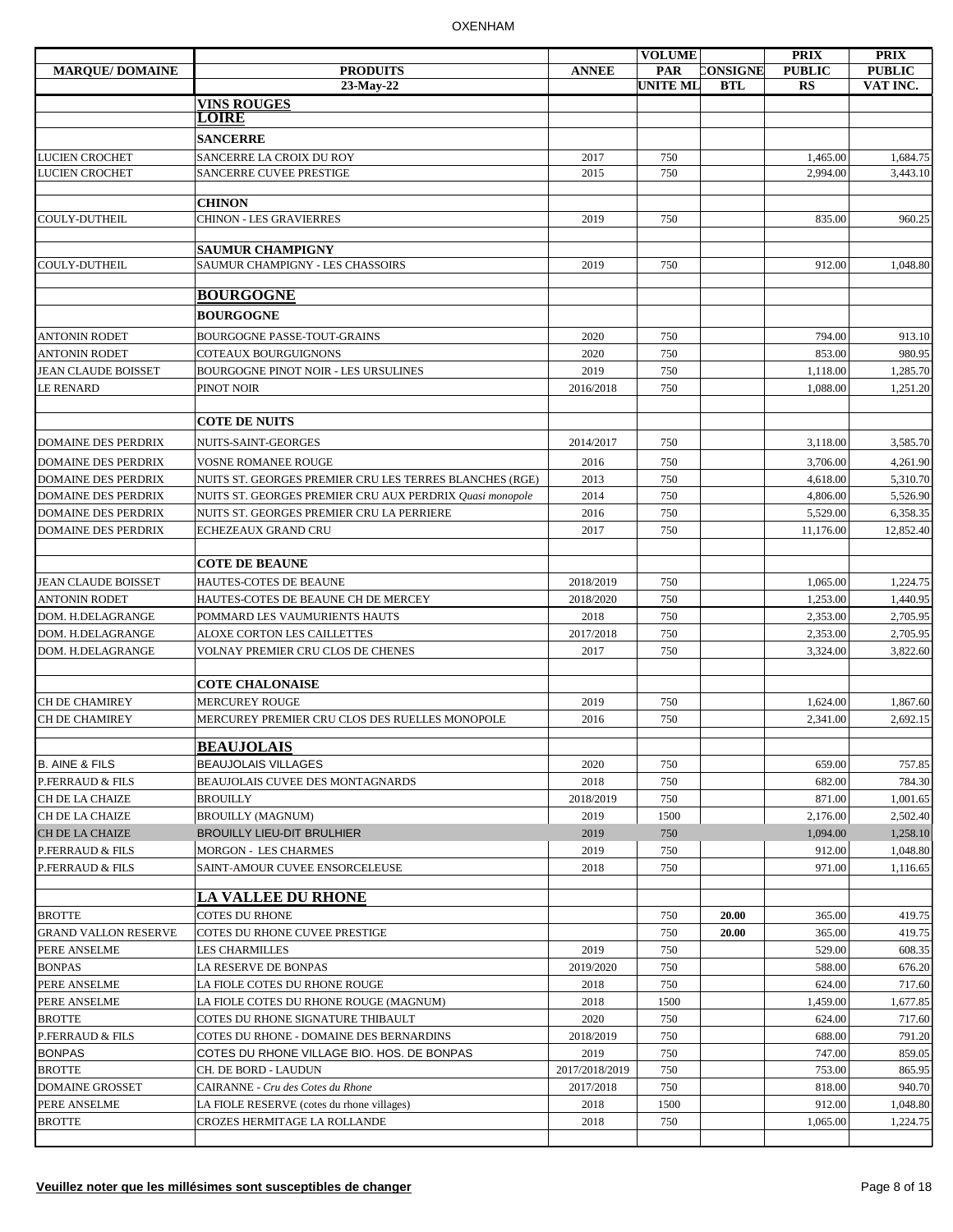|                              | <b>CRU DE LA VALLEE DU RHONE</b>                |           |     |          |          |
|------------------------------|-------------------------------------------------|-----------|-----|----------|----------|
| <b>BROTTE</b>                | <b>ST.JOSEPH MARANDY</b>                        | 2017/2020 | 750 | .159.00  | 1,332.85 |
| <b>BROTTE</b>                | <b>GIGONDAS LA MARASOUE</b>                     | 2018      | 750 | 1.259.00 | ,447.85  |
| PERE ANSELME                 | ILA FIOLE DU PAPE CHATEAUNEUF-DU-PAPE           | 2015      | 750 | 1.588.00 | 1,826.20 |
| <b>BROTTE</b>                | DOMAINE DE BARVILLE - CHATEAUNEUF DU PAPE ROUGE | 2016      | 750 | 1.965.00 | 2,259.75 |
| <b>DOMAINE DES SENECHAUX</b> | CHATEAUNEUF DU PAPE ROUGE                       | 2016      | 750 | 2,176.00 | 2,502.40 |
| <b>BROTTE</b>                | <b>COTE ROTIE - LES MURETS</b>                  | 2018/2020 | 750 | 2.471.00 | 2,841.65 |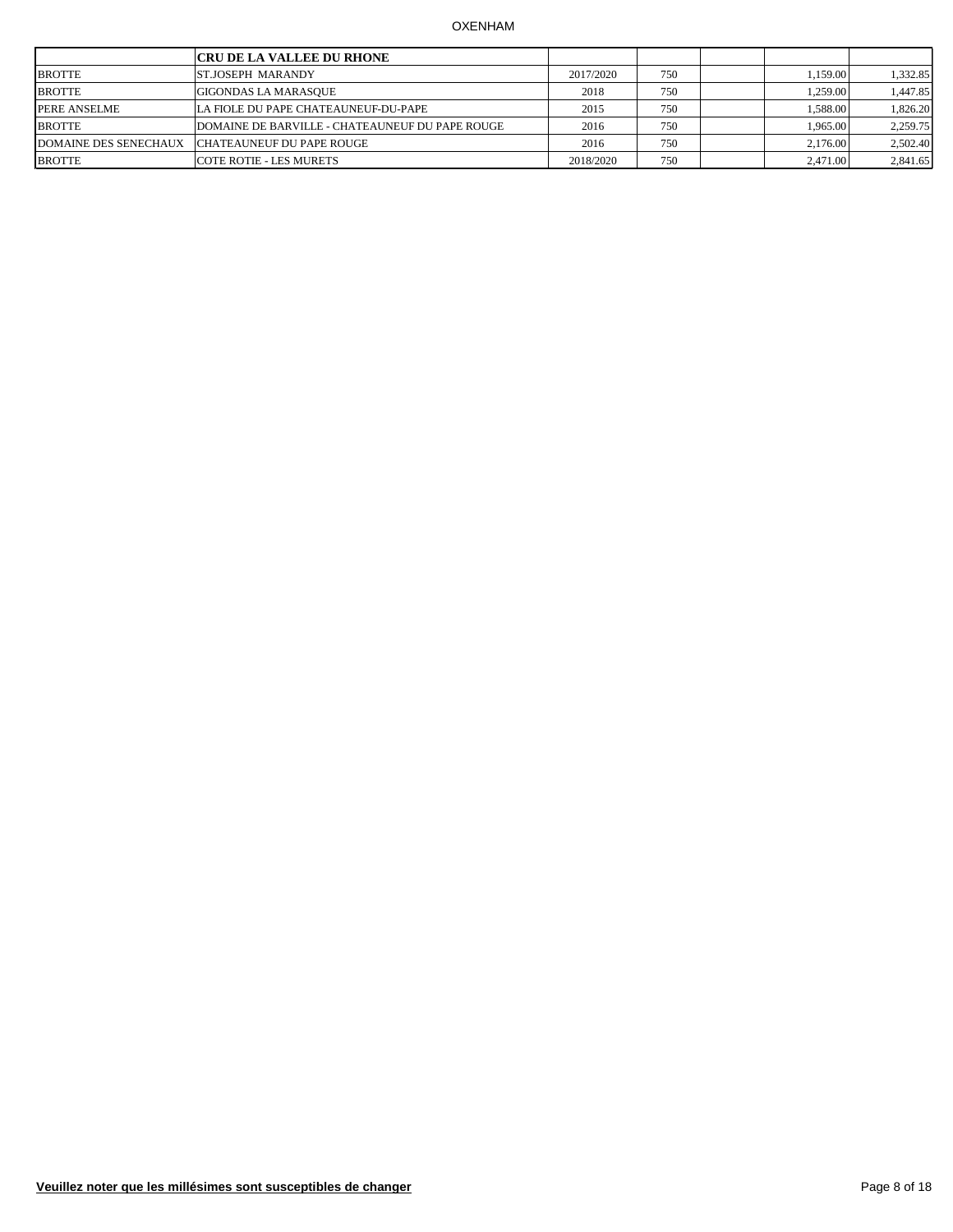| <b>MARQUE</b>                                        | <b>PRODUITS</b><br>23-May-22                                             | <b>REGION</b>                                | <b>ANNEE</b>                | <b>VOLUME</b><br>PAR<br><b>UNITE ML</b> | <b>PRIX</b><br><b>PUBLIC</b><br><b>RS</b> | <b>PRIX</b><br><b>PUBLIC</b><br>VAT INC. |
|------------------------------------------------------|--------------------------------------------------------------------------|----------------------------------------------|-----------------------------|-----------------------------------------|-------------------------------------------|------------------------------------------|
|                                                      | <b>VINS ROUGES</b>                                                       |                                              |                             |                                         |                                           |                                          |
|                                                      | <b>AFRIQUE DU SUD</b>                                                    |                                              |                             |                                         |                                           |                                          |
|                                                      | <b>PINOTAGE</b><br><b>PINOTAGE</b>                                       |                                              |                             |                                         |                                           |                                          |
| <b>ASHTON WINERY</b><br><b>DOUGLAS GREEN</b>         | <b>PINOTAGE</b>                                                          | <b>ROBERTSON</b><br><b>WESTERN CAPE</b>      | 2018<br>2021                | 750<br>750                              | 506.00<br>524.00                          | 581.90<br>602.60                         |
| OLD ROAD WINE CO.                                    | THE FAT MAN PINOTAGE                                                     | <b>FRANSCHOEK</b>                            | 2018                        | 750                                     | 606.00                                    | 696.90                                   |
| BELLINGHAM                                           | HOMESTEAD LIGHT PINOTAGE                                                 | STELLENBOSCH                                 | 2019                        | 750                                     | 735.00                                    | 845.25                                   |
| <b>BELLINGHAM</b>                                    | HOMESTEAD PINOTAGE                                                       | STELLENBOSCH                                 | 2018/2019                   | 750                                     | 794.00                                    | 913.10                                   |
| SAXENBURG<br><b>MARIANNE</b>                         | PRIVATE COLLECTION PINOTAGE<br><b>PINOTAGE</b>                           | <b>STELLENBOSCH</b><br>SIMONSBERG-PAARL      | 2018<br>2017                | 750<br>750                              | 771.00<br>1,006.00                        | 886.65<br>1,156.90                       |
| SOUTHERN RIGHT (ALQ)                                 | <b>PINOTAGE</b>                                                          | <b>HEMEL-EEN-ARDE</b>                        | 2020                        | 750                                     | 1,294.00                                  | 1,488.10                                 |
| <b>BELLINGHAM</b>                                    | THE BERNARD SERIES - BUSH VINE PINOTAGE                                  | <b>COASTAL REGION</b>                        | 2016                        | 750                                     | 1,529.00                                  | 1,758.35                                 |
| <b>KANONKOP KADETTE</b>                              | <b>PINOTAGE</b>                                                          | SIMONSBERG-STELLENBOSCH                      | 2017                        | 750                                     | 759.00                                    | 872.85                                   |
| KANONKOP                                             | <b>PINOTAGE</b>                                                          | SIMONSBERG-STELLENBOSCH                      | 2017                        | 750                                     | 1,906.00                                  | 2,191.90                                 |
| KANONKOP<br><b>ASHBOURNE</b>                         | PINOTAGE<br><b>PINOTAGE</b>                                              | SIMONSBERG-STELLENBOSCH<br><b>WALKER BAY</b> | 2008/2009<br>2016/2017/2018 | 750<br>750                              | 2,647.00<br>3,265.00                      | 3,044.05<br>3,754.7                      |
|                                                      | PINOT NOIR                                                               |                                              |                             |                                         |                                           |                                          |
| <b>SEVEN SPRINGS</b>                                 | PINOT NOIR                                                               | <b>OVERBERG</b>                              | 2015/2016                   | 750                                     | 859.00                                    | 987.85                                   |
| DE GRENDEL                                           | PINOT NOIR                                                               | <b>COASTAL REGION</b>                        | 2018/2019/2020              | 750                                     | 994.00                                    | 1,143.10                                 |
| LORDS                                                | PINOT NOIR - THE LEGEND DIRECTORS RESERVE                                | <b>ROBERTSON</b>                             | 2018                        | 750                                     | 1,029.00                                  | 1,183.35                                 |
| <b>BOUCHARD FINLAYSON</b>                            | <b>GALPIN PEAK PINOT NOIR</b>                                            | <b>WALKER BAY</b>                            | 2018/2019                   | 750                                     | 1,471.00                                  | 1,691.65                                 |
| <b>BOUCHARD FINLAYSON</b><br><b>HAMILTON RUSSELL</b> | <b>GALPIN PEAK PINOT NOIR</b><br><b>PINOT NOIR</b>                       | <b>WALKER BAY</b><br><b>WALKER BAY</b>       | 2018<br>2020                | 1500<br>750                             | 3,247.00<br>2,065.00                      | 3,734.05<br>2,374.75                     |
| <b>BOUCHARD FINLAYSON</b>                            | GALPIN PEAK TETE DE CUVEE PINOT NOIR                                     | <b>WALKER BAY</b>                            | 2013/2017                   | 750                                     | 3,529.00                                  | 4,058.35                                 |
|                                                      |                                                                          |                                              |                             |                                         |                                           |                                          |
|                                                      | <b>SHIRAZ</b>                                                            |                                              |                             |                                         |                                           |                                          |
| <b>ASHTON WINERY</b><br>THE BEACH HOUSE BY DOUGLAS   | <b>SHIRAZ</b>                                                            | <b>ROBERTSON</b>                             | 2018                        | 750                                     | 500.00                                    | 575.00                                   |
| GREEN                                                | <b>SUNSET SHIRAZ</b>                                                     | <b>WESTERN CAPE</b>                          | 2019/2020                   | 750                                     | 500.00                                    | 575.00                                   |
| DOUGLAS GREEN                                        | <b>SHIRAZ</b>                                                            | <b>WESTERN CAPE</b>                          | 2020                        | 750                                     | 524.00                                    | 602.60                                   |
| KANU                                                 | <b>SHIRAZ</b>                                                            | <b>COASTAL REGION</b>                        | 2018                        | 750                                     | 765.00                                    | 879.75                                   |
| BELLINGHAM<br>BELLINGHAM                             | HOMESTEAD SHIRAZ<br>HOMESTEAD SHIRAZ                                     | PAARL<br>PAARL                               | 2018/2019<br>2017           | 750<br>1500                             | 794.00<br>1,735.00                        | 913.10<br>1,995.25                       |
| DE GRENDEL                                           | SHIRAZ                                                                   | <b>COASTAL REGION</b>                        | 2019                        | 750                                     | 859.00                                    | 987.85                                   |
| LORDS                                                | <b>SHIRAZ</b>                                                            | <b>ROBERTSON</b>                             | 2018                        | 750                                     | 859.00                                    | 987.85                                   |
| <b>SAXENBURG</b>                                     | PRIVATE COLLECTION SHIRAZ                                                | <b>STELLENBOSCH</b>                          | 2016/2017                   | 750                                     | 965.00                                    | 1,109.75                                 |
| OLD ROAD WINE CO.                                    | 12 MILE SYRAH                                                            | COASTAL REGION                               | 2017                        | 750                                     | 1,159.00                                  | 1,332.85                                 |
| MARIANNE<br><b>RUST EN VREDE</b>                     | SHIRAZ<br>SYRAH                                                          | SIMONSBERG-PAARL<br>STELLENBOSCH             | 2013<br>2017/2019           | 750<br>750                              | 1,424.00<br>1,388.00                      | 1,637.60<br>1,596.20                     |
| <b>BELLINGHAM</b>                                    | THE BERNARD SERIES - BASKET PRESS SYRAH                                  | COASTAL REGION                               | 2015/2018                   | 750                                     | 1,529.00                                  | 1,758.35                                 |
|                                                      | <b>MERLOT</b>                                                            |                                              |                             |                                         |                                           |                                          |
| <b>DOUGLAS GREEN</b>                                 | <b>MERLOT</b>                                                            | <b>WESTERN CAPE</b>                          | 2019/2020                   | 750                                     | 524.00                                    | 602.60                                   |
| DELHEIM                                              | <b>MERLOT</b>                                                            | <b>STELLENBOSCH</b>                          | 2018                        | 750                                     | 788.00                                    | 906.20                                   |
| DE GRENDEL<br><b>STEENBERG</b>                       | <b>MERLOT</b><br><b>MERLOT</b>                                           | <b>COASTAL REGION</b><br>CONSTANTIA          | 2018/2019<br>2016/2017/2018 | 750<br>750                              | 788.00<br>882.00                          | 906.20<br>1,014.30                       |
| THELEMA                                              | MERLOT                                                                   | STELLENBOSCH                                 | 2017/2018                   | 750                                     | 1,088.00                                  | 1,251.20                                 |
| MARIANNE                                             | <b>MERLOT</b>                                                            | SIMONSBERG-PAARL                             | 2015                        | 750                                     | 1,088.00                                  | 1,251.20                                 |
|                                                      |                                                                          |                                              |                             |                                         |                                           |                                          |
|                                                      | <b>CABERNET SAUVIGNON</b>                                                |                                              |                             |                                         |                                           |                                          |
| <b>ASHTON WINERY</b><br>DOUGLAS GREEN                | CABERNET SAUVIGNON<br><b>CABERNET SAUVIGNON</b>                          | <b>ROBERTSON</b><br><b>WESTERN CAPE</b>      | 2020<br>2021                | 750<br>750                              | 506.00<br>524.00                          | 581.90<br>602.60                         |
| ERNIE ELS                                            | BIG EASY CABERNET SAUVIGNON                                              | <b>WESTERN CAPE</b>                          | 2018                        | 750                                     | 618.00                                    | 710.70                                   |
| ERNIE ELS                                            | MAJOR SERIES CABERNET SAUVIGNON                                          | <b>STELLENBOSCH</b>                          | 2017                        | 750                                     | 959.00                                    | 1,102.85                                 |
| SUTHERLAND                                           | <b>CABERNET SAUVIGNON</b>                                                | <b>ELGIN</b>                                 | 2016                        | 750                                     | 941.00                                    | 1,082.15                                 |
| <b>SAXENBURG</b><br><b>MARIANNE</b>                  | PRIVATE COLLECTION CABERNET SAUVIGNON<br><b>CABERNET SAUVIGNON</b>       | <b>STELLENBOSCH</b><br><b>WESTERN CAPE</b>   | 2015/2017<br>2017           | 750<br>750                              | 1,006.00<br>1,159.00                      | 1,156.90<br>1,332.85                     |
| <b>RUST EN VREDE</b>                                 | CABERNET SAUVIGNON                                                       | <b>STELLENBOSCH</b>                          | 2018/2019                   | 750                                     | 1,412.00                                  | 1,623.80                                 |
| THELEMA                                              | <b>CABERNET SAUVIGNON</b>                                                | <b>STELLENBOSCH</b>                          | 2017/2018                   | 750                                     | 1,553.00                                  | 1,785.95                                 |
| <b>KANONKOP</b>                                      | KADETTE CABERNET SAUVIGNON                                               | <b>STELLENBOSCH</b>                          | 2019/2020                   | 750                                     | 800.00                                    | 920.00                                   |
| KANONKOP                                             | <b>CABERNET SAUVIGNON</b>                                                | <b>STELLENBOSCH</b>                          | 2016                        | 750                                     | 2,059.00                                  | 2,367.85                                 |
|                                                      | <b>NEBBIOLO</b>                                                          |                                              |                             |                                         |                                           |                                          |
| <b>STEENBERG</b>                                     | <b>NEBBIOLO</b>                                                          | CONSTANTIA                                   | 2017                        | 750                                     | 1,176.00                                  | 1,352.40                                 |
|                                                      | <b>ASSEMBLAGES ROUGES</b>                                                |                                              |                             |                                         |                                           |                                          |
| <b>ASHTON WINERY</b>                                 | CAB SAUVIGNON / MERLOT                                                   | <b>ROBERTSON</b>                             | 2020                        | 750                                     | 506.00                                    | 581.90                                   |
| MARIANNE                                             | <b>NATANA ROUGE</b>                                                      | <b>STELLENBOSCH</b>                          | 2018/2020<br>2020           | 750                                     | 518.00                                    | 595.70                                   |
| <b>BELLINGHAM</b><br><b>SAXENBURG</b>                | <b>BIG OAK SHIRAZ</b><br>GUINEA FOWL (MERLOT/CAB. SAU/SHIRAZ - 45/37/18) | <b>WESTERN CAPE</b><br><b>STELLENBOSCH</b>   | 2020                        | 750<br>750                              | 506.00<br>518.00                          | 581.90<br>595.70                         |
| DOUGLAS GREEN                                        | <b>CINSAULT PINOTAGE</b>                                                 | <b>WESTERN CAPE</b>                          | 2018/2020                   | 750                                     | 524.00                                    | 602.60                                   |
| DELHEIM                                              | SHIRAZ CABERNET SAUVIGNON                                                | <b>COASTAL REGION</b>                        | 2019                        | 750                                     | 571.00                                    | 656.65                                   |
| <b>MARIANNE</b>                                      | SELENA RED BLEND                                                         | <b>WESTERN CAPE</b>                          | 2017/2018/2019              | 750                                     | 635.00                                    | 730.25                                   |
| <b>KANONKOP</b>                                      | <b>KADETTE</b>                                                           | <b>STELLENBOSCH</b>                          | 2018/2019                   | 750                                     | 688.00                                    | 791.20                                   |
| THELEMA                                              | <b>MOUNTAIN RED</b>                                                      | <b>WESTERN CAPE</b>                          | 2016/2017                   | 750                                     | 712.00                                    | 818.80                                   |
| <b>BUITENVERWACHTING</b>                             | <b>MEIFORT</b>                                                           | CONSTANTIA                                   | 2018/2019                   | 750                                     | 782.00                                    | 899.30                                   |
| <b>STEENBERG</b>                                     | STATELY CABERNET SAUVIGNON SHIRAZ                                        | CONSTANTIA                                   | 2018                        | 750                                     | 747.00                                    | 859.05                                   |
| <b>ASHTON KELDER</b><br><b>UNORTHODOX</b>            | <b>ROODEWAL RESERVE</b><br>KOSHER MERLOT / CABERNET SAUVIGNON            | <b>ROBERTSON</b><br>PAARL                    | 2018<br>2014                | 750<br>750                              | 759.00<br>782.00                          | 872.85<br>899.30                         |
|                                                      |                                                                          |                                              |                             |                                         |                                           |                                          |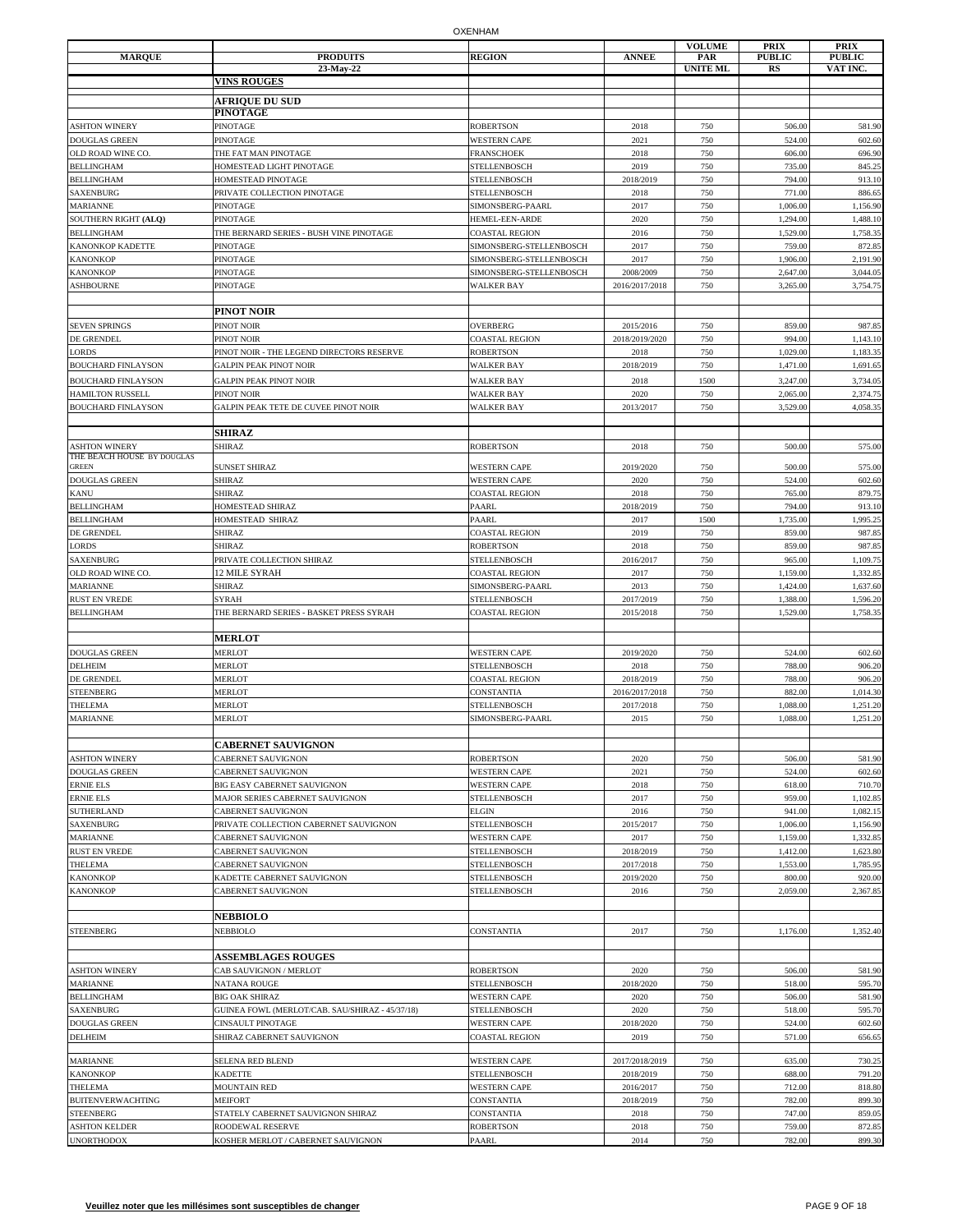|                                               |                                                     |                                            |                   | <b>VOLUME</b>   |                  | <b>PRIX</b>          | <b>PRIX</b>          |
|-----------------------------------------------|-----------------------------------------------------|--------------------------------------------|-------------------|-----------------|------------------|----------------------|----------------------|
| <b>MARQUE</b>                                 | <b>PRODUITS</b>                                     | <b>REGION</b>                              | <b>ANNEE</b>      | PAR             | <b>CONSIGNE/</b> | <b>PUBLIC</b>        | <b>PUBLIC</b>        |
|                                               | 23-May-22                                           |                                            |                   | <b>UNITE ML</b> | <b>BTL</b>       | <b>RS</b>            | VAT INC.             |
|                                               | <b>VINS ROUGES</b>                                  |                                            |                   |                 |                  |                      |                      |
|                                               | <b>AFRIQUE DU SUD</b>                               |                                            |                   |                 |                  |                      |                      |
|                                               | <b>ASSEMBLAGES ROUGES</b>                           |                                            |                   |                 |                  |                      |                      |
| ASHBOURNE                                     | PINOTAGE CINSAULT                                   | SWARTLAND                                  | 2019              | 750             |                  | 876.00               | 1,007.40             |
|                                               |                                                     |                                            |                   |                 |                  |                      |                      |
| <b>ERNIE ELS</b>                              | <b>BIG EASY RED BLEND</b>                           | <b>WESTERN CAPE</b>                        | 2018              | 750             |                  | 882.00               | 1,014.30             |
| MULDERBOSCH<br><b>RUPERT &amp; ROTHSCHILD</b> | FAITHFUL HOUND                                      | <b>STELLENBOSCH</b><br><b>WESTERN CAPE</b> | 2016/2017         | 750<br>750      |                  | 1,029.00<br>1,047.00 | 1,183.35             |
| <b>BOUCHARD FINLAYSON</b>                     | <b>CLASSIQUE</b><br><b>HANNIBAL</b>                 | <b>STELLENBOSCH</b>                        | 2017/2018<br>2018 | 750             |                  | 1,176.00             | 1,204.05<br>1,352.40 |
| <b>BOUCHARD FINLAYSON</b>                     | <b>HANNIBAL</b>                                     | <b>STELLENBOSCH</b>                        | 2016/2017/2018    | 1500            |                  | 2,588.00             | 2,976.20             |
| <b>KANONKOP</b>                               | <b>KADETTE</b>                                      | <b>STELLENBOSCH</b>                        | 2019              | 1500            |                  | 1,382.00             | 1,589.30             |
| <b>STEENBERG</b>                              | <b>CATHARINA</b>                                    | <b>STELLENBOSCH</b>                        | 2018              | 750             |                  | 1,394.00             | 1,603.10             |
| <b>DELHEIM</b>                                | <b>GRAND RESERVE</b>                                | <b>STELLENBOSCH</b>                        | 2015              | 750             |                  | 1,565.00             | 1,799.75             |
| DE GRENDEL                                    | <b>RUBAIYAT</b>                                     | <b>COASTAL REGION</b>                      | 2016              | 750             |                  | 1,435.00             | 1,650.25             |
| THE BERNARD SERIES                            | SMALL BARREL S.M.V.                                 | PAARL                                      | 2015/2017         | 750             |                  | 1,471.00             | 1,691.65             |
| <b>ASHBOURNE (ALQ)</b>                        | <b>ESTATE</b>                                       | <b>HERMANUS</b>                            | 2010              | 750             |                  | 1,429.00             | 1,643.35             |
| <b>BUITENVERWACHTING</b>                      | <b>CHRISTINE</b>                                    | <b>CONSTANTIA</b>                          | 2013              | 750             |                  | 2,118.00             | 2,435.70             |
| <b>RUST EN VREDE</b>                          | <b>ESTATE WINE</b>                                  | <b>STELLENBOSCH</b>                        | 2015              | 750             |                  | 2.071.00             | 2,381.65             |
| <b>KANONKOP</b>                               | <b>PAUL SAUER</b>                                   | <b>STELLENBOSCH</b>                        | 2018              | 750             |                  | 3,000.00             | 3,450.00             |
| <b>RUPERT &amp; ROTHSCHILD</b>                | <b>BARON EDMOND</b>                                 | <b>STELLENBOSCH</b>                        | 2015/2017         | 750             |                  | 2,824.00             | 3,247.60             |
| <b>ERNIE ELS</b>                              | <b>SIGNATURE</b>                                    | <b>STELLENBOSCH</b>                        | 2014              | 750             |                  | 3,241.00             | 3,727.15             |
|                                               |                                                     |                                            |                   |                 |                  |                      |                      |
| <b>DOUGLAS GREEN</b>                          | ST. CELINE                                          | <b>WESTERN CAPE</b>                        |                   | 750             |                  | 429.00               | 493.35               |
|                                               |                                                     |                                            |                   |                 |                  |                      |                      |
| <b>CULEMBORG</b>                              | <b>CAPE RED</b>                                     | <b>WESTERN CAPE</b>                        | 2020              | 750             |                  | 441.00               | 507.15               |
| <b>CULEMBORG</b>                              | <b>MERLOT</b>                                       | <b>FRANSCHOEK</b>                          | 2019/2020         | 750             |                  | 471.00               | 541.65               |
| <b>CULEMBORG</b>                              | <b>CABERNET SAUVIGNON</b>                           | <b>WESTERN CAPE</b>                        | 2020/2021         | 750             |                  | 471.00               | 541.65               |
|                                               |                                                     |                                            |                   |                 |                  |                      |                      |
|                                               | VINS D'AFRIQUE DU SUD MISENT EN BOUTEILLE A MAURICE |                                            |                   |                 |                  |                      |                      |
| <b>CAPE MOUNTAIN</b>                          | <b>CLARET</b>                                       | <b>WESTERN CAPE</b>                        |                   | 750             | 20.00            | 248.00               | 285.20               |
| <b>CAPE MOUNTAIN</b>                          | PINOTAGE                                            | <b>WESTERN CAPE</b>                        |                   | 750             | 20.00            | 273.00               | 313.95               |
| <b>CAPE MOUNTAIN</b>                          | CABERNET SAUVIGNON                                  | <b>WESTERN CAPE</b>                        |                   | 750             | 20.00            | 273.00               | 313.95               |
|                                               |                                                     |                                            |                   |                 |                  |                      |                      |
| <b>CANNON CREEK</b>                           | CABERNET SAUVIGNON PINOTAGE                         | <b>WESTERN CAPE</b>                        |                   | 750             | 20.00            | 285.00               | 327.75               |
|                                               |                                                     |                                            |                   |                 |                  |                      |                      |
| <b>CAPINELLA</b>                              | <b>PINOTAGE</b>                                     | <b>WESTERN CAPE</b>                        |                   | 375             | 20.00            | 162.00               | 186.30               |
| <b>CAPINELLA</b>                              | <b>RUBY CABERNET</b>                                | <b>WESTERN CAPE</b>                        |                   | 750             | 20.00            | 242.00               | 278.30               |
| <b>CAPINELLA</b>                              | PRESTIGE PINOTAGE                                   | <b>WESTERN CAPE</b>                        |                   | 750             | 20.00            | 252.00               | 289.80               |
| <b>CAPINELLA</b>                              | PRESTIGE CABERNET SAUVIGNON                         | <b>WESTERN CAPE</b>                        |                   | 750             | 20.00            | 252.00               | 289.80               |
| <b>CAPINELLA</b>                              | PRESTIGE SHIRAZ                                     | <b>WESTERN CAPE</b>                        |                   | 750             | 20.00            | 252.00               | 289.80               |
|                                               |                                                     |                                            |                   |                 |                  |                      |                      |
| <b>CAPE LEAF</b>                              | <b>RED BLEND</b>                                    | <b>WESTERN CAPE</b>                        |                   | 750             | 20.00            | 235.00               | 270.25               |
| <b>CAPE HILL</b>                              | <b>RED CLASSIC BLEND</b>                            | <b>WESTERN CAPE</b>                        |                   | 750             | 20.00            | 244.00               | 280.60               |
|                                               |                                                     |                                            |                   |                 |                  |                      |                      |
| <b>ASHTON KELDER</b>                          | DRY RED                                             | <b>ROBERTSON</b>                           |                   | 3000            |                  | 876.00               | 1,007.40             |
|                                               |                                                     |                                            |                   |                 |                  |                      |                      |
|                                               | <b>ITALIE</b>                                       |                                            |                   |                 |                  |                      |                      |
|                                               | <b>TOSCANE</b>                                      |                                            |                   |                 |                  |                      |                      |
| <b>RUFFINO</b>                                | <b>CHIANTI</b>                                      | <b>CHIANTI</b>                             | 2018/2020         | 750             |                  | 676.00               | 777.40               |
| <b>RUFFINO</b>                                | AZIANO                                              | CHIANTI CLASSICO                           | 2016/2018         | 750             |                  | 924.00               | 1,062.60             |
|                                               |                                                     |                                            |                   |                 |                  |                      |                      |
|                                               | PIEMONTE D'ALBA                                     |                                            |                   |                 |                  |                      |                      |
| <b>RIVETTO</b>                                | <b>BAROLO DOCG</b>                                  | SERRALUNGA D'ALBA                          | 2014              | 750             |                  | 2,882.00             | 3,314.30             |
|                                               |                                                     |                                            |                   |                 |                  |                      |                      |
|                                               | <b>FRIULLI</b>                                      |                                            |                   |                 |                  |                      |                      |
| <b>FANTINEL</b>                               | BORGO TESIS CABERNET SAUVIGNON                      |                                            | 2018              | 750             |                  | 782.00               | 899.30               |
| <b>FANTINEL</b>                               | <b>BORGO TESIS MERLOT</b>                           |                                            | 2017              | 750             |                  | 782.00               | 899.30               |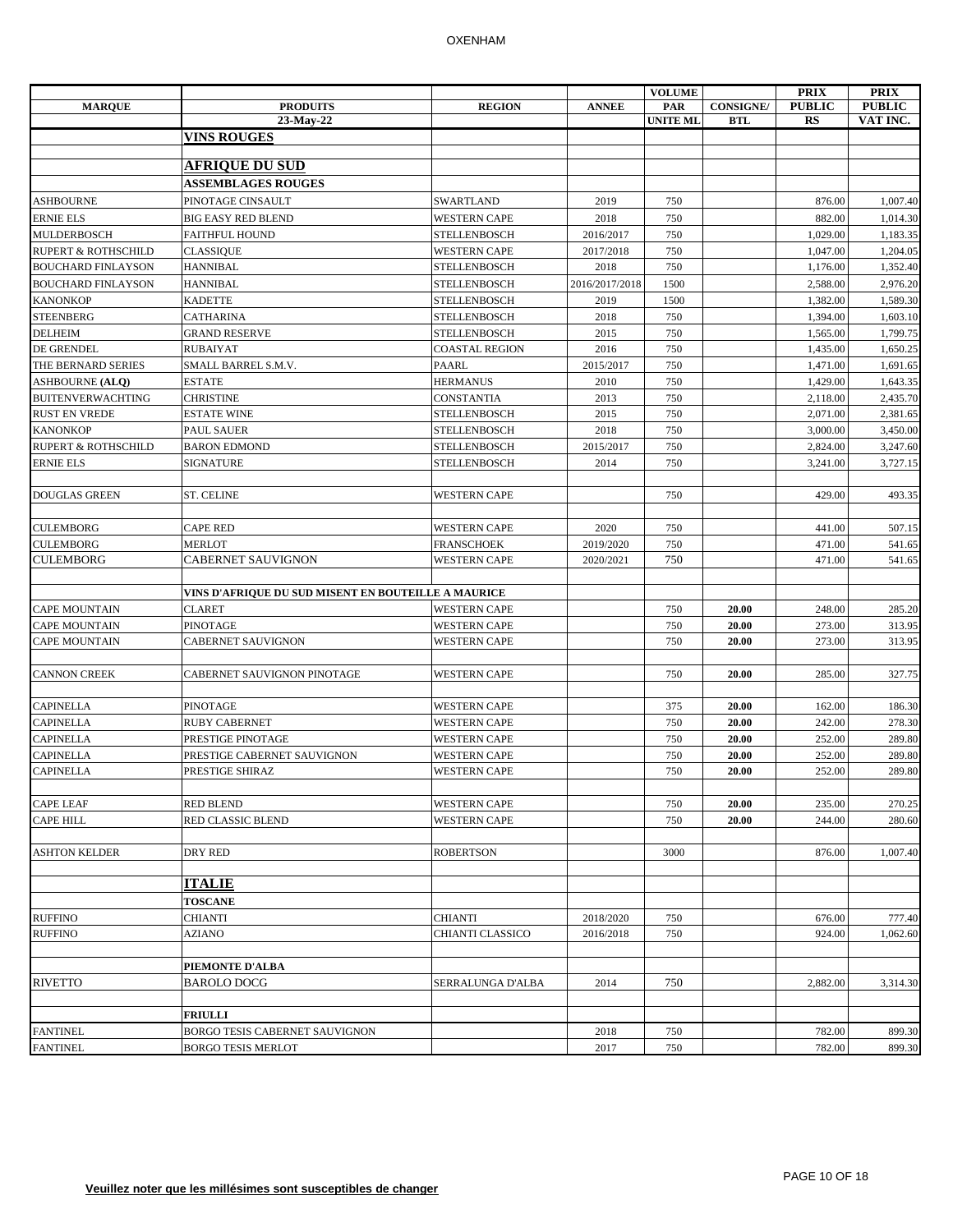|                                                         |                                |                       |                | <b>VOLUME</b>   |                  | <b>PRIX</b>   | <b>PRIX</b>   |
|---------------------------------------------------------|--------------------------------|-----------------------|----------------|-----------------|------------------|---------------|---------------|
| <b>MARQUE</b>                                           | <b>PRODUITS</b>                |                       | <b>ANNEE</b>   | PAR             | <b>CONSIGNE/</b> | <b>PUBLIC</b> | <b>PUBLIC</b> |
|                                                         | $23$ -May-22                   |                       |                | <b>UNITE ML</b> | <b>BTL</b>       | $_{RS}$       | VAT INC.      |
|                                                         | <b>ALLEMAGNE</b>               |                       |                |                 |                  |               |               |
|                                                         |                                |                       |                |                 |                  |               |               |
| <b>BLACK TOWER</b>                                      | DORNFELDER PINOT NOIR          |                       | 2019           | 750             |                  | 524.00        | 602.60        |
|                                                         | <b>AUSTRALIE</b>               |                       |                |                 |                  |               |               |
| <b>DOMINIQUE PORTET</b>                                 | FONTAINE CABERNET SAUVIGNON    | YARRA VALLEY          | 2016/2019/2020 | 750             |                  | 876.00        | 1,007.40      |
| <b>DOMINIQUE PORTET</b>                                 | HEATHCOTE SHIRAZ               | YARRA VALLEY          | 2015           | 750             |                  | 1,565.00      | 1,799.75      |
| <b>DOMINIQUE PORTET</b>                                 | <b>CABERNET SAUVIGNON</b>      | YARRA VALLEY          | 2014/2015      | 750             |                  | 1,982.00      | 2,279.30      |
| <b>CHARLES MELTON</b>                                   | NINE POPES (RHONE BLEND)       | <b>BAROSSA VALLEY</b> | 2014/2015      | 750             |                  | 3,012.00      | 3,463.80      |
|                                                         |                                |                       |                |                 |                  |               |               |
|                                                         | <b>NOUVELLE ZELANDE</b>        |                       |                |                 |                  |               |               |
| <b>DASHWOOD</b>                                         | PINOT NOIR                     | MARLBOROUGH           | 2018/2020      | 750             |                  | 871.00        | 1,001.65      |
| <b>JOHN MARTIN</b>                                      | PINOT NOIR                     | MARLBOROUGH           | 2018/2020      | 750             |                  | 1,647.00      | 1,894.05      |
| <b>RIMAPERE</b>                                         | PINOT NOIR                     | MARLBOROUGH           | 2015           | 750             |                  | 2,118.00      | 2,435.70      |
|                                                         |                                |                       |                |                 |                  |               |               |
|                                                         | <b>ESPAGNE</b>                 |                       |                |                 |                  |               |               |
| <b>CASA ALBALI</b>                                      | TEMPRANILLO SHIRAZ             | <b>VALDEPENAS</b>     |                | 750             |                  | 447.00        | 514.05        |
| <b>BERONIA</b>                                          | TEMPRANILLO VINO ECOLOGICO     | <b>RIOJA</b>          | 2019           | 750             |                  | 624.00        | 717.60        |
| <b>BERONIA</b>                                          | <b>MAZUELO RESERVA</b>         | RIOJA                 | 2012/2015      | 750             |                  | 818.00        | 940.70        |
| <b>BERONIA</b>                                          | <b>RESERVA</b>                 | <b>RIOJA</b>          | 2016/2017      | 750             |                  | 871.00        | 1,001.65      |
| <b>BERONIA</b>                                          | <b>GRAND RESERVA</b>           | <b>RIOJA</b>          | 2010           | 750             |                  | 1,494.00      | 1,718.10      |
| <b>CONDADO DE ORIZA</b>                                 | <b>GRAN RESERVA</b>            | CASTILLE DE LA MANCHA | 2014           | 750             |                  | 1,365.00      | 1,569.75      |
|                                                         |                                |                       |                |                 |                  |               |               |
|                                                         | <b>ARGENTINE</b>               |                       |                |                 |                  |               |               |
| <b>TRAPICHE</b>                                         | <b>VARIETAL PINOT NOIR</b>     | <b>MENDOZA</b>        | 2019/2020      | 750             |                  | 494.00        | 568.10        |
| <b>TRAPICHE</b>                                         | VARIETAL CABERNET SAUVIGNON    | <b>MENDOZA</b>        | 2020           | 750             |                  | 494.00        | 568.10        |
| <b>TRAPICHE</b>                                         | VARIETAL MALBEC                | <b>MENDOZA</b>        | 2019/2020      | 750             |                  | 494.00        | 568.10        |
| <b>TRAPICHE</b>                                         | <b>BROQUEL MALBEC</b>          | <b>MENDOZA</b>        | 2019           | 750             |                  | 735.00        | 845.25        |
| COMPAGNIE VINICOLE BARON EDMOND DE<br><b>ROTHSCHILD</b> | <b>AGUARIBAY MALBEC</b>        | <b>MENDOZA</b>        | 2018           | 750             |                  | 918.00        | 1,055.70      |
| <b>OTRONIA</b>                                          | <b>45 RUGIENTES PINOT NOIR</b> | PATAGONIA             | 2017           | 750             |                  | 1,512.00      | 1,738.80      |
| <b>TRAPICHE</b>                                         | <b>ISCAY</b>                   | <b>MENDOZA</b>        | 2011           | 750             |                  | 2,476.00      | 2,847.40      |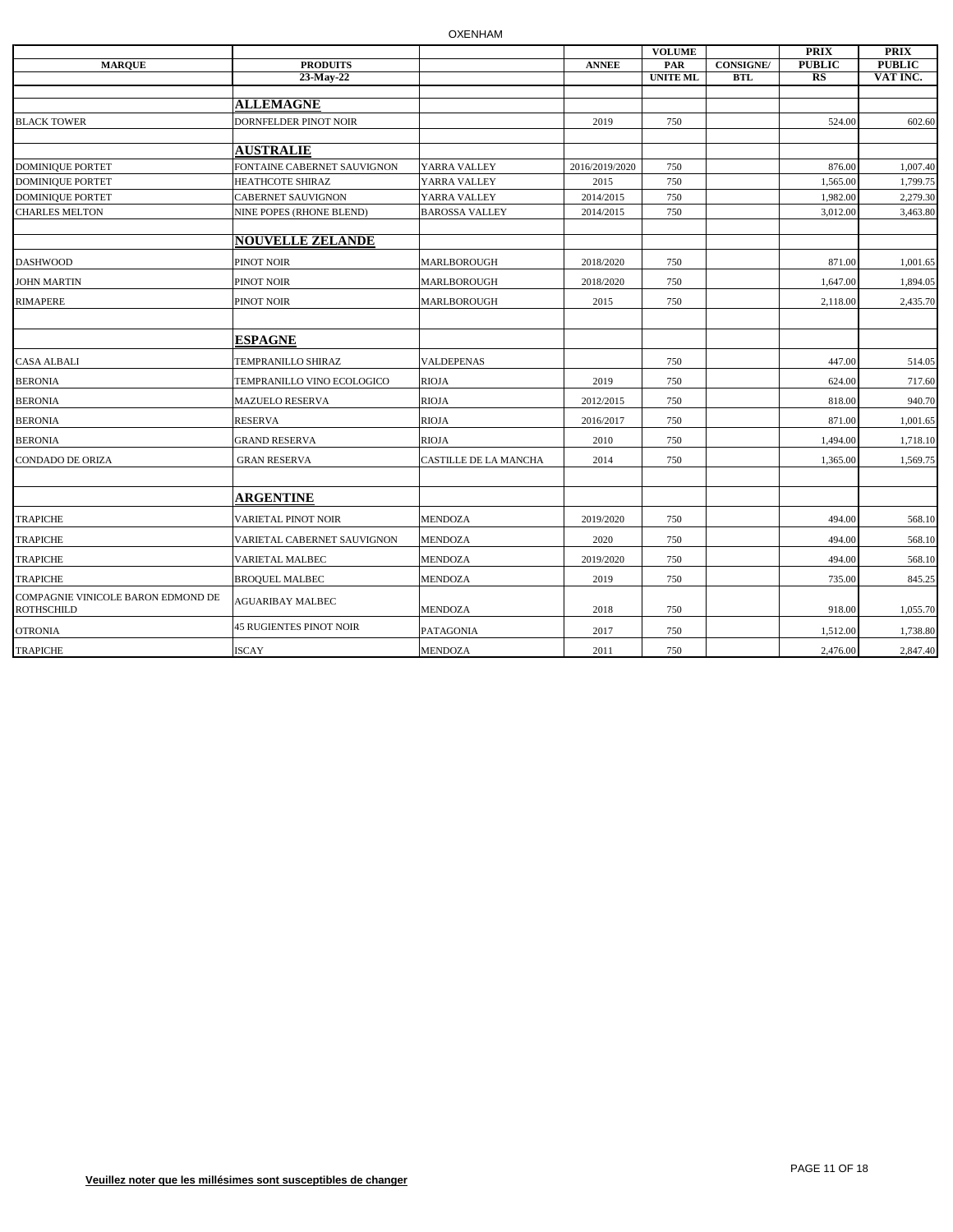|                                              |                                            |                | <b>VOLUME</b>   |                  | <b>PRIX</b>      | <b>PRIX</b>      |
|----------------------------------------------|--------------------------------------------|----------------|-----------------|------------------|------------------|------------------|
| <b>MARQUE</b>                                | <b>PRODUITS</b>                            | <b>ANNEE</b>   | <b>PAR</b>      | <b>CONSIGNE/</b> | <b>PUBLIC</b>    | <b>PUBLIC</b>    |
|                                              | 23-May-22                                  |                | <b>UNITE ML</b> | <b>BTL</b>       | <b>RS</b>        | VAT INC.         |
|                                              | <b>VINS BLANCS</b>                         |                |                 |                  |                  |                  |
|                                              | <b>VIN DE FRANCE</b>                       |                |                 |                  |                  |                  |
| <b>FLORENT DESCOMBE</b>                      | <b>SAUVIGNON BLANC</b>                     |                | 750             |                  | 494.00           | 568.10           |
| <b>FLORENT DESCOMBE</b>                      | <b>CHARDONNAY</b>                          |                | 750             |                  | 506.00           | 581.90           |
|                                              |                                            |                |                 |                  |                  |                  |
|                                              | <b>COTES DE GASCOGNE</b>                   |                |                 |                  |                  |                  |
| <b>DOMAINE DE GUILLAMAN</b>                  | <b>COTES DE GASCOGNE</b>                   | 2019           | 750             |                  | 665.00           | 764.75           |
|                                              |                                            |                |                 |                  |                  |                  |
|                                              | <b>ALSACE</b>                              |                |                 |                  |                  |                  |
| <b>HENRI EHRHART</b>                         | EDELZWICKER RESERVE PARTICULIERE           | 2018/2019      | 750             |                  | 553.00           | 635.95           |
| <b>HENRI EHRHART</b>                         | <b>RIESLING</b>                            | 2019           | 750             |                  | 653.00           | 750.95           |
| <b>HENRI EHRHART</b><br><b>HENRI EHRHART</b> | <b>PINOT GRIS</b><br><b>GEWURZTRAMINER</b> | 2019<br>2019   | 750<br>750      |                  | 682.00<br>747.00 | 784.30           |
| <b>GUSTAVE LORENTZ</b>                       | <b>L'AMI DES CRUSTACES - PINOT BLANC</b>   | 2018/2019      | 750             |                  | 782.00           | 859.05<br>899.30 |
| <b>GUSTAVE LORENTZ</b>                       | <b>EVIDENCE - PINOT BLANC BIO</b>          | 2016/2018/2020 | 750             |                  | 865.00           | 994.75           |
| <b>GUSTAVE LORENTZ</b>                       | CUVEE PARTICULIERE - MUSCAT D'ALSACE       | 2020           | 750             |                  | 994.00           | 1.143.10         |
| <b>GUSTAVE LORENTZ</b>                       | <b>CUVEE PARTICULIERE - RIESLING</b>       | 2018           | 750             |                  | 1,006.00         | 1,156.90         |
| <b>GUSTAVE LORENTZ</b>                       | <b>EVIDENCE - RIESLING BIO</b>             | 2016           | 750             |                  | 994.00           | 1,143.10         |
| <b>GUSTAVE LORENTZ</b>                       | <b>CUVEE PARTICULIERE - PINOT GRIS</b>     | 2018           | 750             |                  | 1,029.00         | 1.183.35         |
| <b>GUSTAVE LORENTZ</b>                       | <b>CUVEE PARTICULIERE - GEWURZTRAMINER</b> | 2018           | 750             |                  | 1,194.00         | 1,373.10         |
|                                              |                                            |                |                 |                  |                  |                  |
|                                              | PAYS D'OC                                  |                |                 |                  |                  |                  |
| <b>LAURENT MIQUEL</b>                        | <b>SAUVIGNON BLANC</b>                     | 2020           | 750             |                  | 559.00           | 642.85           |
| <b>LAURENT MIQUEL</b>                        | <b>CHARDONNAY VIOGNIER</b>                 | 2020           | 750             |                  | 559.00           | 642.85           |
| <b>DOMAINE DE L'OSTAL</b>                    | <b>L'OSTAL BLANC</b>                       | 2020           | 750             |                  | 594.00           | 683.10           |
| LAURENT MIQUEL                               | <b>SOLAS CHARDONNAY</b>                    | 2020           | 750             |                  | 635.00           | 730.25           |
| LAURENT MIQUEL                               | <b>ALBARINO</b>                            | 2018/2020      | 750             |                  | 776.00           | 892.40           |
|                                              |                                            |                |                 |                  |                  |                  |
|                                              | <b>BORDEAUX</b>                            |                |                 |                  |                  |                  |
|                                              | <b>BORDEAUX</b>                            |                |                 |                  |                  |                  |
| <b>MICHEL LYNCH</b>                          | <b>BORDEAUX</b>                            | 2020           | 750             |                  | 676.00           | 777.40           |
| <b>MICHEL LYNCH</b>                          | NATURE SAUVIGNON BLANC- SEMILLON           | 2019/2020      | 750             |                  | 735.00           | 845.25           |
| LILIANE DUBOSCQ                              | <b>BORDEAUX</b>                            | 2013/2014      | 750             |                  | 924.00           | 1,062.60         |
|                                              |                                            |                |                 |                  |                  |                  |
|                                              | <b>ENTRE-DEUX-MERS</b>                     |                |                 |                  |                  |                  |
| <b>CH. SAINTE-MARIE</b>                      | <b>RESERVE ENTRE-DEUX-MERS</b>             | 2017/2020      | 750             |                  | 700.00           | 805.00           |
|                                              |                                            |                |                 |                  |                  |                  |
|                                              | <b>GRAVES</b>                              |                |                 |                  |                  |                  |
| CH. CABANNIEUX                               | <b>GRAVES - CUVEE EPICURE</b>              | 2016           | 750             |                  | 759.00           | 872.85           |
| CH. VILLA BEL AIR                            | <b>GRAVES</b>                              | 2018           | 750             |                  | 1,035.00         | 1,190.25         |
|                                              | PESSAC LEOGNAN                             |                |                 |                  |                  |                  |
| CH. LAMOTHE-BOUSCAUT                         | 2EME VIN DU CH. BOUSCAUT                   | 2016           | 750             |                  | 1,512.00         | 1,738.80         |
| LES DEMOISELLES DE                           |                                            |                |                 |                  |                  |                  |
| <b>LARRIVET HAUT BRION</b>                   | 2EME VIN DU CH. LARRIVET HAUT BRION        | 2013           | 750             |                  | 1,788.00         | 2.056.20         |
|                                              |                                            |                |                 |                  |                  |                  |
|                                              | <b>VINS BLANCS LIQUOREUX</b>               |                |                 |                  |                  |                  |
|                                              | VINS DU PAYS DE STE CROIX DUMONT           |                |                 |                  |                  |                  |
| CH. DORLEAC                                  | <b>CUVEE DU PIN GALANT</b>                 | 2019           | 750             |                  | 706.00           | 811.90           |
|                                              |                                            |                |                 |                  |                  |                  |
|                                              | <b>BARSAC-SAUTERNES</b>                    |                |                 |                  |                  |                  |
| PRINCE DE SAINT-AUBIN                        | <b>SAUTERNES</b>                           | 2011           | 750             |                  | 1,076.00         | 1,237.40         |
| <b>CYPRES DE CLIMENS</b>                     | 2EME VIN DU CH. CLIMENS                    | 2006           | 375             |                  | 1,653.00         | 1,900.95         |
| <b>CYPRES DE CLIMENS</b>                     | 2EME VIN DU CH. CLIMENS                    | 2006           | 750             |                  | 2,371.00         | 2,726.65         |
| <b>CH. CLIMENS</b>                           | PREMIER GRAND CRU CLASSE 1855              | 2006           | 375             |                  | 3,559.00         | 4,092.85         |
| <b>CH. CLIMENS</b>                           | PREMIER GRAND CRU CLASSE 1856              | 2005           | 750             |                  | 7,788.00         | 8,956.20         |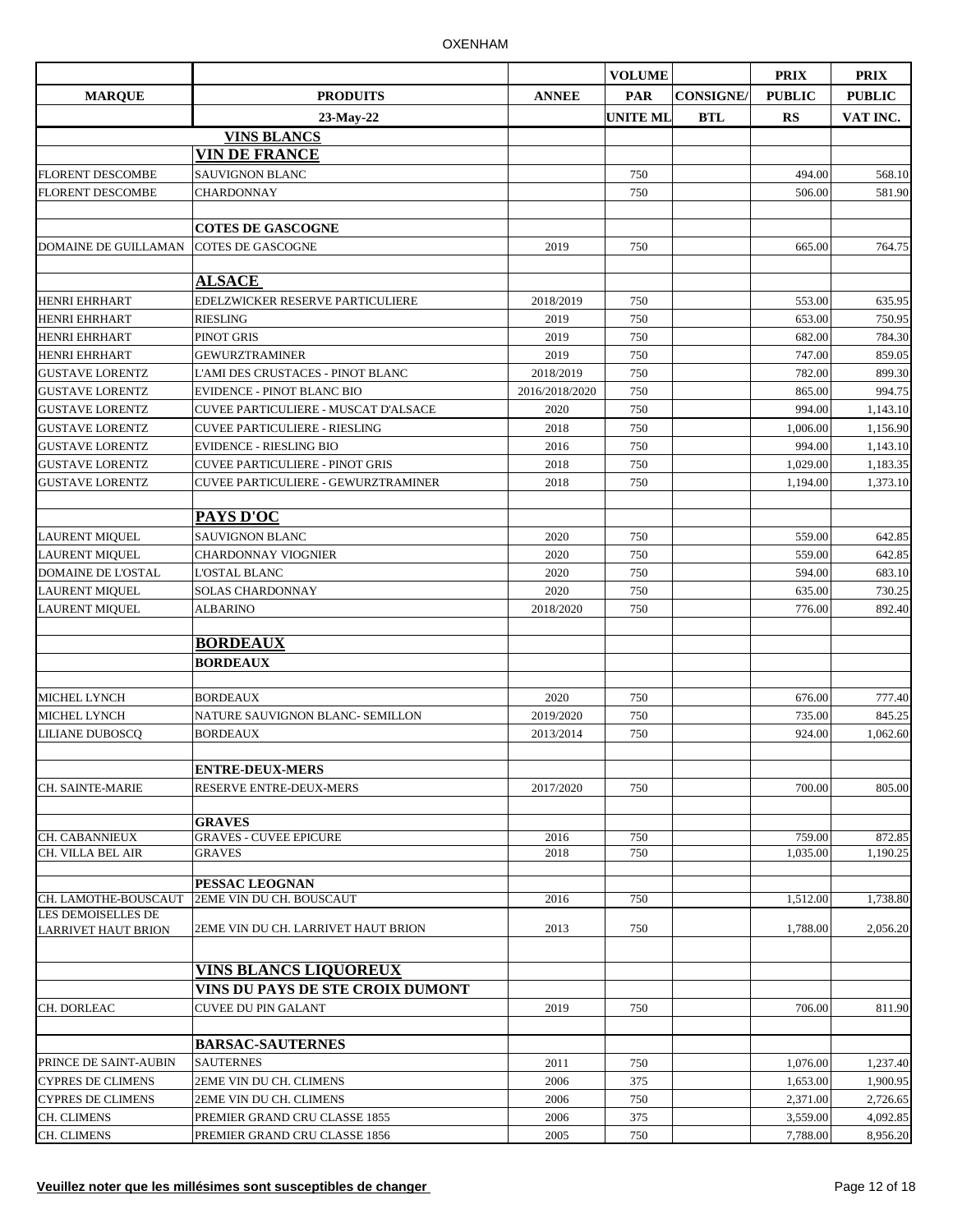|                              |                                                     |                             | <b>VOLUME</b>   |                 | <b>PRIX</b>   | <b>PRIX</b>   |
|------------------------------|-----------------------------------------------------|-----------------------------|-----------------|-----------------|---------------|---------------|
| <b>MARQUE</b>                | <b>PRODUITS</b>                                     | <b>ANNEE</b>                | <b>PAR</b>      | <b>CONSIGNE</b> | <b>PUBLIC</b> | <b>PUBLIC</b> |
|                              | 23-May-22<br><b>VINS BLANCS</b>                     |                             | <b>UNITE ML</b> | <b>BTL</b>      | RS            | VAT INC.      |
|                              | <b>BOURGOGNE</b>                                    |                             |                 |                 |               |               |
|                              | <b>BOURGOGNE</b>                                    |                             |                 |                 |               |               |
| P.FERRAUD & FILS             | COTEAUX BOURGUIGNONS                                | 2017/2020                   | 750             |                 | 865.00        | 994.75        |
| <b>ANTONIN RODET</b>         | <b>BOURGOGNE CHARDONNAY</b>                         | 2015                        | 750             |                 | 1,000.00      | 1,150.00      |
|                              |                                                     |                             |                 |                 |               |               |
|                              | <b>CHABLIS</b>                                      |                             |                 |                 |               |               |
| L'EGLANTIERE                 | <b>CHABLIS</b>                                      | 2020                        | 750             |                 |               |               |
| <b>L'EGLANTIERE</b>          |                                                     |                             | 750             |                 | 1,041.00      | 1,197.15      |
|                              | CHABLIS 1 ER CRU VAU DE VEY***                      | 2018                        |                 |                 | 1,541.00      | 1,772.15      |
| L'EGLANTIERE                 | CHABLIS GRD CRU VAUDESIRS                           | 2014/2017                   | 750             |                 | 3,059.00      | 3,517.85      |
| DOMAINE LOUIS MOREAU         | PETIT CHABLIS                                       | 2020                        | 750             |                 | 971.00        | 1,116.65      |
| <b>DOMAINE LOUIS MOREAU</b>  | <b>CHABLIS</b>                                      | 2018/2019                   | 750             |                 | 1,076.00      | 1,237.40      |
| DOMAINE LOUIS MOREAU         | CHABLIS 1 ER CRU VAILLONS                           | 2018                        | 750             |                 | 1,882.00      | 2,164.30      |
|                              |                                                     |                             |                 |                 |               |               |
|                              | <b>COTE DE NUITS</b>                                |                             |                 |                 |               |               |
| <b>DOMAINE DES PERDRIX</b>   | BOURGOGNE HAUTES COTES DE NUITS                     | 2016                        | 750             |                 | 1,882.00      | 2,164.30      |
| <b>DOMAINE DES PERDRIX</b>   | NUITS-SAINT-GEORGES PREMIER CRU LES TERRES BLANCHES | 2015                        | 750             |                 | 4,118.00      | 4,735.70      |
|                              |                                                     |                             |                 |                 |               |               |
|                              | <b>COTE DE BEAUNE</b>                               |                             |                 |                 |               |               |
| <b>ANTONIN RODET</b>         | MEURSAULT                                           | 2016                        | 750             |                 | 3,059.00      | 3,517.85      |
| <b>ANTONIN RODET</b>         | PULIGNY-MONTRACHET PREMIER CRU                      | 2016                        | 750             |                 | 5,229.00      | 6,013.35      |
|                              |                                                     |                             |                 |                 |               |               |
|                              | <b>COTE CHALONNAISE</b>                             |                             |                 |                 |               |               |
| CH DE CHAMIREY               | <b>MERCUREY BLANC</b>                               | 2018                        | 750             |                 | 1,624.00      | 1,867.60      |
| CH DE CHAMIREY               | MERCUREY PREMIER CRU LA MISSION MONOPOLE            | 2014                        | 750             |                 | 2,447.00      | 2,814.05      |
|                              |                                                     |                             |                 |                 |               |               |
|                              | <b>MACONNAIS</b>                                    |                             |                 |                 |               |               |
| <b>NADINE FERRAND</b>        | SAINT-VERAN                                         | 2018/2020                   | 750             |                 | 1,106.00      | 1,271.90      |
| <b>NADINE FERRAND</b>        | SAINT-VERAN LA CHARDONNERAIE                        | 2020                        | 750             |                 | 1,412.00      | 1,623.80      |
| <b>NADINE FERRAND</b>        | POUILLY-FUISSE 'PRESTIGE'                           | 2017/2019                   | 750             |                 | 1,724.00      | 1,982.60      |
| DOMAINE DE LA GARENNE        | <b>MACON AZE</b>                                    | 2015                        | 750             |                 | 1,218.00      | 1,400.70      |
| <b>DOMAINE DE LA GARENNE</b> | POUILLY FUISSE                                      | 2017                        | 750             |                 | 1,776.00      | 2,042.40      |
|                              |                                                     |                             |                 |                 |               |               |
|                              |                                                     |                             |                 |                 |               |               |
|                              | <b>VALLEE DE LA LOIRE</b>                           |                             |                 |                 |               |               |
|                              | <b>POUILLY-FUMEE</b>                                |                             |                 |                 |               |               |
| <b>DE LADOUCETTE</b>         | POUILLY-FUMEE                                       | 2019                        | 750             |                 | 1,782.00      | 2,049.30      |
| <b>DE LADOUCETTE</b>         | <b>BARON DE L 2017</b>                              | (AVAILABLE UPON<br>REQUEST) | 750             |                 | 4,118.00      | 4,735.70      |
|                              |                                                     |                             |                 |                 |               |               |
|                              | <b>SANCERRE</b>                                     |                             |                 |                 |               |               |
| <b>LUCIEN CROCHET</b>        |                                                     |                             | 750             |                 |               | 1,603.10      |
| <b>LUCIEN CROCHET</b>        | SANCERRE LES CALCAIRES                              | 2018                        | 750             |                 | 1,394.00      |               |
|                              | SANCERRE LE CHENE MARCHAND                          | 2015                        |                 |                 | 1,665.00      | 1,914.75      |
| <b>LUCIEN CROCHET</b>        | SANCERRE CUVEE PRESTIGE                             | 2016                        | 750             |                 | 2,665.00      | 3,064.75      |
|                              |                                                     |                             |                 |                 |               |               |
|                              | <b>MUSCADET DE S&amp;M S:LIE</b>                    |                             |                 |                 |               |               |
| <b>MARCEL MARTIN</b>         | MUSCADET LA SABLETTE                                | 2020                        | 750             |                 | 571.00        | 656.65        |
|                              | <b>VALLEE DU RHONE</b>                              |                             |                 |                 |               |               |
| <b>BROTTE</b>                | CHATEAU NEUF DU PAPE - DOMAINE BARVILLE BLANC       | 2015                        | 750             |                 | 3,366.00      | 3,870.90      |
|                              |                                                     |                             |                 |                 |               |               |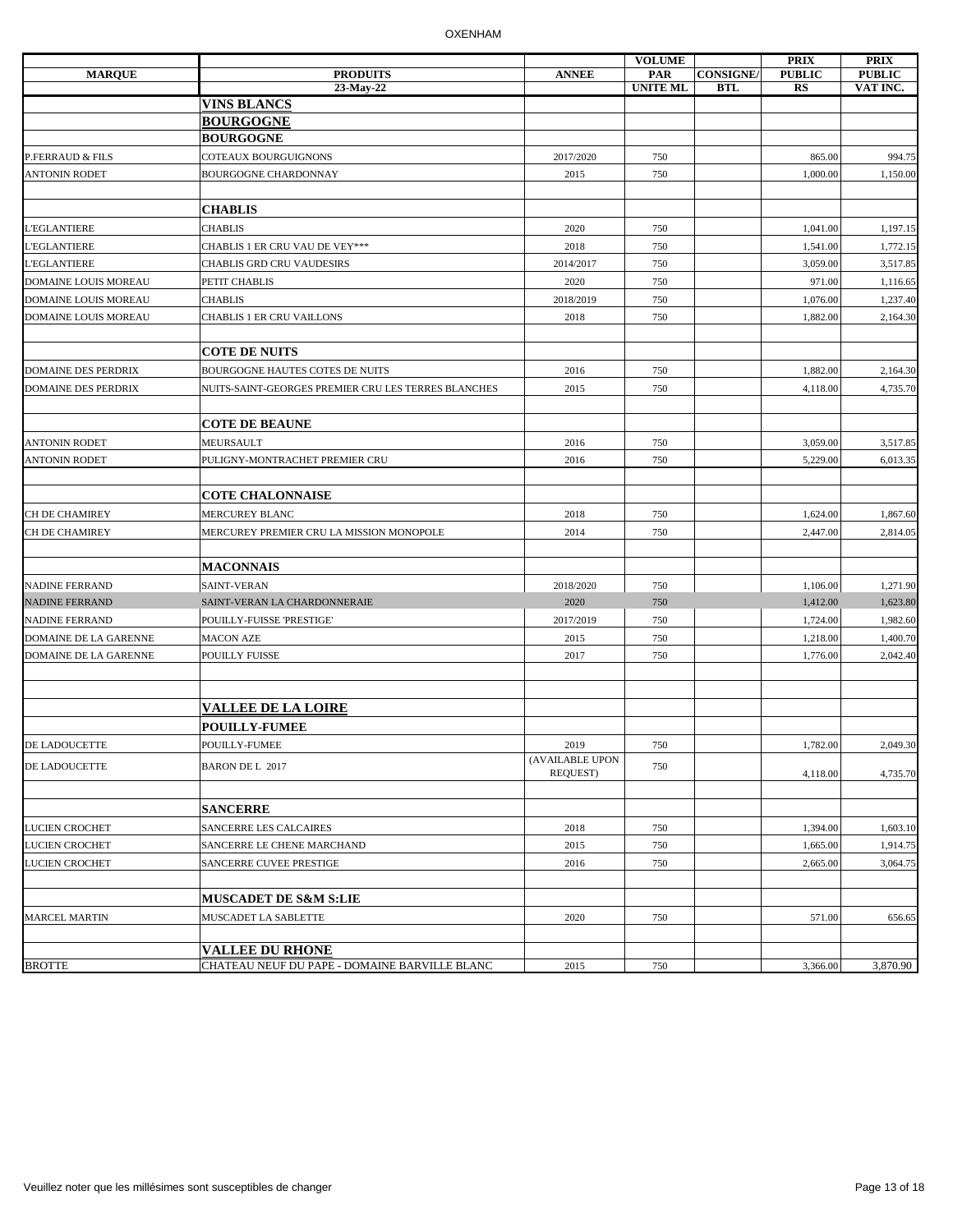| <b>MARQUE</b>                               | <b>PRODUITS</b>                                            | <b>REGION</b>                           | <b>ANNEE</b>           | <b>VOLUME</b><br>PAR | <b>CONSIGNE/</b> | <b>PRIX</b><br><b>PUBLIC</b> | PRIX<br><b>PUBLIC</b> |
|---------------------------------------------|------------------------------------------------------------|-----------------------------------------|------------------------|----------------------|------------------|------------------------------|-----------------------|
|                                             | 23-May-22                                                  |                                         |                        | <b>UNITE ML</b>      | <b>BTL</b>       | RS                           | VAT INC               |
|                                             | <b>VINS BLANCS</b><br><b>AFRIQUE DU SUD</b>                |                                         |                        |                      |                  |                              |                       |
|                                             | <b>ASSEMBLAGES BLANCS</b>                                  |                                         |                        |                      |                  |                              |                       |
| CULEMBORG                                   | CAPE WHITE                                                 | WESTERN CAPE                            | 2021                   | 750                  |                  | 418.00                       | 480.7                 |
| <b>BELLINGHAM</b>                           | PREMIER GRAND CRU                                          | WESTERN CAPE                            |                        | 750                  |                  | 435.00                       | 500.2                 |
| <b>JOHANNISBERGER</b>                       | LEGACY                                                     | <b>WESTERN CAPE</b>                     |                        | 750                  |                  | 447.00                       | 514.0                 |
| DOUGLAS GREEN                               | CHARDONNAY VIOGNIER                                        | <b>WESTERN CAPE</b>                     | 2019                   | 750                  |                  | 482.00                       | 554.3                 |
| <b>BELLINGHAM</b><br>MARIANNE               | PEAR TREE CHENIN BLANC<br>NATANA CUVEE BLANCHE             | <b>WESTERN CAPE</b><br>STELLENBOSCH     | 2019/2020/2021<br>2017 | 750<br>750           |                  | 494.00<br>524.00             | 568.1<br>602.6        |
| SAXENBURG                                   | <b>GUINEA FOWL CHENIN BLANC</b>                            | <b>STELLENBOSCH</b>                     | 2018/2019              | 750                  |                  | 518.00                       | 595.7                 |
|                                             |                                                            |                                         |                        |                      |                  |                              |                       |
| <b>BUITENVERWACHTING</b>                    | <b>BUITEN BLANC</b>                                        | <b>WESTERN CAPE</b>                     | 2021                   | 750                  |                  | 553.00                       | 635.9                 |
| <b>ASHBOURNE (ALQ)</b>                      | <b>BLANC</b>                                               | <b>WALKER BAY</b><br><b>WALKER BAY</b>  | 2019                   | 750                  |                  | 559.00                       | 642.8                 |
| ASHBOURNE (ALQ)<br><b>ERNIE ELS</b>         | SANDSTONE<br><b>BIG EASY CHENIN BLANC</b>                  | <b>WESTERN CAPE</b>                     | 2010/2017/2018<br>2021 | 750<br>750           |                  | 876.00<br>606.00             | 1,007.4<br>696.9      |
| <b>BOUCHARD FINLAYSON</b>                   | <b>BLANC DE MER</b>                                        | WESTERN CAPE                            | 2019                   | 750                  |                  | 606.00                       | 696.9                 |
| MULDERBOSCH                                 | FAITHFUL HOUND                                             | <b>WESTERN CAPE</b>                     | 2015                   | 750                  |                  | 888.00                       | 1,021.2               |
| SUTHERLAND                                  | <b>VIOGNIER ROUSSANNE</b>                                  | ELGIN                                   | 2015/2016              | 750                  |                  | 971.00                       | 1,116.6               |
| <b>BELLINGHAM</b>                           | THE BERNARD SERIES - WHOLE BUNCH GRENACHE BLANC VIOGNIER   | PAARL                                   | 2017                   | 750                  |                  | 871.00                       | 1,001.6               |
| SAXENBURG                                   | SAUVIGNON BALNC/SEMILLON LIMITED RELEASE                   | STELLENBOSCH                            | 2020                   | 750                  |                  | 1,029.00                     | 1,183.3               |
| SAXENBURG                                   | WINEMAKERS WHITE BLEND                                     | STELLENBOSCH                            | 2020                   | 750                  |                  | 1,029.00                     | 1,183.3               |
|                                             | <b>GEWURZTRAMINER</b>                                      |                                         |                        |                      |                  |                              |                       |
| DELHEIM                                     | <b>GEWURZTRAMINER</b>                                      | STELLENBOSCH                            | 2020                   | 750                  |                  | 759.00                       | 872.8                 |
|                                             |                                                            |                                         |                        |                      |                  |                              |                       |
|                                             | <b>SEMILLON</b>                                            |                                         |                        |                      |                  |                              |                       |
| STEENBERG                                   | <b>SEMILLON</b>                                            | CONSTANTIA                              | 2017                   | 750                  |                  | 994.00                       | 1,143.10              |
|                                             |                                                            |                                         |                        |                      |                  |                              |                       |
| <b>ASHTON WINERY</b>                        | <b>SAUVIGNON BLANC</b>                                     |                                         |                        |                      |                  |                              |                       |
| <b>DOUGLAS GREEN</b>                        | <b>SAUVIGNON BLANC</b><br><b>SAUVIGNON BLANC</b>           | <b>ROBERTSON</b><br>WESTERN CAPE        | 2021<br>2021           | 750<br>750           |                  | 500.00<br>482.00             | 575.0<br>554.3        |
|                                             |                                                            |                                         |                        |                      |                  |                              |                       |
| THE BEACH HOUSE BY DOUGLAS GREEN<br>DELHEIM | <b>SAUVIGNON BLANC</b><br>AUVIGNON BLANC                   | FRANSCHHOEK<br>COASTAL REGION           | 2021<br>2021           | 750<br>750           |                  | 506.00<br>535.00             | 581.90<br>615.2       |
| KANU                                        | SAUVIGNON BLANC                                            | STELLENBOSCH                            | 2019/2020              | 750                  |                  | 606.00                       | 696.90                |
| SAXENBURG                                   | PRIVATE COLLECTION SAUVIGNON BLANC                         | STELLENBOSCH                            | 2018/2021              | 750                  |                  | 618.00                       | 710.7                 |
| DE GRENDEL                                  | SAUVIGNON BLANC                                            | CAPE TOWN                               | 2021                   | 750                  |                  | 618.00                       | 710.7                 |
| <b>BELLINGHAM</b>                           | HOMESTEAD SAUVIGNON BLANC                                  | <b>CAPE TOWN</b>                        | 2020                   | 750                  |                  | 676.00                       | 777.4                 |
| <b>BELLINGHAM</b>                           | HOMESTEAD LIGHT SAUVIGNON BLANC                            | APE TOWN                                | 2020                   | 750                  |                  | 735.00                       | 845.2                 |
| <b>SEVEN SPRINGS</b>                        | <b>SAUVIGNON BLANC</b>                                     | OVERBERG                                | 2018                   | 750                  |                  | 676.00                       | 777.4                 |
| SUTHERLAND                                  | <b>SAUVIGNON BLANC</b>                                     | ELGIN                                   | 2019/2020              | 750                  |                  | 694.00                       | 798.1                 |
| MULDERBOSCH<br><b>BOUCHARD FINLAYSON</b>    | <b>AUVIGNON BLANC</b><br>SAUVIGNON BLANC                   | WESTERN CAPE<br>HEMEL-EN-AARDE VALLEY   | 2021<br>2020           | 750<br>750           |                  | 653.00<br>694.00             | 750.9<br>798.1        |
| <b>BUITENVERWACHTING</b>                    | AUVIGNON BLANC                                             | CONSTANTIA                              | 2020/2021              | 750                  |                  | 718.00                       | 825.7                 |
| <b>UNORTHODOX</b>                           | SAUVIGNON BLANC                                            | <b>PAARL</b>                            | 2017                   | 750                  |                  | 724.00                       | 832.6                 |
| STEENBERG                                   | <b>SAUVIGNON BLANC BARREL FERMENTED</b>                    | CONSTANTIA                              | 2019/2020              | 750                  |                  | 706.00                       | 811.9                 |
| SOUTHERN RIGHT (ALQ)                        | SAUVIGNON BLANC                                            | <b>WALKER BAY</b>                       | 2021                   | 750                  |                  | 706.00                       | 811.9                 |
| THELEMA                                     | <b>SAUVIGNON BLANC</b>                                     | STELLENBOSCH                            | 2020                   | 750                  |                  | 724.00                       | 832.6                 |
| <b>ORDS</b>                                 | <b>AUVIGNON BLANC</b>                                      | ROBERTSON                               | 2020                   | 750                  |                  | 865.00                       | 994.7                 |
| <b>MARIANNE</b><br>STEENBERG                | SAUVIGNON BLANC<br>THE BLACK SWAN SAUVIGNON BLANC          | <b>WESTERN CAPE</b><br>CONSTANTIA       | 2017/2018<br>2020      | 750<br>750           |                  | 912.00<br>1,088.00           | 1,048.8<br>1,251.2    |
|                                             |                                                            |                                         |                        |                      |                  |                              |                       |
|                                             | <b>CHARDONNAY</b>                                          |                                         |                        |                      |                  |                              |                       |
| <b>ASHTON WINERY</b>                        | <b>HARDONNAY UNWOODED</b>                                  | ROBERTSON                               | 2021                   | 750                  |                  | 500.00                       | 575.0                 |
| <b>DOUGLAS GREEN</b>                        | CHARDONNAY                                                 | <b>WESTERN CAPE</b>                     | 2021                   | 750                  |                  | 482.00                       | 554.3                 |
| <b>SUTHERLAND</b>                           | <b>HARDONNAY</b>                                           | ELGIN                                   | 2018                   | 750                  |                  | 941.00                       | 1,082.1               |
| <b>BELLINGHAM</b>                           | <b>JOMESTEAD CHARDONNAY</b>                                | <b>STELLENBOSCH</b>                     | 2020                   | 750                  |                  | 676.00                       | 777.4                 |
| SEVEN SPRINGS<br><b>ASHTON WINERY</b>       | JNOAKED CHARDONNAY<br>HARDONNAY LIMITED RELEASE            | OVERBERG<br>ROBERTSON                   | 2017<br>2019           | 750<br>750           |                  | 676.00<br>741.00             | 777.4<br>852.1        |
| <b>SAXENBURG</b>                            | PRIVATE COLLECTION CHARDONNAY                              | STELLENBOSCH                            | 2019                   | 750                  |                  | 776.00                       | 892.40                |
| <b>BOUCHARD FINLAYSON</b>                   | CHARDONNAY sans barrique                                   | CAPE SOUTH COAST                        | 2019                   | 750                  |                  | 771.00                       | 886.6                 |
| <b>BOUCHARD FINLAYSON</b>                   | KAAIMANSGAT CROCODILE'S LIAR CHARDONNAY                    | CAPE SOUTH COAST                        | 2019                   | 750                  |                  | 800.00                       | 920.00                |
| <b>SEVEN SPRINGS</b>                        | WOODED CHARDONNAY                                          | <b>WALKER BAY</b>                       | 2017                   | 750                  |                  | 859.00                       | 987.8                 |
| DELHEIM                                     | CHARDONNAY SUR LIE                                         | STELLENBOSCH                            | 2020                   | 750                  |                  | 947.00                       | 1,089.0               |
| THELEMA<br>DE GRENDEL                       | CHARDONNAY                                                 | <b>STELLENBOSCH</b>                     | 2017                   | 750                  |                  | 1,018.00<br>994.00           | 1,170.7               |
| <b>BOUCHARD FINLAYSON</b>                   | CHARDONNAY<br>MISSIONVALE CHARDONNAY                       | CERES PLATEAU<br>HEMEL-EN-AARDE VALLEY  | 2021<br>2018           | 750<br>750           |                  | 1,035.00                     | 1,143.1<br>1,190.2    |
| <b>ORDS</b>                                 | CHARDONNAY                                                 | <b>ROBERTSON</b>                        | 2018                   | 750                  |                  | 1,029.00                     | 1,183.3               |
| RUPERT & ROTHSCHILD                         | <b>BARONESS NADINE</b>                                     | <b>WESTERN CAPE</b>                     | 2018/2020              | 750                  |                  | 1,382.00                     | 1,589.3               |
| HAMILTON RUSSELL (ALQ)                      | CHARDONNAY                                                 | HEMEL-EN-AARDE VALLEY                   | 2020                   | 750                  |                  | 2,065.00                     | 2,374.7               |
| HAMILTON RUSSELL (ALQ)                      | CHARDONNAY                                                 | HEMEL-EN-AARDE VALLEY                   | 2018/2020              | 1500                 |                  | 5,882.00                     | 6,764.3               |
| CAPENSIS                                    | CHARDONNAY                                                 | <b>WESTERN CAPE</b>                     | 2015                   | 750                  |                  | 3,176.00                     | 3,652.4               |
|                                             | <b>VIOGNIER</b>                                            |                                         |                        |                      |                  |                              |                       |
| <b>BELLINGHAM</b>                           | THE BERNARD SERIES - HAND-PICKED VIOGNIER LIMITED RELEASED | CAPE COAST                              | 2019                   | 750                  |                  | 1,106.00                     | 1,271.9               |
|                                             |                                                            |                                         |                        |                      |                  |                              |                       |
|                                             | <b>RIESLING</b>                                            |                                         |                        |                      |                  |                              |                       |
| <b>SUTHERLAND</b>                           | RIESLING                                                   | ELGIN                                   | 2018/2020              | 750                  |                  | 747.00                       | 859.05                |
|                                             |                                                            |                                         |                        |                      |                  |                              |                       |
|                                             | <b>CHENIN BLANC OU STEEN</b>                               |                                         |                        |                      |                  |                              |                       |
| CULEMBORG<br><b>ASHTON WINERY</b>           | <b>CHENIN BLANC</b><br>CHENIN BLANC                        | <b>WESTERN CAPE</b><br><b>ROBERTSON</b> | 2021<br>2020           | 750<br>750           |                  | 418.00<br>471.00             | 480.7<br>541.65       |
| KANU                                        | <b>CHENIN BLANC</b>                                        | <b>SWARTLAND</b>                        | 2019                   | 750                  |                  | 576.00                       | 662.40                |
| <b>DLD ROAD</b>                             | <b>E COURIER CHENIN BLANC</b>                              | FRANSCHHOEK                             | 2019                   | 750                  |                  | 594.00                       | 683.1                 |
| DELHEIM                                     | WILD FERMENT CHENIN BLANC                                  | STELLENBOSCH                            | 2019                   | 750                  |                  | 706.00                       | 811.90                |
| <b>BELLINGHAM</b>                           | THE BERNARD SERIES - THE OLD ORCHADS CHENIN BLANC          | PAARL                                   | 2020                   | 750                  |                  | 706.00                       | 811.9                 |
| BELLINGHAM                                  | THE BERNARD SERIES - OLD VINE CHENIN BLANC                 | FRANSCHHOEK                             | 2019                   | 750                  |                  | 1,141.00                     | 1,312.1               |
| OLD ROAD WINE CO.                           | ANEMOS CHENIN BLANC                                        | <b>COASTAL REGION</b>                   | 2018                   | 750                  |                  | 1,235.00                     | 1,420.2               |
|                                             | <b>ROUSSANNE</b>                                           |                                         |                        |                      |                  |                              |                       |
| <b>BELLINGHAM</b>                           | THE BERNARD SERIES - WHOLE BUNCH ROUSSANNE                 | PAARI                                   | 2017                   | 750                  |                  | 1,088.00                     | 1,251.20              |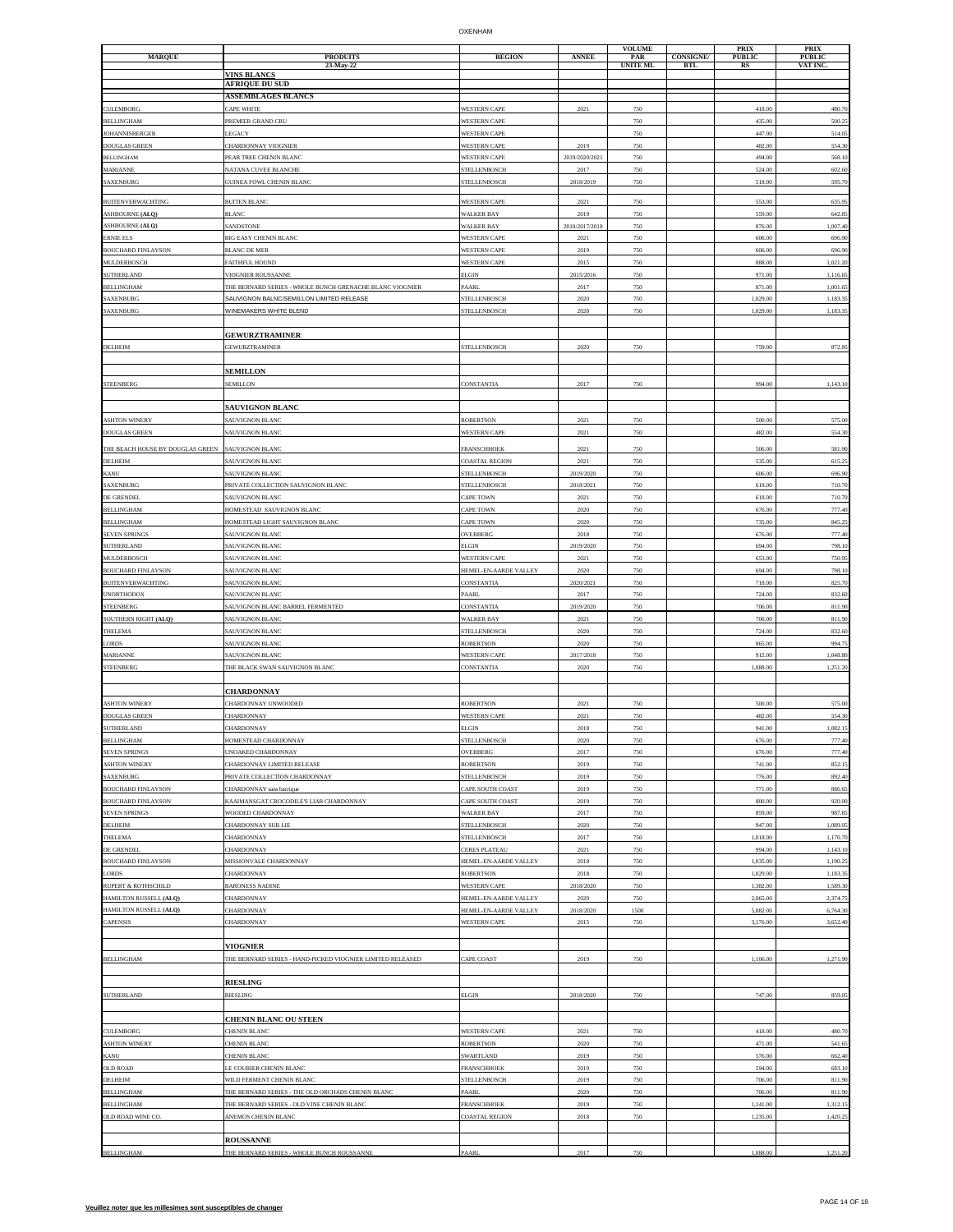|                          |                                                  |                         |              | <b>VOLUME</b>   |                 | <b>PRIX</b>   | <b>PRIX</b>   |
|--------------------------|--------------------------------------------------|-------------------------|--------------|-----------------|-----------------|---------------|---------------|
| <b>MARQUE</b>            | <b>PRODUITS</b>                                  | <b>REGION</b>           | <b>ANNEE</b> | PAR             | <b>CONSIGNE</b> | <b>PUBLIC</b> | <b>PUBLIC</b> |
|                          | 23-May-22                                        |                         |              | <b>UNITE ML</b> | <b>BTL</b>      | RS            | VAT INC.      |
|                          | <b>VINS BLANCS</b>                               |                         |              |                 |                 |               |               |
|                          | VIN DOUX                                         |                         |              |                 |                 |               |               |
| THE SAINTS               | <b>SAINT ANNA</b>                                | <b>WESTERN CAPE</b>     |              | 750             |                 | 412.00        | 473.80        |
| <b>CULEMBORG</b>         | MUSCAT DU CAP                                    | <b>WESTERN CAPE</b>     | 2020/2021    | 750             |                 | 424.00        | 487.60        |
| <b>THELEMA</b>           | VIN DE HEL MUSCAT LATE HARVEST                   | <b>STELLENBOSH</b>      | 2016/2018    | 375             |                 | 741.00        | 852.15        |
| <b>DELHEIM</b>           | EDELSPATZ NOBLE LATE HARVEST BOTRYTIS            | SIMONSBERG-STELLENBOSCH | 2019         | 750             |                 | 1,041.00      | 1,197.15      |
| <b>BUITENVERWACHTING</b> | MUSCAT 1769                                      | <b>CONSTANTIA</b>       | 2017         | 500             |                 | 1,529.00      | 1,758.35      |
|                          | VINS D'AFRIQUE DU SUD MIS EN BOUTEILLE A MAURICE |                         |              |                 |                 |               |               |
| <b>CAPE HILL</b>         | <b>CAPE WHITE</b>                                | <b>WESTERN CAPE</b>     |              | 750             | 20.00           | 247.00        | 284.05        |
| <b>CAPE MOUNTAIN</b>     | <b>CHENIN BLANC</b>                              | <b>WESTERN CAPE</b>     |              | 750             | 20.00           | 248.00        | 285.20        |
| <b>CAPE MOUNTAIN</b>     | SAUVIGNON BLANC                                  | <b>WESTERN CAPE</b>     |              | 750             | 20.00           | 273.00        | 313.95        |
| <b>CAPE MOUNTAIN</b>     | CHARDONNAY                                       | <b>WESTERN CAPE</b>     |              | 750             | 20.00           | 273.00        | 313.95        |
|                          |                                                  |                         |              |                 |                 |               |               |
| <b>CANNON CREEK</b>      | SAUVIGNON BLANC MUSCAT                           | <b>WESTERN CAPE</b>     |              | 750             | 20.00           | 285.00        | 327.75        |
|                          |                                                  |                         |              |                 |                 |               |               |
| <b>CAPINELLA</b>         | <b>CHENIN BLANC</b>                              | <b>WESTERN CAPE</b>     |              | 375             | 20.00           | 141.00        | 162.15        |
| <b>CAPINELLA</b>         | <b>CHENIN BLANC</b>                              | <b>WESTERN CAPE</b>     |              | 750             | 20.00           | 242.00        | 278.30        |
| <b>CAPINELLA</b>         | PRESTIGE CHARDONNAY                              | <b>WESTERN CAPE</b>     |              | 750             | 20.00           | 258.00        | 296.70        |
| <b>CAPINELLA</b>         | PRESTIGE SAUVIGNON BLANC                         | <b>WESTERN CAPE</b>     |              | 750             | 20.00           | 258.00        | 296.70        |
|                          |                                                  |                         |              |                 |                 |               |               |
| <b>ASHTON KELDER</b>     | DRY WHITE                                        | <b>ROBERTSON</b>        |              | 3000            |                 | 876.00        | 1,007.40      |
|                          |                                                  |                         |              |                 |                 |               |               |
| <b>CAPE LEAF</b>         | WHITE BLEND                                      | <b>WESTERN CAPE</b>     |              | 750             | 20.00           | 235.00        | 270.25        |
|                          |                                                  |                         |              |                 |                 |               |               |
|                          | <b>ALLEMAGNE</b>                                 |                         |              |                 |                 |               |               |
| <b>BLACK TOWER</b>       | <b>RIVANER</b>                                   |                         | 2019         | 750             |                 | 512.00        | 588.80        |
|                          |                                                  |                         |              |                 |                 |               |               |
|                          | <b>ESPAGNE</b>                                   |                         |              |                 |                 |               |               |
| <b>CASA ALBALI</b>       | VERDEJO SAUVIGNON BLANC AOC                      | <b>VALDEPENAS</b>       |              | 750             |                 | 453.00        | 520.95        |
| FINCA CONSTANCIA         | PARCELA 52 VERDEJO                               | TIERRA DE CASTILLA      | 2018         | 750             |                 | 759.00        | 872.85        |
|                          |                                                  |                         |              |                 |                 |               |               |
|                          | <b>ITALIE</b>                                    |                         |              |                 |                 |               |               |
|                          | <b>TOSCANE</b>                                   |                         |              |                 |                 |               |               |
| <b>RUFFINO</b>           | ORVIETO CLASSICO D.O.C                           | <b>ORVIETO</b>          | 2018/2020    | 750             |                 | 582.00        | 669.30        |
| <b>RUFFINO</b>           | <b>GALESTRO</b>                                  | TOSCANE                 | 2018/2020    | 750             |                 | 624.00        | 717.60        |
| <b>RUFFINO</b>           | LIBAIO CHARDONNAY                                | <b>ITALIA</b>           | 2017/2018    | 750             |                 | 753.00        | 865.95        |
|                          |                                                  |                         |              |                 |                 |               |               |
|                          | <b>FRIULLI</b>                                   |                         |              |                 |                 |               |               |
| <b>FANTINEL</b>          | <b>BORGO TESIS PINOT GRIGIO</b>                  |                         | 2017/2019    | 750             |                 | 782.00        | 899.30        |
| <b>FANTINEL</b>          | BORGO TESIS CHARDONNAY                           |                         | 2016         | 750             |                 | 782.00        | 899.30        |
| <b>FANTINEL</b>          | BORGO TESIS SAUVIGNON BLANC                      |                         | 2017/2019    | 750             |                 | 782.00        | 899.30        |
|                          |                                                  |                         |              |                 |                 |               |               |
|                          | <b>AUSTRALIE</b>                                 |                         |              |                 |                 |               |               |
|                          | YARRA VALLEY                                     |                         |              |                 |                 |               |               |
| <b>DOMINIQUE PORTET</b>  | SAUVIGNON BLANC                                  | YARRA VALLEY            | 2020         | 750             |                 | 1,071.00      | 1,231.65      |
|                          |                                                  |                         |              |                 |                 |               |               |
|                          | <b>NOUVELLE ZELANDE</b>                          |                         |              |                 |                 |               |               |
| <b>DASHWOOD</b>          | SAUVIGNON BLANC                                  | MARLBOROUGH             | 2021         | 750             |                 | 729.00        | 838.35        |
| <b>RIMAPERE</b>          | <b>SAUVIGNON BLANC</b>                           | <b>MARLBOROUGH</b>      | 2019         | 750             |                 | 1,412.00      | 1,623.80      |
|                          |                                                  |                         |              |                 |                 |               |               |
|                          | <b>ARGENTINE</b>                                 |                         |              |                 |                 |               |               |
| <b>TRAPICHE</b>          | VARIETAL PINOT GRIGIO                            | <b>MENDOZA</b>          | 2019         | 750             |                 | 494.00        | 568.10        |
| <b>TRAPICHE</b>          | VARIETAL CHARDONNAY                              | <b>MENDOZA</b>          | 2019         | 750             |                 | 494.00        | 568.10        |
| <b>TRAPICHE</b>          | VARIETAL SAUVIGNON BLANC                         | <b>MENDOZA</b>          | 2019         | 750             |                 | 494.00        | 568.10        |
| <b>TRAPICHE</b>          | VARIETAL TORRONTES                               | MENDOZA                 | 2019         | 750             |                 | 494.00        | 568.10        |
| <b>OTRONIA</b>           | 45 RUGIENTES CORTE DE BLANCAS                    | <b>MENDOZA</b>          | 2017         | 750             |                 | 1,512.00      | 1,738.80      |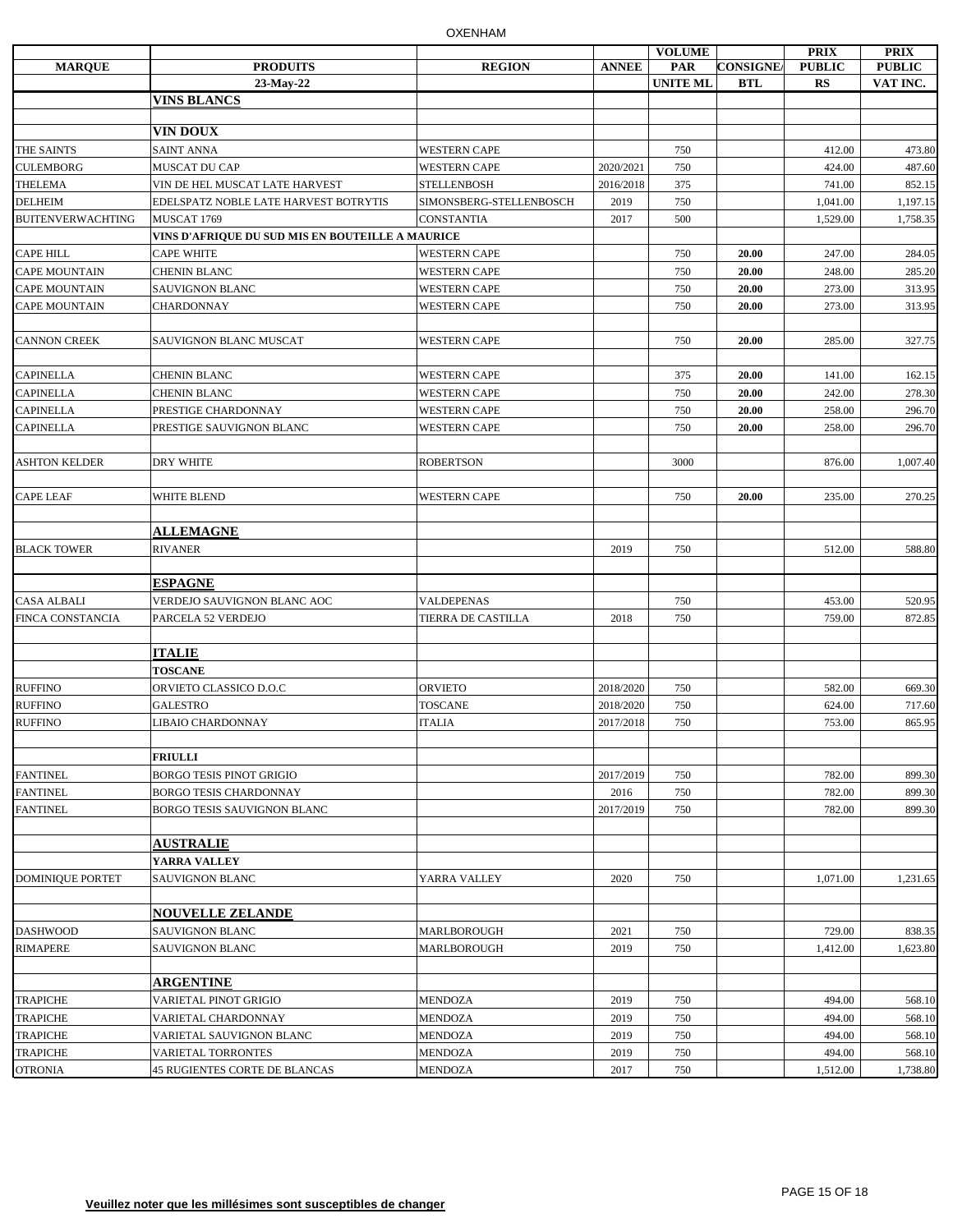|                                  |                                          |                   |              | <b>VOLUME</b>   |                 | <b>PRIX</b>   | <b>PRIX</b>   |
|----------------------------------|------------------------------------------|-------------------|--------------|-----------------|-----------------|---------------|---------------|
| <b>MARQUE</b>                    | <b>PRODUITS</b>                          | <b>REGION</b>     | <b>ANNEE</b> | <b>PAR</b>      | <b>CONSIGNE</b> | <b>PUBLIC</b> | <b>PUBLIC</b> |
|                                  | 23-May-22                                |                   |              | <b>UNITE MI</b> | <b>BTL</b>      | RS            | VAT INC.      |
|                                  | <b>VINS ROSES</b>                        |                   |              |                 |                 |               |               |
|                                  | <b>BORDEAUX</b>                          |                   |              |                 |                 |               |               |
| CH. LECOURT CAILLET              | <b>BORDEAUX ROSE</b>                     |                   | 2020         | 750             |                 | 500.00        | 575.00        |
| <b>PRINCESSE</b>                 | <b>BORDEAUX ROSE</b>                     |                   | 2020         | 750             |                 | 535.00        |               |
|                                  |                                          |                   |              |                 |                 |               | 615.25        |
| <b>MICHEL LYNCH</b>              | <b>BORDEAUX ROSE</b>                     |                   | 2019         | 750             |                 | 682.00        | 784.30        |
| CH. CLARKE                       | ROSE DE CLARK                            |                   | 2014/2016    | 750             |                 | 1,276.00      | 1,467.40      |
|                                  |                                          |                   |              |                 |                 |               |               |
|                                  | PAYS D'OC                                |                   |              |                 |                 |               |               |
| <b>LAURENT MIQUEL</b>            | VENDANGES NOCTURNES CLASSIC ROSE         |                   |              | 750             |                 | 547.00        | 629.05        |
| <b>DOMAINE DE L'OSTAL</b>        | <b>L'OSTAL ROSE</b>                      |                   | 2020         | 750             |                 | 594.00        | 683.10        |
| DOMAINE DE L'OSTAL               | L'OSTAL ROSE "MAGNUM"                    |                   | 2019/2020    | 1500            |                 | 1,359.00      | 1,562.85      |
|                                  | <b>LA VALLEE DU RHONE</b>                |                   |              |                 |                 |               |               |
| <b>BROTTE</b>                    | TAVEL LES EGLANTIERS                     |                   | 2019         | 750             |                 | 812.00        | 933.80        |
|                                  |                                          |                   |              |                 |                 |               |               |
|                                  | <b>COTE DE PROVENCE &amp; SATELLITE</b>  |                   |              |                 |                 |               |               |
| MAITRES VIGNERONS DE ST TROPEZ   | <b>ST ROCH LES VIGNES</b>                |                   | 2021         | 375             |                 | 382.00        | 439.30        |
| MAITRES VIGNERONS DE ST TROPEZ   | ST ROCH LES VIGNES                       |                   | 2020         | 750             |                 | 706.00        | 811.90        |
| <b>ST ROSELINE</b>               | PERLE DE ROSELINE                        |                   | 2020         | 750             |                 | 765.00        | 879.75        |
| MAITRES VIGNERONS DE ST TROPEZ   | MAS DE PAMPELONNE ELEGANCE AOP           |                   | 2020         | 750             |                 | 788.00        | 906.20        |
|                                  |                                          |                   |              |                 |                 | 971.00        |               |
| <b>MAISON SAINT AIX</b>          | AIX - COTEAUX D'AIX EN PROVENCE          |                   | 2020         | 750             |                 |               | 1,116.65      |
| <b>MAISON SAINT AIX</b>          | AIX - COTEAUX D'AIX EN PROVENCE "MAGNUM" |                   | 2020         | 1500            |                 | 1,947.00      | 2,239.05      |
|                                  | <b>ALLEMAGNE</b>                         |                   |              |                 |                 |               |               |
| <b>BLACK TOWER</b>               | <b>ROSE</b>                              |                   | 2020         | 750             |                 | 500.00        | 575.00        |
|                                  |                                          |                   |              |                 |                 |               |               |
|                                  | <b>ESPAGNE</b>                           |                   |              |                 |                 |               |               |
| <b>CASA ALBALI</b>               | <b>GRENACHE ROSE</b>                     | <b>VALDEPENAS</b> |              | 750             |                 | 453.00        | 520.95        |
|                                  |                                          |                   |              |                 |                 |               |               |
|                                  | <b>ARGENTINE</b>                         |                   |              |                 |                 |               |               |
| <b>TRAPICHE</b>                  | <b>ROSE</b>                              | <b>MENDOZA</b>    | 2020         | 750             |                 | 494.00        | 568.10        |
|                                  |                                          |                   |              |                 |                 |               |               |
|                                  | <b>AFRIQUE DU SUD</b>                    |                   |              |                 |                 |               |               |
| <b>BELLINGHAM</b>                | <b>BERRY BUSH ROSE</b>                   |                   | 2020/2021    | 750             |                 | 459.00        | 527.85        |
| <b>DOUGLAS GREEN</b>             | <b>ROSE</b>                              |                   | 2020         | 750             |                 | 488.00        | 561.20        |
| THE BEACH HOUSE BY DOUGLAS GREEN | <b>ROSE</b>                              |                   | 2020/2021    | 750             |                 | 494.00        | 568.10        |
| <b>DELHEIM</b>                   | PINOTAGE ROSE                            |                   | 2021         | 750             |                 | 559.00        | 642.85        |
| <b>KANONKOP</b>                  | KADETTE PINOTAGE ROSE                    |                   | 2021         | 750             |                 | 541.00        | 622.15        |
| <b>GORGEOUS</b>                  | ROSE (PINOT NOIR / CHARDONNAY)           |                   | 2020         | 750             |                 | 518.00        | 595.70        |
| DE GRENDEL                       | <b>ROSE</b>                              |                   | 2021         | 750             |                 | 553.00        | 635.95        |
| <b>ERNIE ELS</b>                 | <b>BIG EASY ROSE</b>                     |                   | 2021         | 750             |                 | 606.00        | 696.90        |
|                                  | <b>ROSE</b>                              |                   |              |                 |                 |               |               |
| <b>MARIANNE</b>                  |                                          |                   | 2018         | 750             |                 | 706.00        | 811.90        |
| <b>LORDS</b>                     | PINOT NOIR ROSE                          |                   | 2020         | 750             |                 | 729.00        | 838.35        |
| <b>MARIANNE</b>                  | ROSE "MAGUM"                             |                   | 2012         | 1500            |                 | 1,082.00      | 1,244.30      |
|                                  |                                          |                   |              |                 |                 |               |               |
| THE SAINTS                       | <b>ST. CLAIRE</b>                        |                   |              | 750             |                 | 418.00        | 480.70        |
| <b>DIAMANT ROSE</b>              | <b>BLANC DE NOIR</b>                     |                   |              | 750             | 20.00           | 238.00        | 273.70        |
| <b>CANNON CREEK</b>              | <b>BLANC DE NOIR</b>                     |                   |              | 750             | 20.00           | 285.00        | 327.75        |
| <b>CULEMBORG</b>                 | <b>ROSE</b>                              |                   | 2021         |                 |                 |               |               |
|                                  |                                          |                   |              | 750             |                 | 429.00        | 493.35        |
|                                  |                                          |                   |              |                 |                 |               |               |
| <b>CAPINELLA</b>                 | <b>BLANC DE NOIR</b>                     |                   |              | 375             | 20.00           | 141.00        | 162.15        |
| <b>CAPINELLA</b>                 | <b>BLANC DE NOIR</b>                     |                   |              | 750             | 20.00           | 242.00        | 278.30        |
| <b>CAPE LEAF</b>                 | <b>ROSE</b>                              |                   |              | 750             | 20.00           | 235.00        | 270.25        |
| CAPE HILL                        | <b>BLANC DE NOIR</b>                     |                   |              | 750             | 20.00           | 244.00        | 280.60        |
| <b>CAPE MOUNTAIN</b>             | <b>BLANC DE NOIR</b>                     |                   |              | 750             | 20.00           | 248.00        | 285.20        |
| <b>ASHTON KELDER</b>             | ROSE                                     |                   |              | 3000            |                 | 876.00        | 1,007.40      |